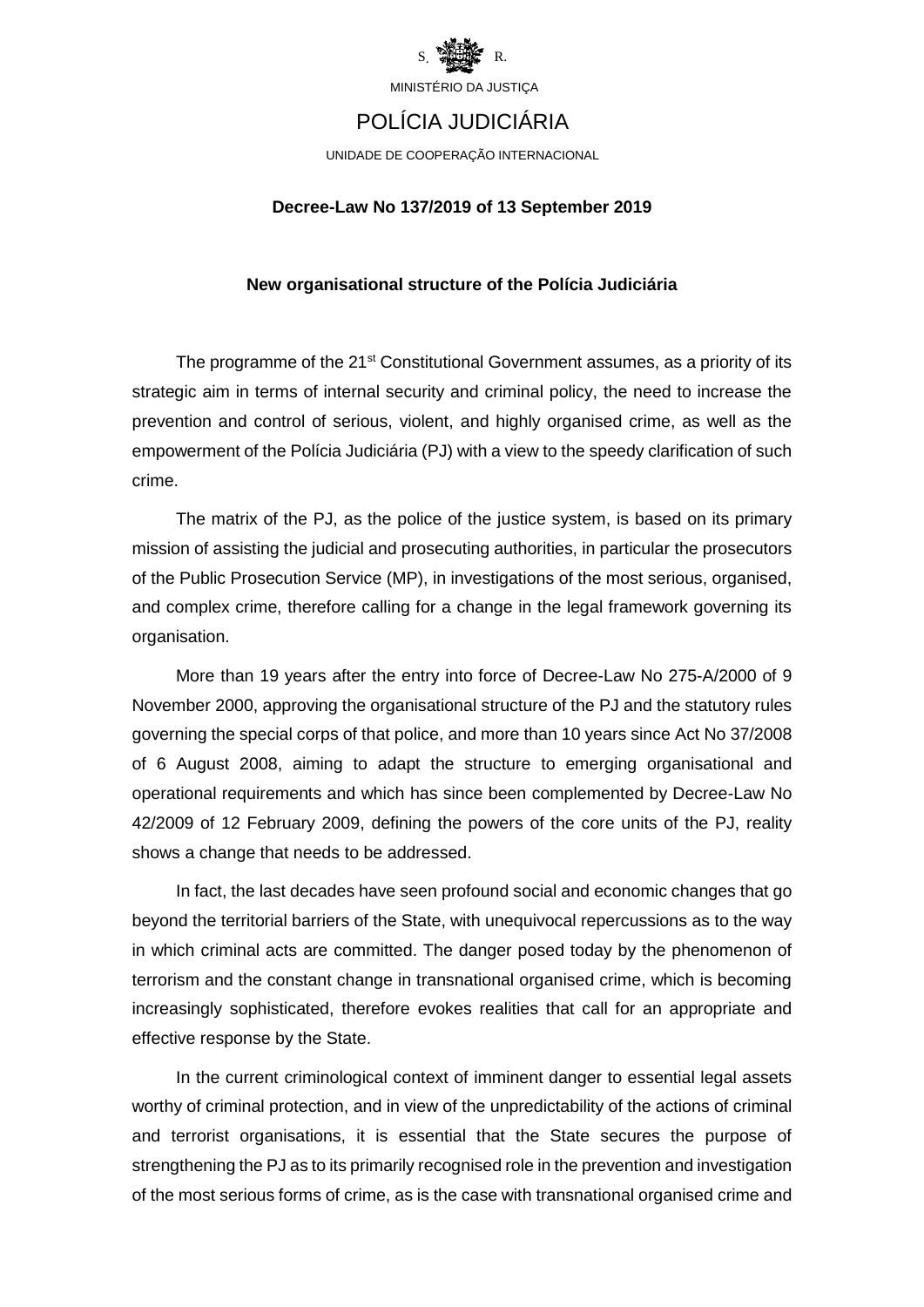

### POLÍCIA JUDICIÁRIA

UNIDADE DE COOPERAÇÃO INTERNACIONAL

cybercrime, due to the sophistication in criminal action with resort to new and complex technologies that are not limited to the geographical area of the national territory.

The legal framework governing the structure of the PJ, scattered over a number of pieces of legislation, justifies the organisational redefinition of the PJ, providing it internally with more interactive and efficient operational units, in order to enhance the contribution of this police in the scope of its primary intervention in the judicial and prosecuting system, to which the PJ is intimately linked, as well as within the internal security system in which it is integrated. Thus, the mission and tasks of the PJ are deepened, in view of the current legal and institutional framework in terms of criminal investigation and internal security, with the resulting anticipated organisation of powers conferred by the aforementioned systems.

The challenges faced by the Portuguese society today are based on the strong conviction that a specially prepared, technically and scientifically robust criminal police is essential, backed by an organisational structure founded on the idea of a greater interconnection between the various units, making it clear that the operational core structure is based on units integrating the criminal investigation area. It is also important to note that the performance of those noticeably operational units is complemented by units that, sharing the same nature, perform the essential task of providing technical support to crime prevention and investigation, thus establishing a greater operational interconnection.

The scientific autonomy of those units performing specialised support tasks, of technical and scientific nature, to criminal investigation is also strengthened. This autonomy results not only from their formal confirmation, but, above all, from the definition of their powers, taking into account the highly technical and scientific nature of the tasks they are legally entrusted with for carrying out expertise and examinations, as is the case with the Forensic Science Laboratory, the Financial and Accounting Expertise Unit and the now established Technological and Computer Expertise Unit.

At the same time, the role of other organisational units has been redefined, integrating them in the management and organisational development area and in the management control, performance evaluation, and inspection and disciplinary control area, granting these areas powers that reveal a suitability to modern organisational paradigms of the State and an improvement of management and evaluation instruments, as a fundamental step towards providing the PJ with mechanisms to be on the level of a modern criminal investigation police capable of responding effectively, also from an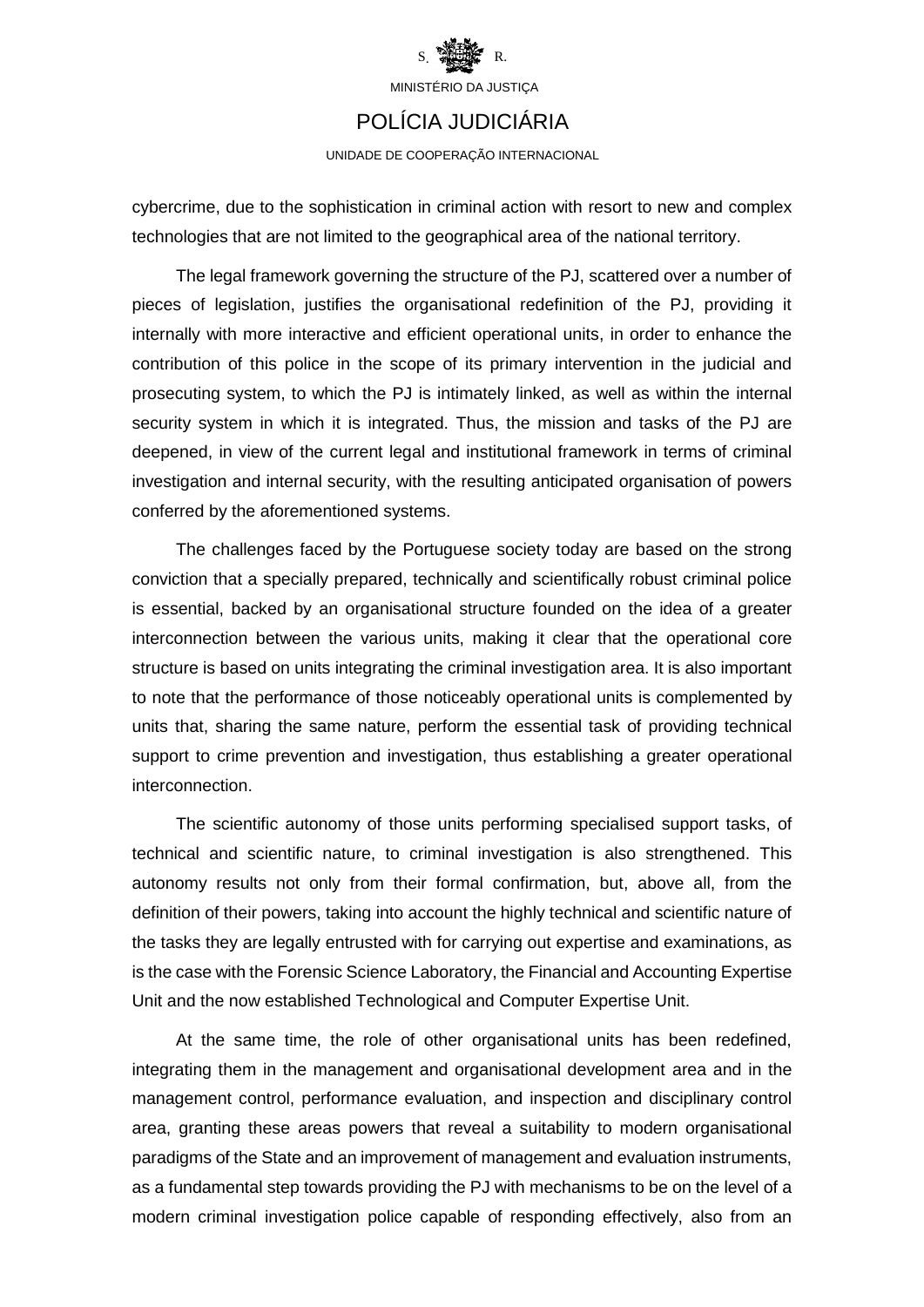

## POLÍCIA JUDICIÁRIA

UNIDADE DE COOPERAÇÃO INTERNACIONAL

organisational point of view, to the arising challenges. The Services Directorate for Innovation and Development and the Services Directorate for Planning, Quality, and Evaluation are examples thereof, together with the traditional management units for both property and human resources.

While continuing to recognise the important role of the Institute for Judiciary Police and Criminal Sciences, maintaining it as a central unit in the dependency of the national director, its performance in terms of specific training of the PJ staff and the consolidation of technical and scientific knowledge in criminal investigation and other related areas, together with the driving force that it can establish in the deepening of knowledge, as regards the exchange with other similar or academic entities, as well as in the promotion and disclosure of multidisciplinary scientific research, must be stressed.

Similarly, the status of the managerial staff, as well as of the non-managerial staff with coordinating or heading tasks, is also enshrined, as far as their powers are closely linked to the new organisational model of the PJ.

Thus:

Pursuant to Article 198 (1) (a) of the Constitution, the Government decrees the following: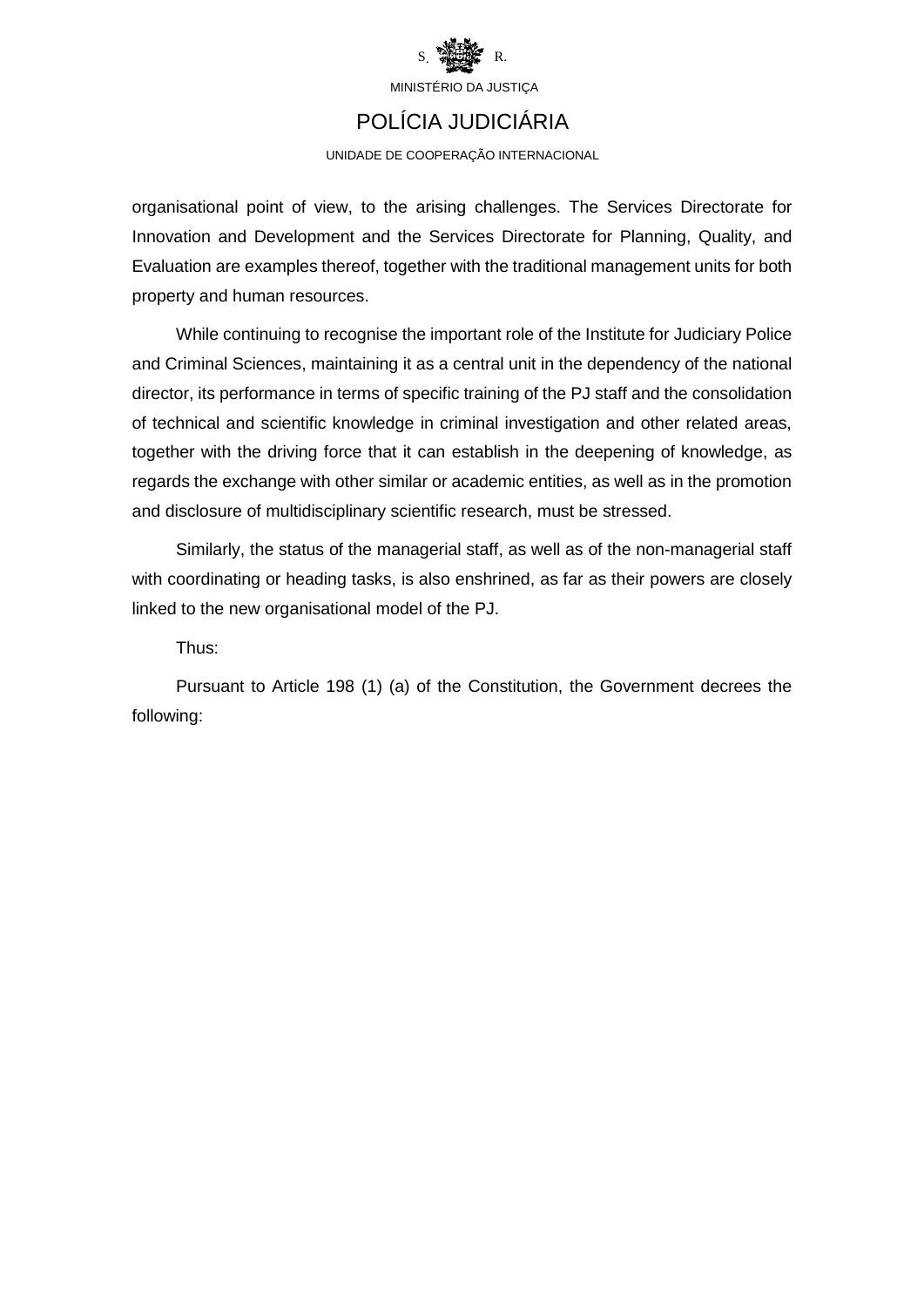

### POLÍCIA JUDICIÁRIA

UNIDADE DE COOPERAÇÃO INTERNACIONAL

#### **TITLE I**

#### **General provisions**

#### **CHAPTER I**

#### **Nature, mission and tasks**

#### **Article 1**

#### **Nature**

- 1. The Polícia Judiciária, abbreviated as PJ, is a higher criminal police force, hierarchically positioned under the member of the Government responsible for the area of justice, and supervised in accordance with the law.
- 2. The PJ is a central service of the direct State administration, endowed with administrative autonomy.

#### **Article 2**

#### **Mission and tasks**

- 1. The PJ shall have the mission of assisting the judicial and prosecuting authorities in criminal investigations, specifically entrusted to the PJ by the Organisation of Criminal Investigation Act or assigned by the competent judicial and prosecuting authorities.
- 2. The PJ shall pursue the following tasks:
	- (a) develop and promote actions for crime prevention, detection, and investigation within the assigned powers or entrusted by the Internal Security Act, by the Outline Law on Criminal Policy, and by the national strategies defining the objectives, priorities, and guidelines of criminal policy; and
	- (b) perform, while official entity, expertise and examinations.

#### **Article 3**

#### **Assistance to the judicial and prosecuting authorities**

1. The PJ shall assist the judicial and prosecuting authorities in proceedings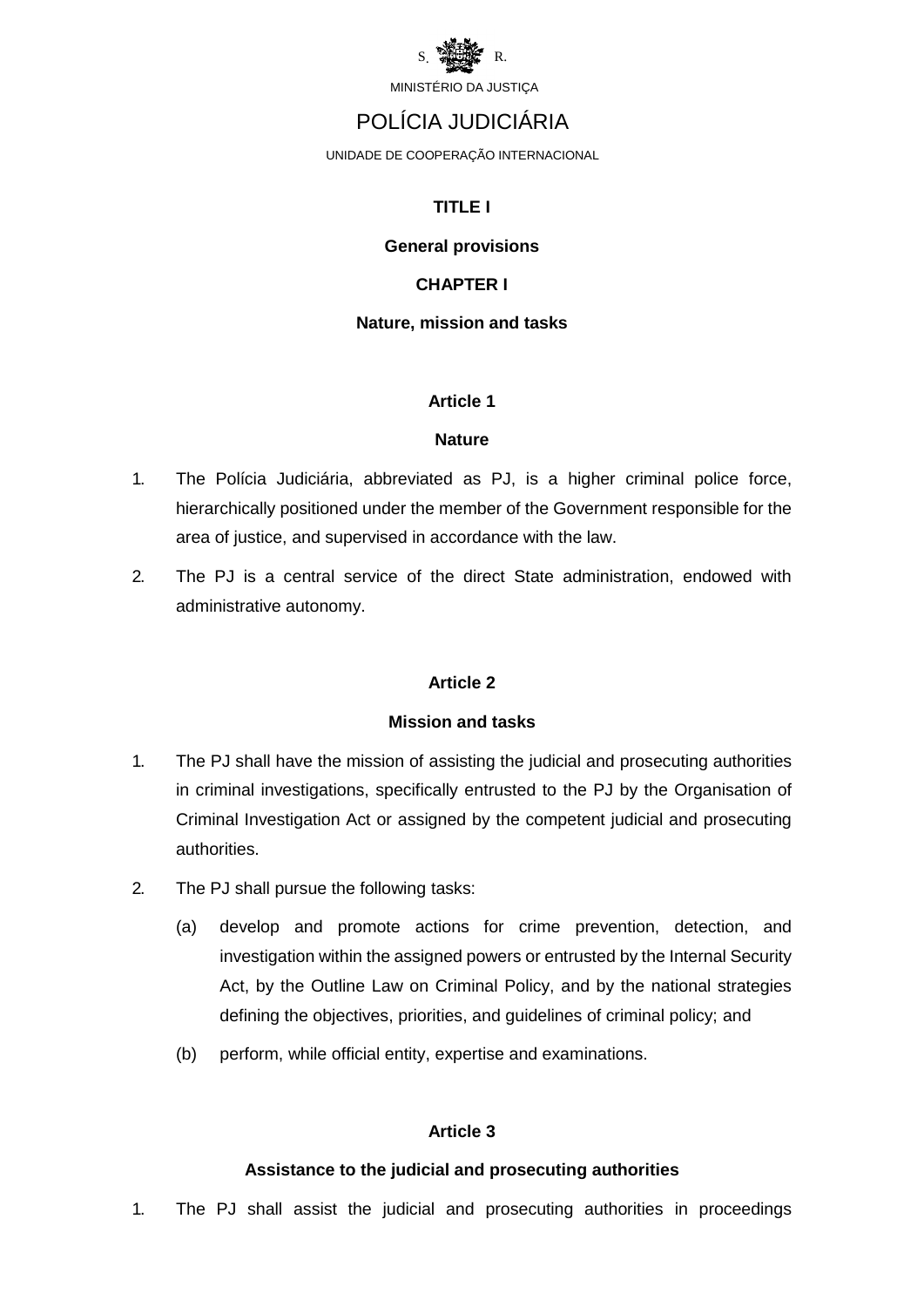

### POLÍCIA JUDICIÁRIA

UNIDADE DE COOPERAÇÃO INTERNACIONAL

concerning criminal offences, the detection or investigation of which lies within the exclusive powers of the PJ, or when entrusted by the judicial or prosecuting authorities, as well as, in any procedural stage, whenever it is necessary to take actions requiring special technical means or knowledge.

2. For the purpose of the preceding paragraph, the PJ shall act in the proceedings under the direction of and operationally subject to the judicial and prosecuting authorities, without prejudice to the respective hierarchical organisation and technical and tactical autonomy.

#### **Article 4**

#### **Crime prevention and detection**

- 1. As regards crime prevention and detection, the PJ shall:
	- (a) promote and conduct actions intended to encourage general prevention and reduction of the number of crime victims, motivating citizens to take precautionary measures and reduce actions and situations which are likely to facilitate or precipitate criminal behaviour;
	- (b) take appropriate actions with a view to clarifying any given situation and collecting evidence; and
	- (c) prepare prospective analyses about criminal phenomena within the powers of the PJ.
- 2. Within the field of crime prevention, the PJ shall be engaged in detecting and deterring situations which may lead to criminal offences, namely by inspecting and conducting surveillance on any places likely to promote the commission of criminal acts, without prejudice to the tasks assigned to other criminal police bodies.
- 3. While performing duties as referred to in the preceding paragraphs, the PJ shall have access to any information required for characterising, identifying and locating said activities and may, furthermore, conduct any surveillance and request persons to disclose their identity resorting, if necessary, to any and all image or sound recording techniques or equipment, as well as conduct searches pursuant to the provisions set out in the Code of Criminal Procedure and additional legislation.
- 4. For the purpose of preventing the financing of terrorism, money laundering and organised crime, the owners, chief executives, managers, directors, or any other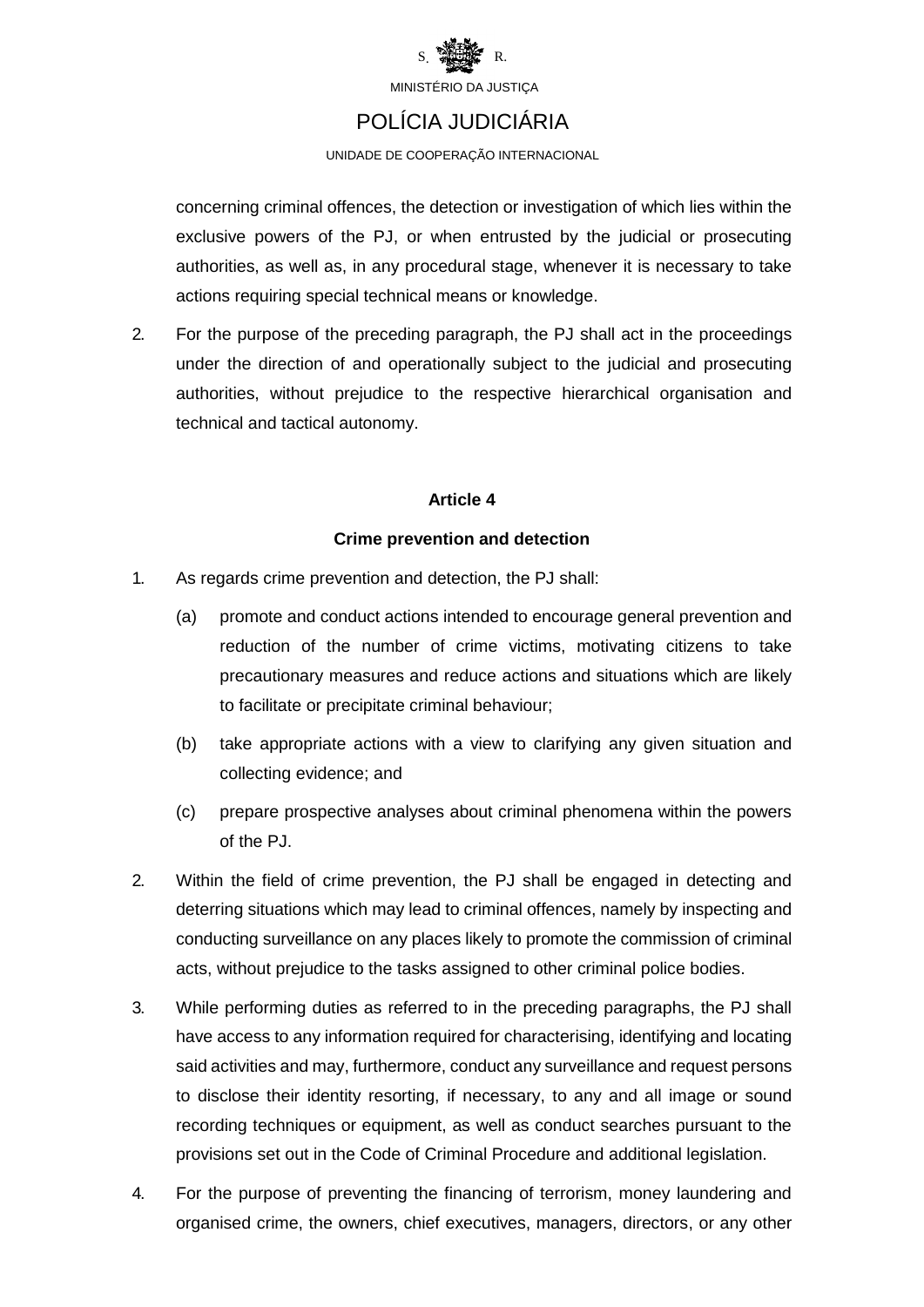

### POLÍCIA JUDICIÁRIA

UNIDADE DE COOPERAÇÃO INTERNACIONAL

persons responsible for physical or electronic sites and establishments where antiques, sacred art, works of art, seized goods, jewellery or gold work are exhibited, kept, manufactured, processed, restored, or traded, shall be obliged to submit, fortnightly, to the unit of the PJ with territorial jurisdiction, a full list of the transactions carried out, according to the specific model provided to them in digital or paper format, with identification of the respective parties and objects traded, including those that have been received for sale or exchange, upon request or following the order of others.

- 5. The obligation referred to in the previous paragraph may be extended to any person operating mere physical or electronic sites in which the advertising or transactions mentioned take place.
- 6. Insurance undertakings shall communicate, until the  $5<sup>th</sup>$  day of the following month, to the unit of the PJ with territorial jurisdiction, any stocks or sales of salvage vehicles carried out, indicating, as appropriate, the identity of the buyer, sale price, and identification details of the vehicle to which they relate.
- 7. The objects acquired by the establishments and sites mentioned in paragraph 4 may not be modified or disposed of before 20 days have elapsed from the delivery of the lists referred to in paragraphs 4 and 6.
- 8. The violation of the provisions of paragraphs 4 to 7 shall be considered an administrative offence, punishable with a fine of EUR 2,600.00 up to EUR 3,700.00; in case of negligence, the maximum and minimum limits shall be reduced to half.
- 9. The enforcement of the fine referred to in the previous paragraph shall fall within the powers of the national director, who shall specify the unit in charge of the respective administrative offence proceeding.

#### **Article 5**

#### **Powers regarding criminal investigation**

- 1. The powers of the PJ regarding criminal investigation shall be set out in this decree-law and in the Organisation of Criminal Investigation Act.
- 2. The PJ shall furthermore:
	- (a) ensure the operation of the INTERPOL national bureau and the EUROPOL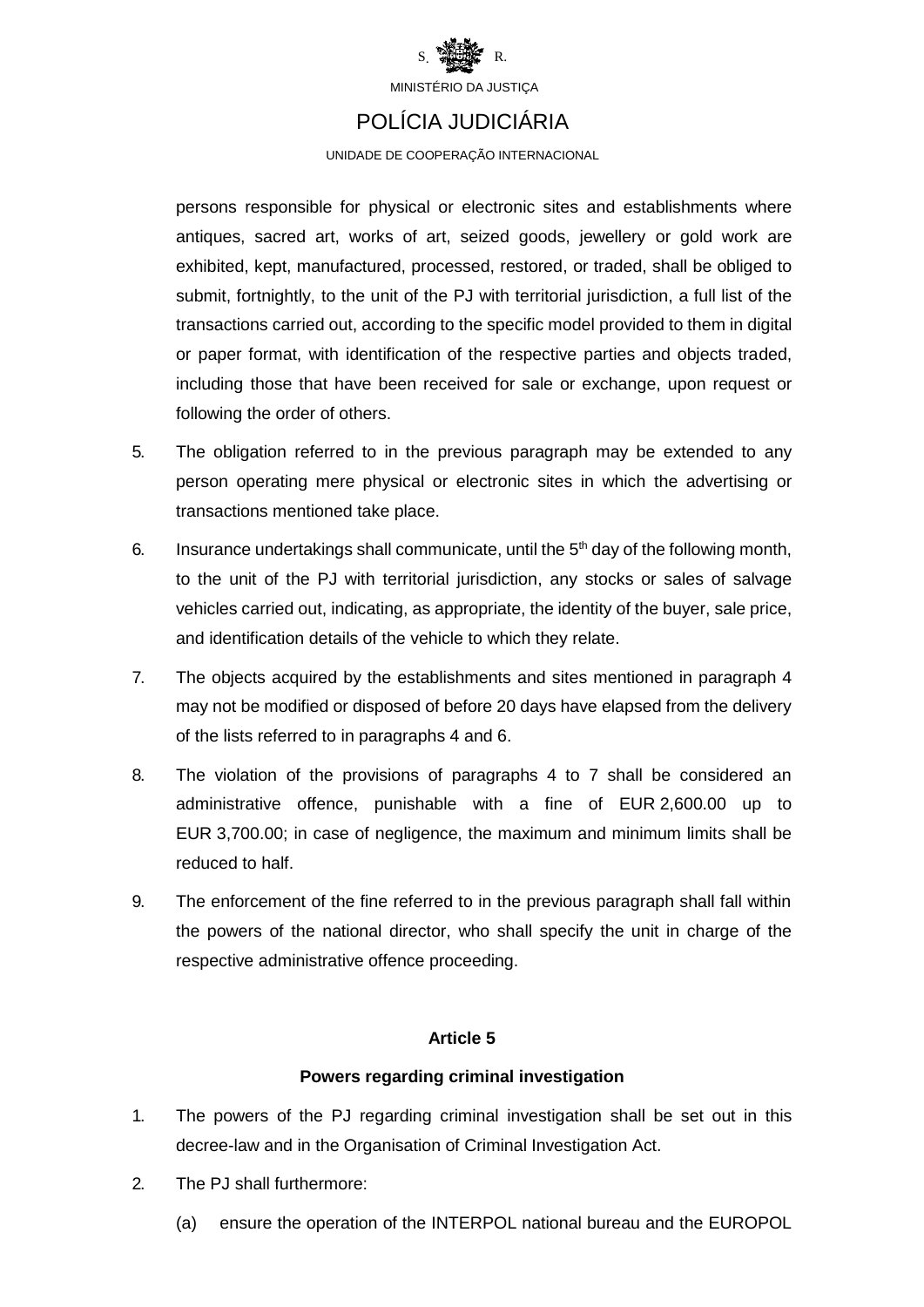

### POLÍCIA JUDICIÁRIA

UNIDADE DE COOPERAÇÃO INTERNACIONAL

national unit for the purpose of information sharing, pursuant to Article 12 of the Organisation of Criminal Investigation Act, approved by Act No 49/2008 of 27 August 2008, as amended from time to time, and to Article 23-A of Act No 53/2008 of 29 August 2008, as amended from time to time;

(b) ensure the implementation of the control of the communications intercepting system, in accordance with the provisions of Article 27 of Act No 53/2008 of 8 August 2008, as amended from time to time.

#### **Article 6**

#### **Powers regarding administrative offences**

The PJ shall have powers regarding administrative offences cases provided for by law.

#### **Article 7**

#### **International police cooperation**

- 1. The powers of the PJ in matters of international police cooperation shall be carried out in compliance with the legal framework of competences of the Single Point of Contact for International Police Cooperation (SPOC-IPC).
- 2. Within the framework of international police cooperation instruments, the PJ may establish cooperative relations in its exclusive areas of intervention.

#### **CHAPTER II**

#### **Criminal police authorities and procedural powers**

#### **Article 8**

#### **Criminal police authorities**

- 1. Pursuant to and for the purposes of the Code of Criminal Procedure, the following shall be deemed criminal police authorities:
	- (a) national director;
	- (b) deputy national directors;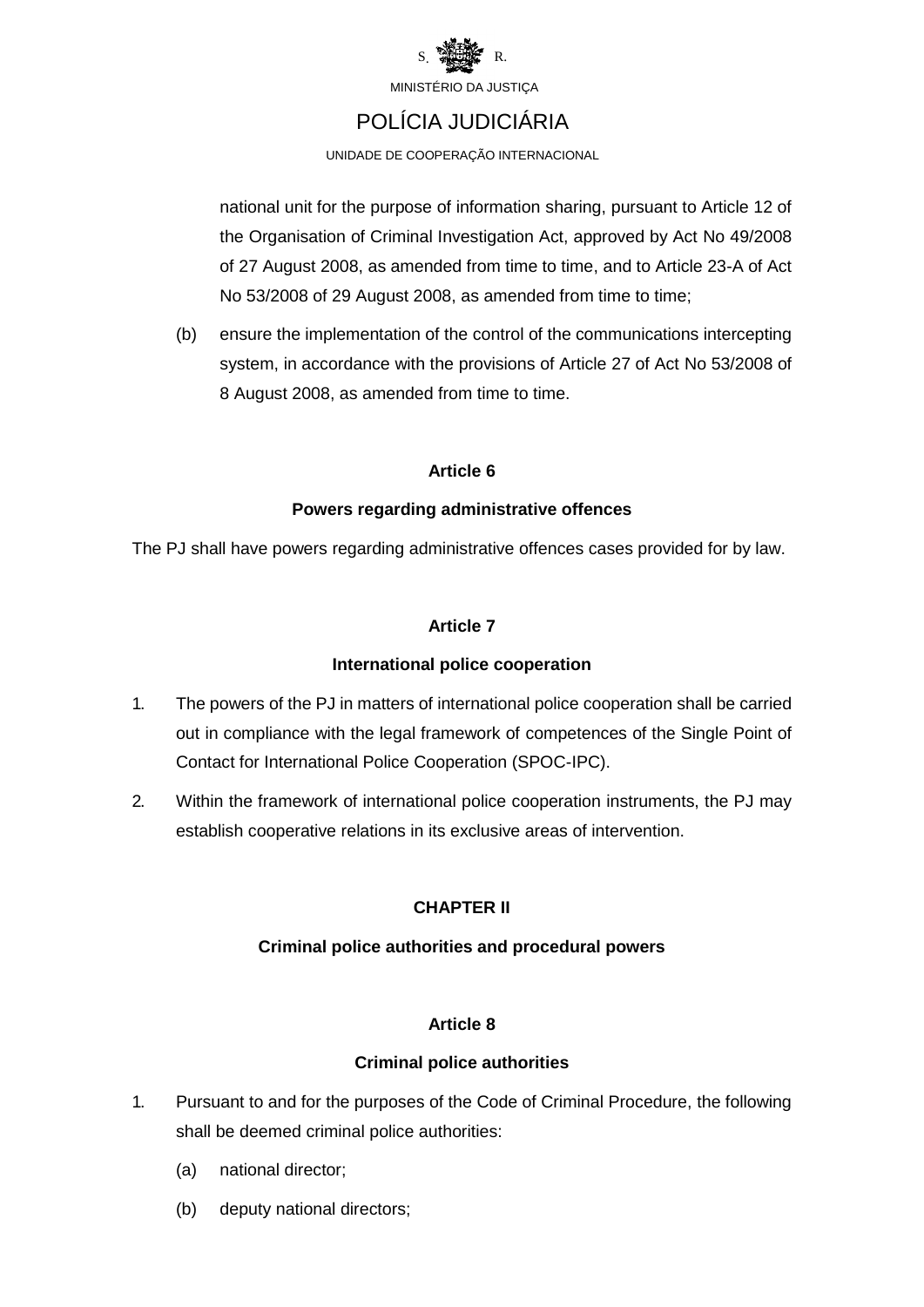

### POLÍCIA JUDICIÁRIA

UNIDADE DE COOPERAÇÃO INTERNACIONAL

- (c) directors of national units;
- (d) directors of directorates;
- (e) coordinator of the Asset Recovery Office;
- (f) assistant directors of directorates;
- (g) criminal investigation senior coordinators;
- (h) criminal investigation coordinators;
- (i) chief inspectors; and
- (j) inspectors, when formally appointed to act as heads of squads, pursuant to Article 18 (10).
- 2. The criminal police authorities referred to in the previous paragraph shall also be deemed police authorities under the Internal Security Act.
- 3. In compliance with legal provisions, criminal investigation staff not mentioned in paragraph 1 may verify the identity of any person.

#### **Article 9**

#### **Procedural powers**

- 1. The criminal police authorities mentioned in paragraph 1 of the preceding article shall, furthermore, have the special power, within the scope of a decision on general delegation of criminal investigation powers, to order:
	- (a) expertise to be carried out by official bodies, apart from expertise on psychiatric and personality questions, and on forensic autopsies;
	- (b) body searches and searches of premises to be conducted, apart from house searches and searches undertaken in a lawyer's office, a medical practice, a hospital or a bank;
	- (c) seizures, apart from seizures of correspondence or undertaken in a lawyer's office, a medical practice, a hospital or a bank;
	- (d) arrests other than *in flagrante delicto*, in accordance with the criminal procedural law;
	- (e) the conveyance of a person with psychic anomaly to an official mental health service, as provided for in the Mental Health Act, whenever there is imminent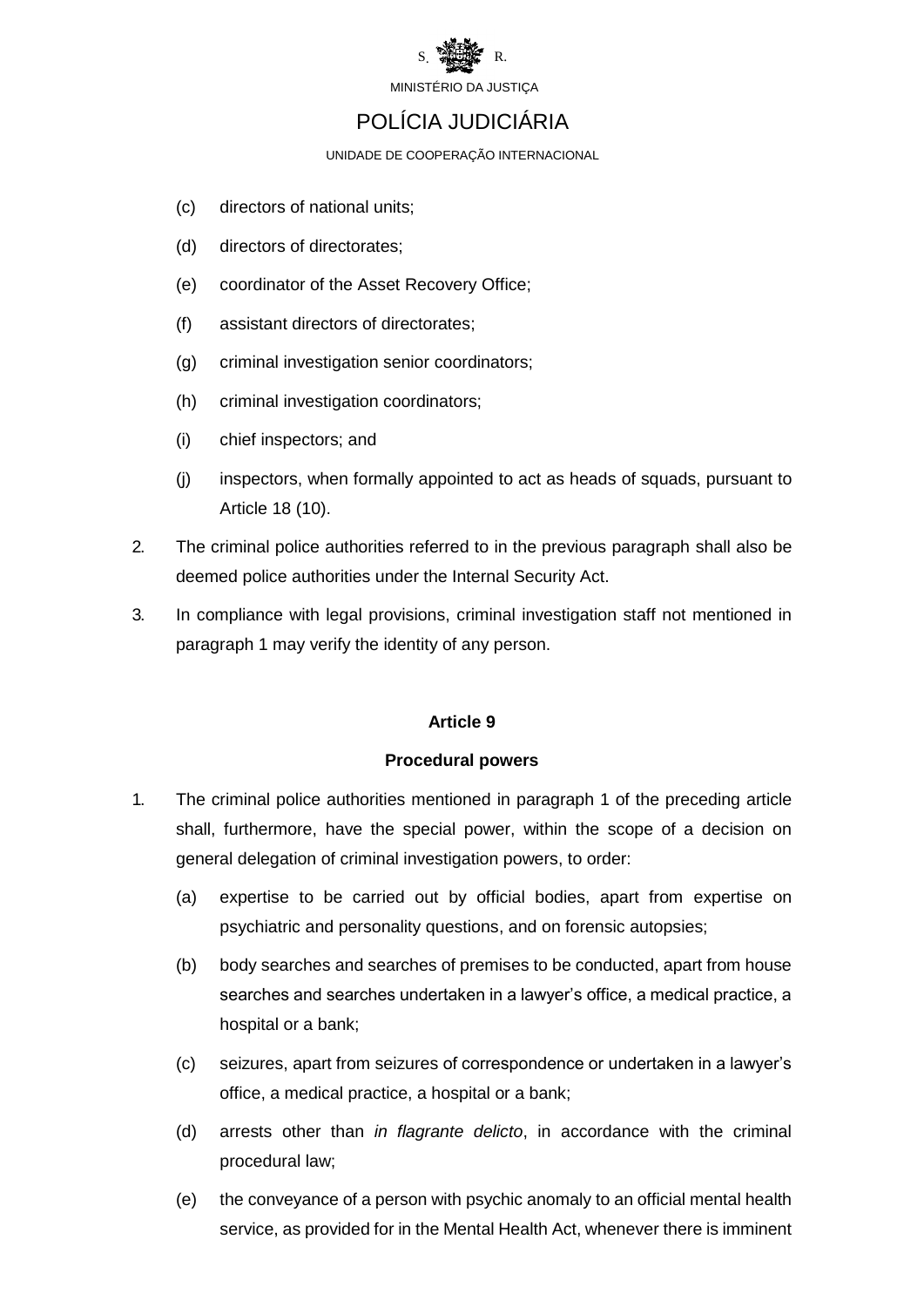

### POLÍCIA JUDICIÁRIA

UNIDADE DE COOPERAÇÃO INTERNACIONAL

danger for legal assets of significant value, belonging to that person or to third parties, of personal or property nature, namely due to the acute deterioration of the person's state of health, whenever it is not possible, given the situation of urgency and danger in delay, to await the judicial decision; and

- (f) searches in a computer system, as defined in Article 2 of Act No 109/2009 of 15 September 2009, whenever, given the situation of urgency and danger in delay, it is not possible to await the decision of the judicial or prosecuting authority.
- 2. The performance of any of the acts provided for in the preceding paragraph shall be subject to the procedures set out in the Code of Criminal Procedure and must be immediately communicated to the judicial or prosecuting authority in charge of presiding over the case, for the purposes and under the terms of the criminal procedural law.
- 3. The judicial or prosecuting authority in charge of presiding over the case may, at any moment, limit the exercise of or recover the powers provided for in paragraph 1, pursuant to the Organisation of Criminal Investigation Act.

#### **CHAPTER III**

#### **Rights, duties and other operational prerogatives**

#### **Article 10**

#### **Criminal intelligence system**

- 1. The PJ shall have its own national criminal intelligence system aimed at the processing of information, to be regulated by separate legislation, as well as its dissemination, and shall ensure its liaison and interoperability with the other criminal intelligence systems legally provided for, namely with the Integrated Criminal Intelligence Platform under the terms and for the purposes of Act No 73/2009 of 12 August 2009, as amended from time to time.
- 2. Without prejudice to the provisions of this decree-law and the legal regime on personal data protection, the investigation and professional secrecy regimes shall apply to information processed from the criminal intelligence system of the PJ.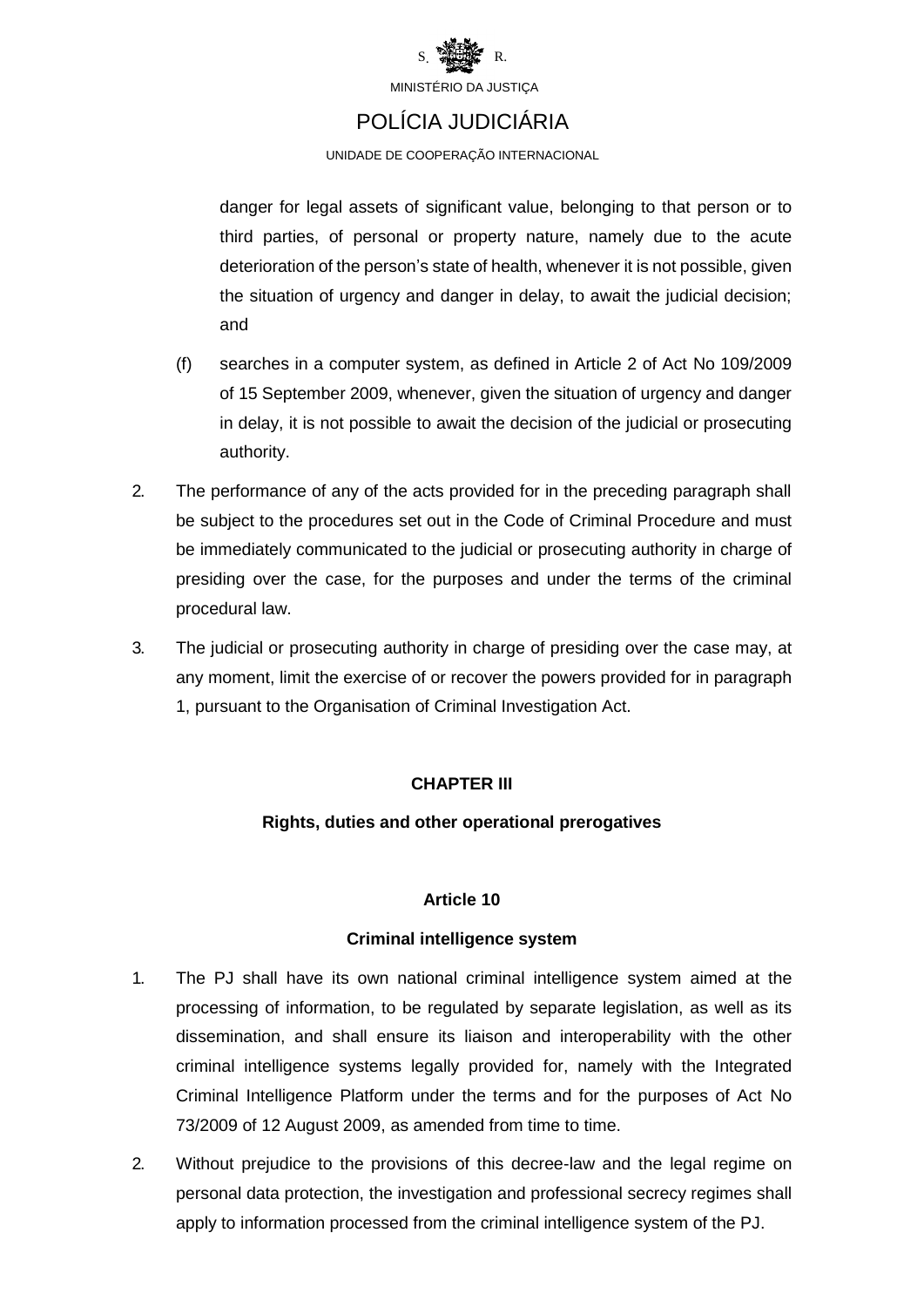

### POLÍCIA JUDICIÁRIA

UNIDADE DE COOPERAÇÃO INTERNACIONAL

#### **Article 11**

#### **Right of access to information**

- 1. The PJ shall access directly any information regarding civil and criminal identification kept on data storage media of civil and criminal identification services, and shall provide mandatory cooperation as to the analysis of applications for the automatic processing of information relevant for crime prevention and investigation, whenever carried out by the public institute for financial management and equipment of the justice service (IGFEJ, I.P.).
- 2. Within the scope of its mission, the PJ shall access other national databases, the content of which is directly included within the limits of its powers as regards crime prevention and investigation, according to the terms to be regulated by order of the members of Government responsible for the respective areas of government, without prejudice to the provisions of Act No 73/2009 of 12 August 2009, as amended from time to time.
- 3. Pursuant to the applicable rules and procedures, the PJ shall also access any information of criminal relevance kept on computer records belonging to other national and international bodies, through the conclusion of protocols.

#### **Article 12**

#### **Duty of cooperation**

- 1. The PJ shall be subject to the reciprocal duty of cooperation with other entities and bodies performing crime prevention, detection, and prosecution tasks under the terms of Article 10 of Act 49/2008 of 27 August 2008, as amended from time to time.
- 2. All persons, whether natural or legal, public or private, shall have the duty to cooperate with the PJ, whenever they are justifiably asked to do so, without prejudice to the applicable secrecy regimes.
- 3. Persons and bodies performing surveillance, protection, and security tasks with regard to public or private persons, goods, and premises shall have a special duty of cooperation with the PJ.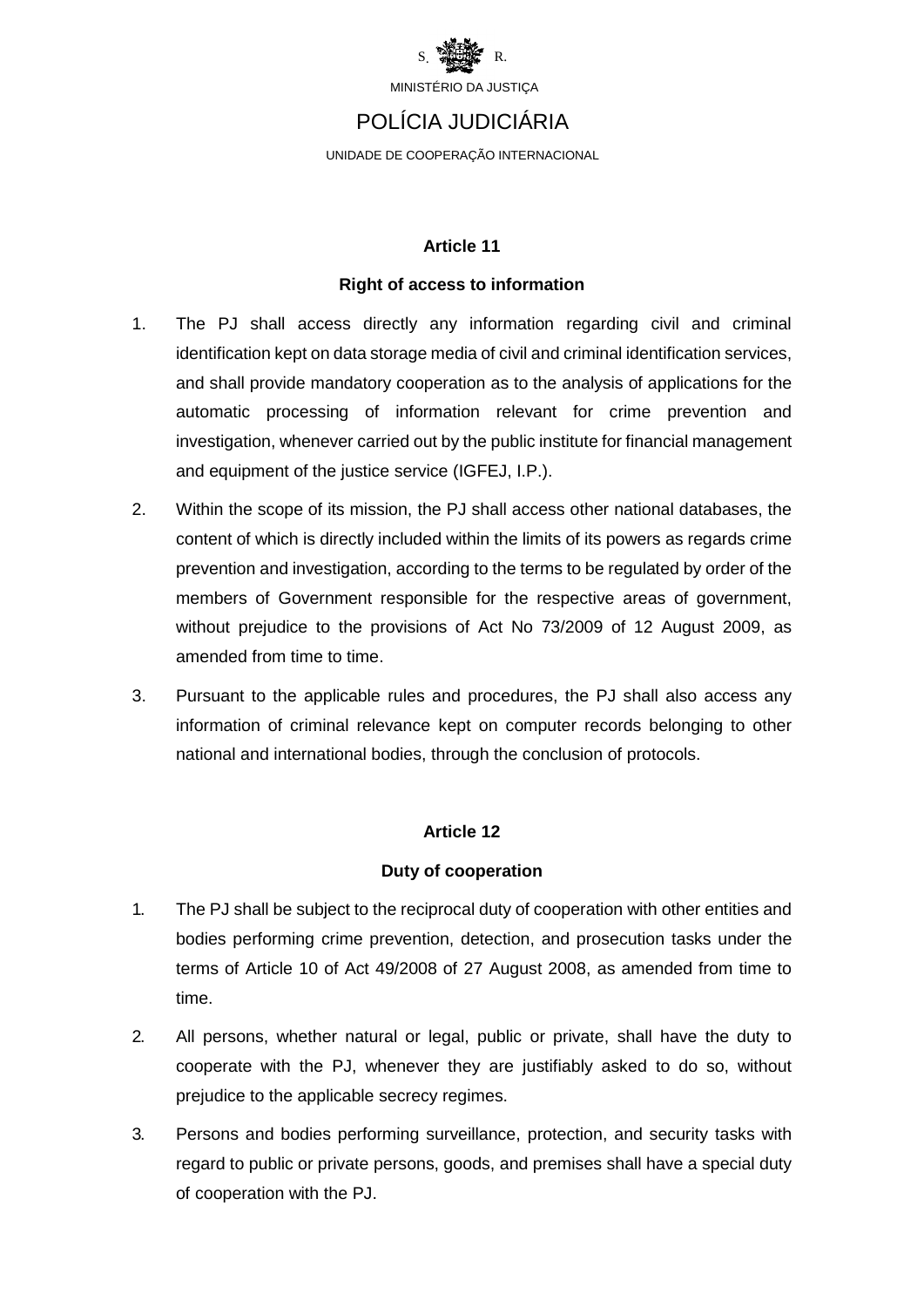

### POLÍCIA JUDICIÁRIA

UNIDADE DE COOPERAÇÃO INTERNACIONAL

#### **Article 13**

#### **Duty to appear**

- 1. Any person, when duly notified or summoned by the PJ, shall have the duty to appear on the date, time, and place set, subject to the sanctions provided for by the criminal procedural law, with the exception of the situations set out by law or by an international treaty.
- 2. In case of urgency, the notification or summons mentioned in paragraph 1 may be served by any means intended to inform of the fact, namely by personal, telephone or electronic contact.
- 3. In the case mentioned in the previous paragraph, the authority serving the notification or summons shall identify itself and inform the notified person about all elements allowing the identification of the action the summons is aimed at, and shall record in the respective file the means used.
- 4. Where the notified or summoned person needs to travel to a site located in a district different from where the person lives, works, or is, the PJ shall provide upon request the necessary means of transport and assistance as appropriate.

#### **Article 14**

#### **Use of official vehicles during operations**

- 1. Official PJ vehicles, on urgent police mission, shall be exempted from normal inspection rules of the traffic regulatory authority.
- 2. PJ vehicles intended for operational service shall be duly equipped with audible and visual warning devices appropriate to signal the urgency of the journey.
- 3. Within the scope of road inspections carried out by a traffic regulatory authority, vehicles assigned to criminal investigation in the circumstances referred to in the preceding paragraphs shall be briefly identified by means of a distinctive card assigned to the relevant vehicle, clearly relating it to the PJ and indicating the number plate and the service it belongs to.
- 4. In the case referred to in the previous paragraph, the driver shall be identified by means of a badge, pass or other distinctive identification card, specifying the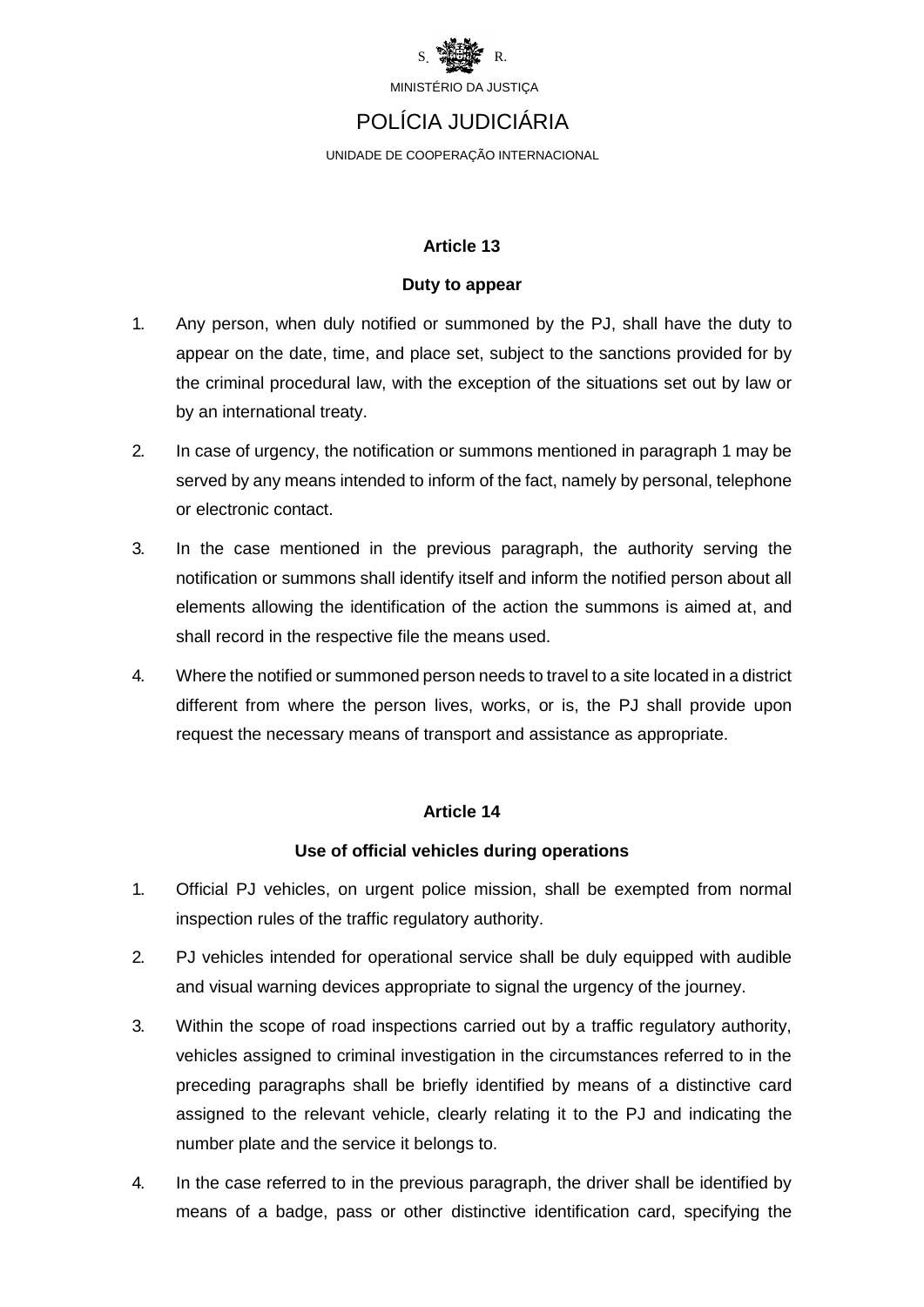

### POLÍCIA JUDICIÁRIA

UNIDADE DE COOPERAÇÃO INTERNACIONAL

position or rank and the prerogatives inherent to the performance of the driver's duties, and the road control authority shall draw up a report of the event, allowing the immediate continuation of the ongoing police mission.

5. After the brief identification referred to in the previous paragraphs, the road control authority shall facilitate the immediate continuation of the ongoing police mission, under penalty of criminal or disciplinary responsibility, as applicable.

#### **Article 15**

#### **Special provisions regarding the organisational units**

The PJ shall ensure the security and operability of its structure, as well as the capacity to respond within the criminal investigation and internal security systems, in particular:

- (a) by implementing special measures to prevent and contain risks, namely through the use of video-surveillance systems, in accordance with the purposes set out in Article 1 and Article 2 (1) (b), (c) and (d) of Act No 1/2005 of 10 January 2005;
- (b) by imposing restrictions on the movement of persons:
	- i) inside the premises of the PJ, as defined by the national director;
	- ii) beyond the premises of the PJ, pursuant to the Internal Security Act; and
- (c) by limiting road traffic on urban roads neighbouring the premises of the PJ, in accordance with the Internal Security Act.

#### **Article 16**

#### **Objects accruing to the Polícia Judiciária**

Objects seized by the PJ and later forfeited to the State shall be allocated to the PJ, pursuant to Decree-Law No 11/2007 of 19 January 2007.

#### **TITLE II**

#### **Structure, bodies and services**

#### **CHAPTER I**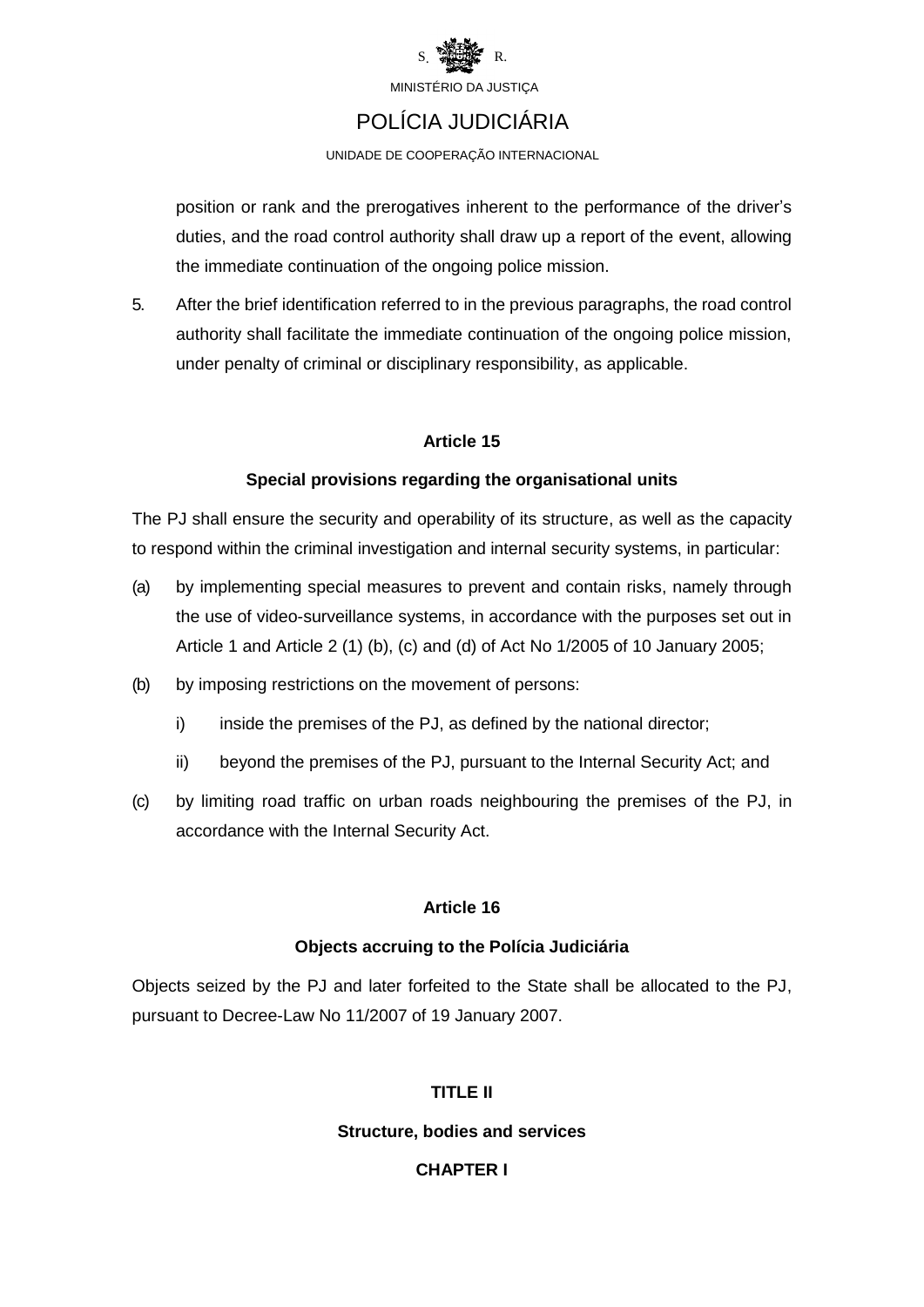

## POLÍCIA JUDICIÁRIA

UNIDADE DE COOPERAÇÃO INTERNACIONAL

#### **General provisions**

#### **Article 17**

#### **Type of internal organisation**

- 1. The internal organisation of the PJ's services shall follow the hierarchical structure model and may integrate flexible organisational units.
- 2. Without prejudice to the provisions of the preceding paragraph, in the areas of criminal investigation and technical support to criminal investigation, whenever justified and in the context of exceptional circumstances and limited in time, the national director may, by reasoned order, set up project or multidisciplinary teams, being their maximum number and the salary level of the respective team leaders fixed by order of the members of the Government responsible for the areas of finance and justice.
- 3. The PJ shall comprise services, central units, and deconcentrated units.

#### **Article 18**

#### **Organisational structure of the PJ**

- 1. The core internal organisation of the PJ shall comprise the criminal investigation and the technical support to criminal investigation areas, the management and organisational development area, and the management control, performance evaluation, and inspection and disciplinary control area, and shall incorporate the services and units referred to in the following paragraphs.
- 2. Central services directly dependent on the national director shall be:
	- (a) the Institute for Judiciary Police and Criminal Sciences (IPJCC);
	- (b) the Financial Intelligence Unit (FIU);
	- (c) the Asset Recovery Office (ARO); and
	- (d) the Legal Advice Office (LAO).
- 3. Central criminal investigation units shall be:
	- (a) the National Counter-Terrorism Unit (UNCT);
	- (b) the National Anti-Corruption Unit (UNCC);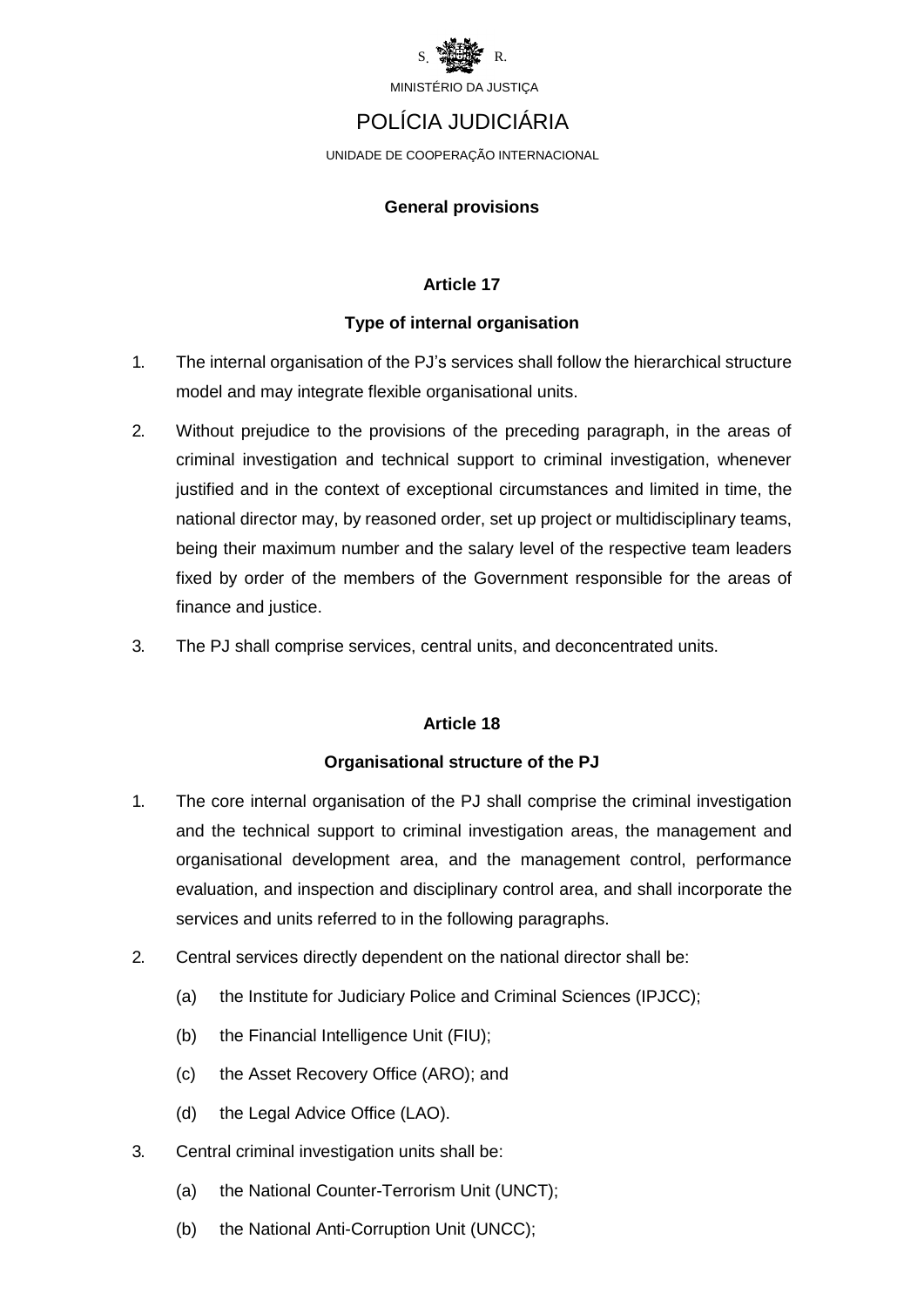

### POLÍCIA JUDICIÁRIA

UNIDADE DE COOPERAÇÃO INTERNACIONAL

- (c) the National Unit for Fighting Drug Trafficking (UNCTE); and
- (d) the National Unit for Fighting Cybercrime and Technological Crime (UNC3T).
- 4. Central units shall furthermore be:
	- (a) offering technical support to criminal investigation:
		- (i) the Prevention and Technological Support Unit (UPAT);
		- (ii) the Criminal Intelligence Unit (UIC);
		- (iii) the International Cooperation Unit (UCI);
		- (iv) the Communications and Information Systems Unit (UCSI); and
		- (v) the Arms and Security Unit (UAS);
	- (b) offering specialised technical and scientific support:
		- (i) the Forensic Science Laboratory (LPC);
		- (ii) the Financial and Accounting Expertise Unit (UPFC); and
		- (iii) the Technological and Computer Expertise Unit (UPTI).
- 5. The directorates, the criminal investigation departments, and the local criminal investigation units provided for in the next Article shall be deconcentrated criminal investigation units.
- 6. Central units of the management and organisational development area shall be:
	- (a) the Services Directorate for Financial and Property Management (DS-GFP);
	- (b) the Services Directorate for Staff Management and Administration (DS-GAP); and
	- (c) the Services Directorate for Innovation and Development (DS-ID).
- 7. Central units of the management control, performance evaluation, and inspection and disciplinary control area shall be:
	- (a) the Services Directorate for Planning, Quality and Evaluation (DS-PQA); and
	- (b) the Services Directorate for Inspection and Disciplinary action (DS-DI).
- 8. In the central services or units, as well as in the deconcentrated services or units, which are part of the various areas of intervention of the PJ, flexible units may be set up, named divisions, sectors and subsectors, their maximum number being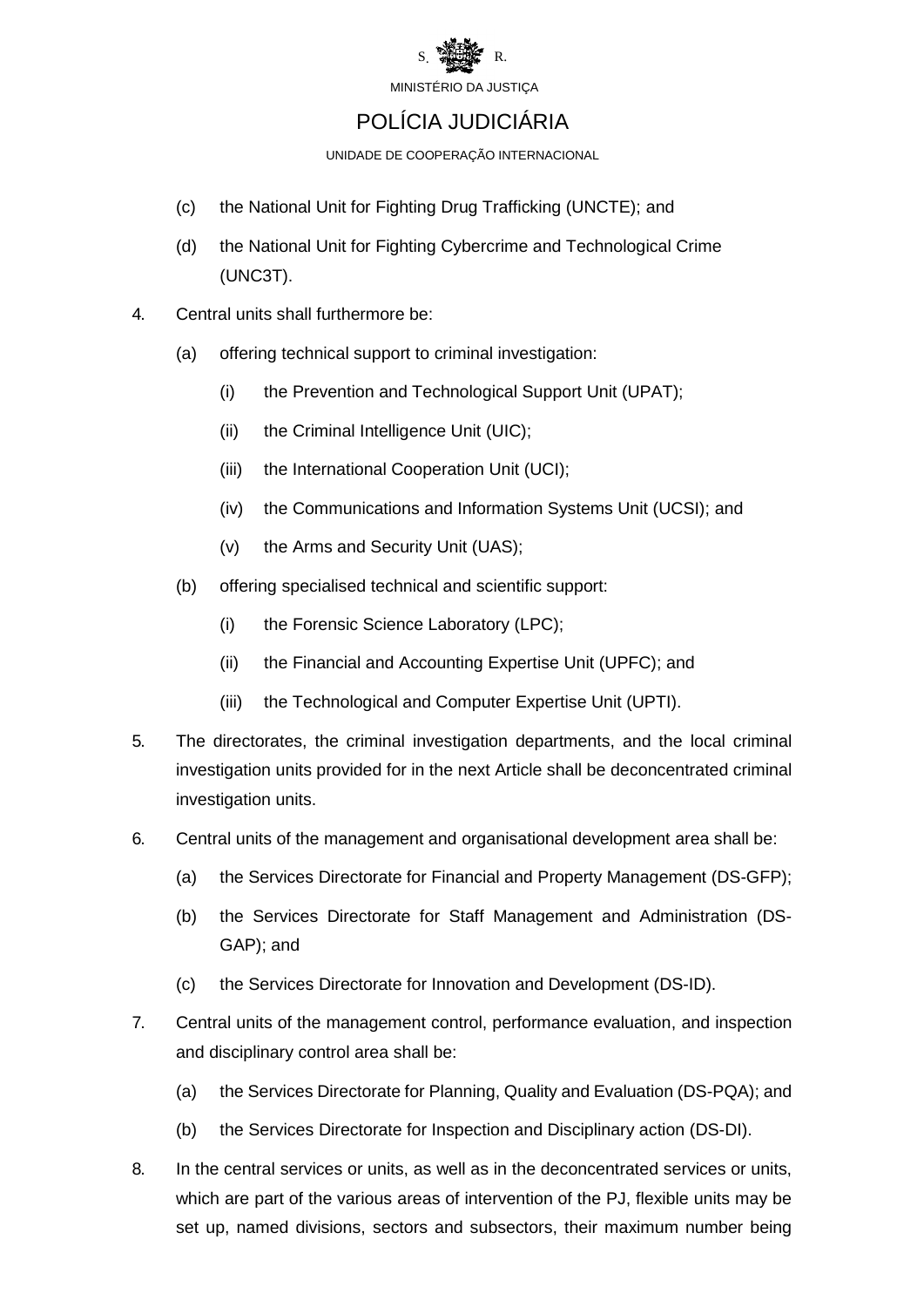

### POLÍCIA JUDICIÁRIA

UNIDADE DE COOPERAÇÃO INTERNACIONAL

defined by order of the member of the Government responsible for the area of justice.

- 9. Core criminal investigation units shall be organised in sections and squads, not subject to the definition of the number of flexible units, and shall be directed and headed by staff belonging to the investigation career with the rank of criminal investigation coordinator and chief inspector, respectively, without prejudice to the provisions of the following paragraph.
- 10. Whenever it is not possible to fill the positions for directing and heading the sections and squads, under the terms of the previous number, those may, by order of the national director, be filled by a worker of the rank immediately below, with proven technical skills, and after prior assessment by the immediate superior and the director of the organisational unit, for a period of one year, renewable for equal periods up to a maximum limit of three.
- 11. The headquarters of the PJ units, as well as their geographical area of intervention, shall be defined by order of the member of the Government responsible for the area of justice, upon proposal of the national director.

#### **Article 19**

#### **Deconcentrated organisational criminal investigation units**

- 1. Deconcentrated criminal investigation units shall be:
	- (a) the North Directorate;
	- (b) the Centre Directorate;
	- (c) the Lisbon and Tagus Valley Directorate; and
	- (d) the South Directorate.
- 2. Without prejudice to paragraph 7, the directorates shall also be made up of the criminal investigation departments and the local criminal investigation units referred to in the following paragraphs.
- 3. In the North Directorate:
	- (a) the Braga Criminal Investigation Department; and
	- (b) the Vila Real Criminal Investigation Department.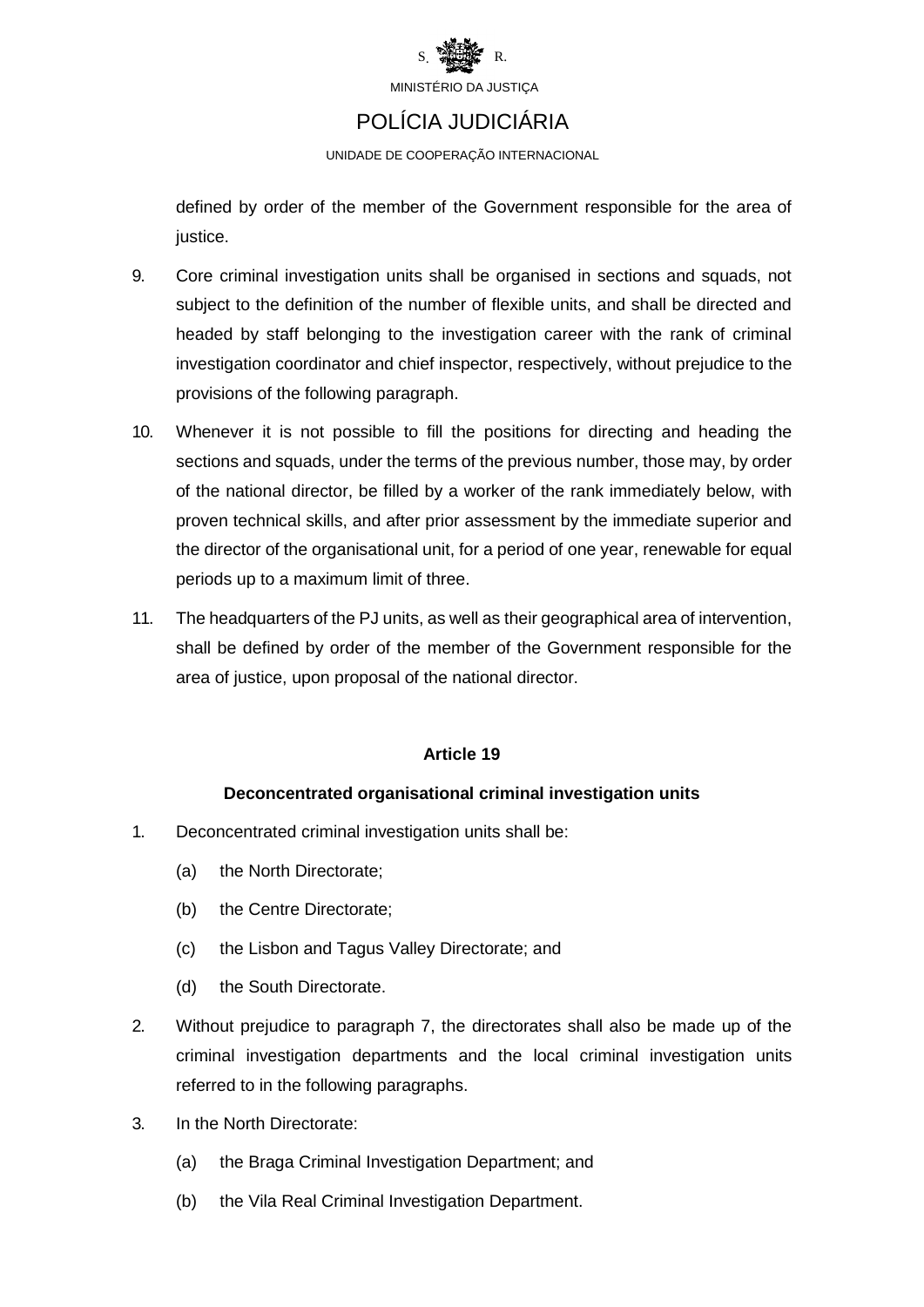

### POLÍCIA JUDICIÁRIA

UNIDADE DE COOPERAÇÃO INTERNACIONAL

- 4. In the Centre Directorate:
	- (a) the Aveiro Criminal Investigation Department;
	- (b) the Guarda Criminal Investigation Department; and
	- (c) the Leiria Criminal Investigation Department.
- 5. In the Lisbon and Tagus Valley Directorate:
	- (a) the Setúbal Criminal Investigation Department; and
	- (b) the Évora Local Criminal Investigation Unit.
- 6. In the South Directorate: the Portimão Criminal Investigation Department.
- 7. The PJ shall furthermore comprise the Madeira Criminal Investigation Department and the Azores Criminal Investigation Department, which shall operate in the dependency of the National Directorate.
- 8. Other local criminal investigation units may be set up by order of the members of the Government responsible for the areas of finance and justice, based on a reasoned proposal by the national director.

#### **Article 20**

#### **Branches of services and central units**

- 1. By order of the national director, services and central units may have branches or operational premises, as appropriate, off-site the respective headquarters, being organisationally incorporated in those.
- 2. The branches shall mandatorily report to the respective services, central, or national criminal investigation units on the start of investigations in their area of territorial intervention, in accordance to the terms to be laid down by the national director.
- 3. The tasks that operationally shall be fulfilled by the branches, in the geographical area of intervention of the directorates and criminal investigation departments, are coordinated by the directors of these units, in liaison with the director of the respective National Unit, in observance of the rules laid down by the national director.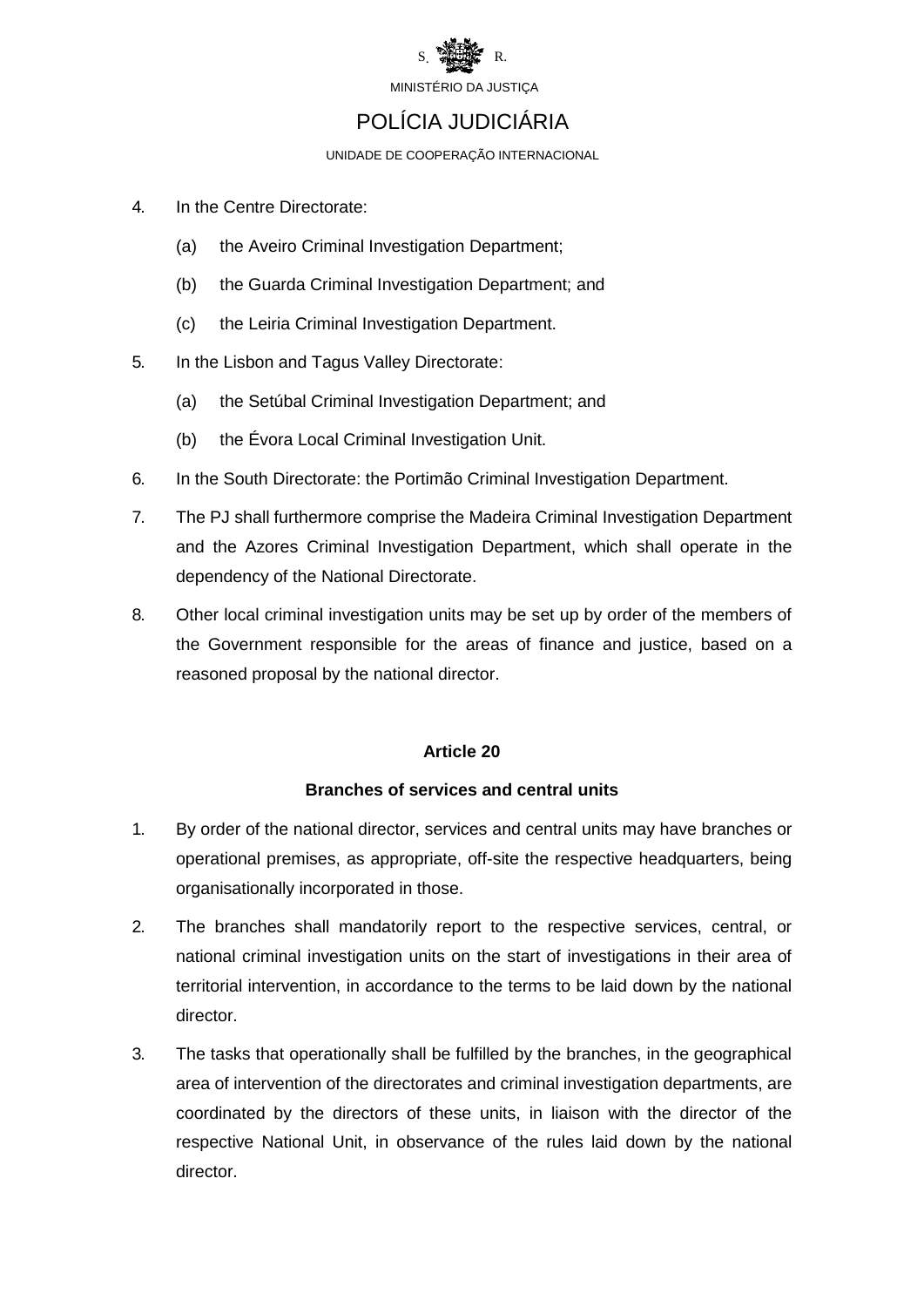

### POLÍCIA JUDICIÁRIA

UNIDADE DE COOPERAÇÃO INTERNACIONAL

#### **CHAPTER II**

#### **Bodies, organisational units, and powers**

#### **SECTION I**

#### **Bodies of the National Directorate and powers**

#### **Article 21**

#### **Bodies of the National Directorate**

The National Directorate shall comprise:

- (a) the national director;
- (b) the deputy national directors, who shall assist the national director; and
- (c) the Polícia Judiciária's High Council, a body in support of the national director, and with an advisory role.

#### **Article 22**

#### **National director**

- 1. Notwithstanding the first-degree powers of senior management positions or those conferred by law, or delegated or further delegated, the national director shall:
	- (a) represent the PJ, particularly with internal security bodies;
	- (b) chair the Polícia Judiciária's High Council;
	- (c) ensure superior overall management of the PJ, in particular in strategic, operational, financial, and human resources management areas, including training and development;
	- (d) ensure the liaison of the PJ with the security forces and services, the judicial and prosecuting authorities, customs, and other services responsible for preventing and prosecuting crime, as well as with the armed forces;
	- (e) present to the member of the Government responsible for the area of justice proposals and measures aimed at increasing the efficiency in the fight against crime, namely protocols for reciprocal cooperation and joint action plans with the other criminal police bodies;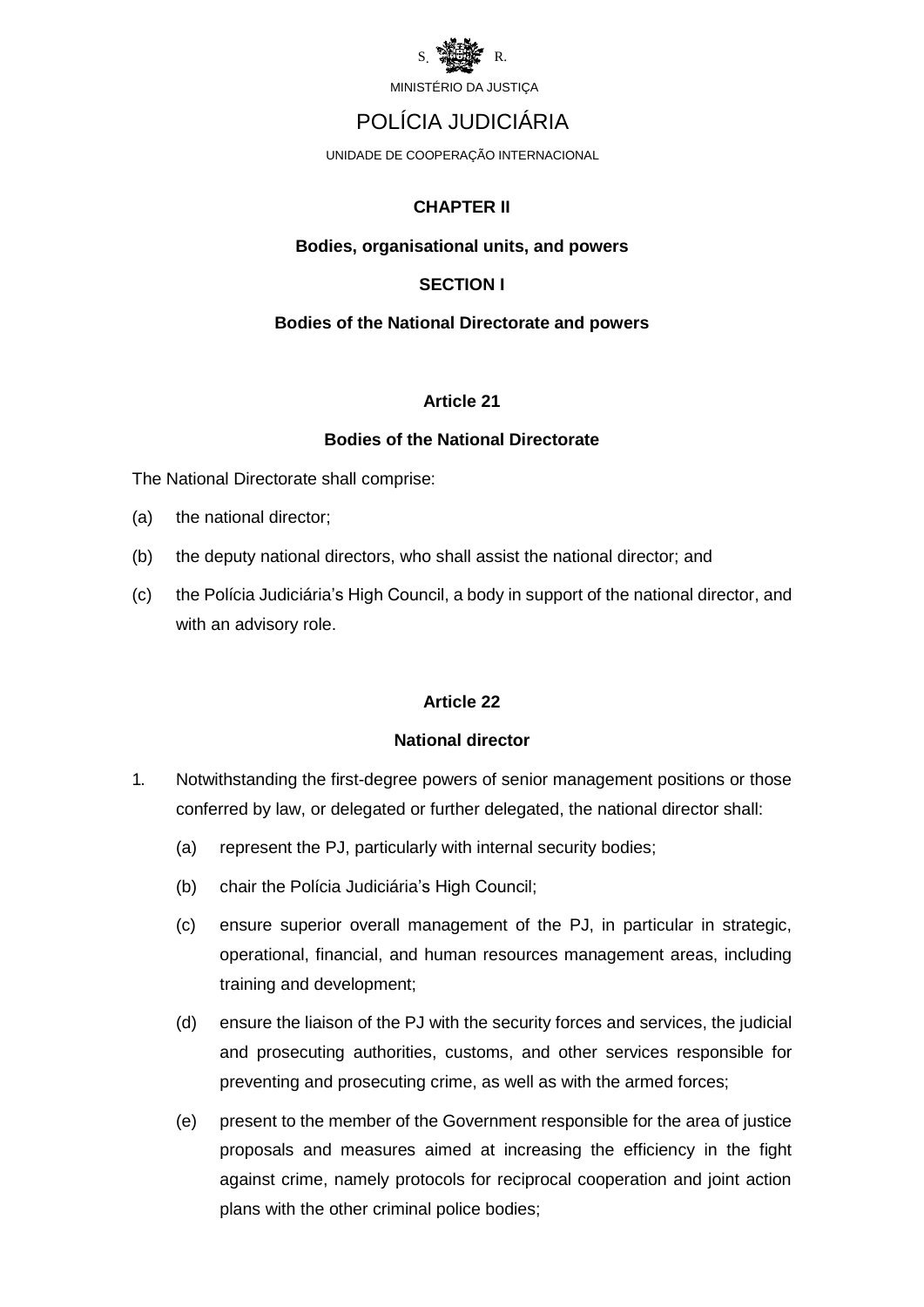

### POLÍCIA JUDICIÁRIA

UNIDADE DE COOPERAÇÃO INTERNACIONAL

- (f) issue directives, orders, and instructions to pursue strategic and management objectives;
- (g) approve the annual activities plan and report, and submit it to the member of the Government responsible for the area of justice;
- (h) assign or redistribute criminal investigation powers between organisational units and reallocate ongoing investigation procedures;
- (i) define the appropriations for staffing the organisational units and decide on the placement and movement of workers in accordance with legal and regulatory standards;
- (j) exercise the powers and disciplinary authority provided for in the general law and in the respective Disciplinary Regulations of the PJ;
- (k) order the performance of inspections and audits to the bodies and services of the PJ;
- (l) grant licenses and permits and exercise any administrative powers as provided for by law;
- (m) approve partnership projects with national or foreign organisations of interest to the PJ, with the prior authorization of the member of the Government responsible for the area of justice;
- (n) propose the conclusion of protocols with external entities, with interest to the fulfilment of the tasks of the PJ, and submit them for authorization to the member of the Government responsible for the area of justice;
- (o) propose to the member of the Government responsible for the area of justice the approval of the Evaluation and Performance Regulations of workers and services, as well as of the Internal Regulations of the Polícia Judiciária's High Council;
- (p) issue information and opinions requested by the member of the Government responsible for the area of justice;
- (q) define the scheme for replacement by the deputy national directors whenever absent or impeded;
- (r) create and extinguish flexible organisational units;
- (s) impose fines in administrative offence procedures the investigation of which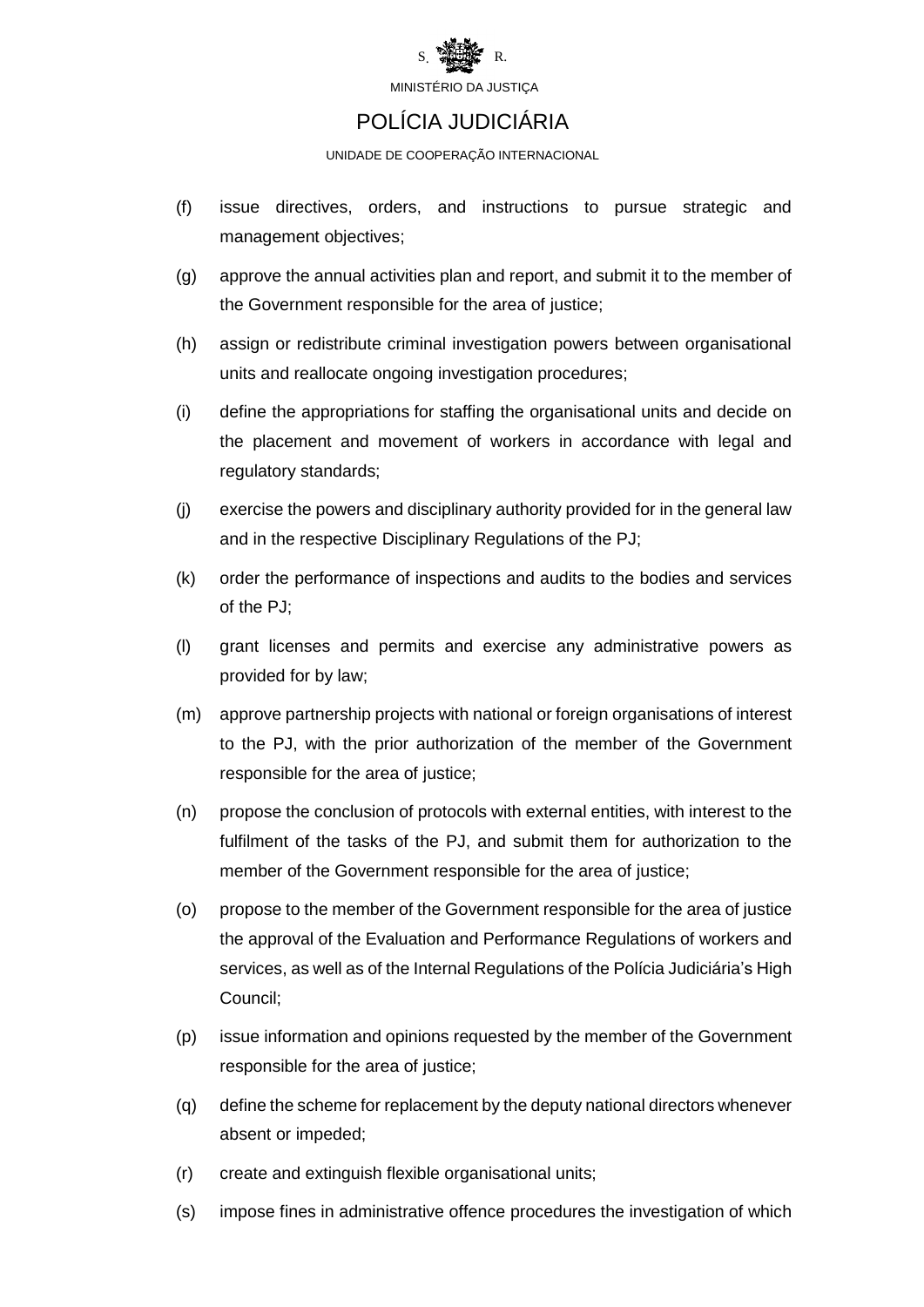

### POLÍCIA JUDICIÁRIA

UNIDADE DE COOPERAÇÃO INTERNACIONAL

falls within the tasks of the PJ;

- (t) define the communication and image policy of the PJ;
- (u) approve the procedures as regards the processing of classified information;
- (v) approve the procedures aimed at guaranteeing the confidentiality and security of the information systems.
- 2. The national director may delegate the powers held to all levels of managerial staff, unless expressly proscribed by law.

#### **Article 23**

#### **National director's support office**

- 1. The national director shall be supported by an office composed of advisory and secretarial staff, up to a maximum number of two and three, respectively.
- 2. The staff assigned to the office shall be responsible for providing advice and secretarial support to the national director and the deputy national directors for the performance of their tasks, in particular in the following areas:
	- (a) management of the institutional image and communication of the PJ;
	- (b) information, public relations, and protocol;
	- (c) media relations; and
	- (d) administrative support.
- 3. Due to the permanent availability and exemption from regular working hours, staff assigned to the office shall be entitled to a pay allowance of 20% and 10% for advisors and personal secretaries, respectively, calculated over the base remuneration, and overtime hours shall not be payable.

#### **Article 24**

#### **Deputy national directors**

The deputy national directors shall:

(a) exercise the powers delegated or further delegated to them by the national director, who shall identify the substitute whenever absent or impeded; and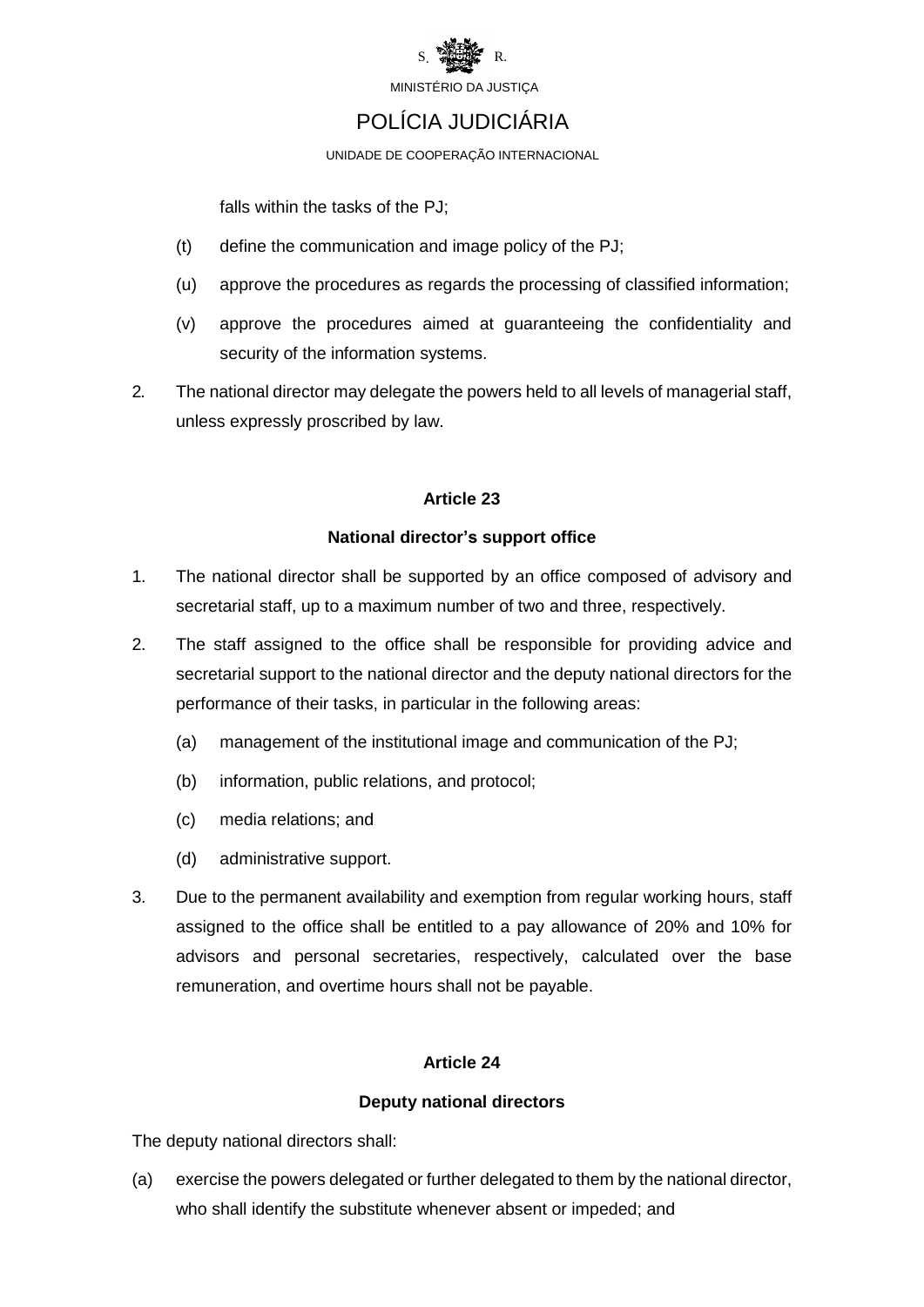

### POLÍCIA JUDICIÁRIA

UNIDADE DE COOPERAÇÃO INTERNACIONAL

(b) provide superior management to the areas of intervention or the organisational units they are appointed for by the national director.

#### **Article 25**

#### **Polícia Judiciária's High Council**

- 1. The Polícia Judiciária's High Council, abbreviated as CSPJ, shall be chaired by the national director and be composed of *ex officio*, appointed, and elected members.
- 2. *Ex officio* members shall be:
	- (a) the deputy national directors;
	- (b) the directors of the North, Centre, Lisbon and Tagus Valley, and South Directorates;
	- (c) the director of the Institute for Judiciary Police and Criminal Sciences; and
	- (d) the director of the Forensic Science Laboratory.
- 3. Appointed members shall be:
	- (a) one director of one of the national criminal investigation units;
	- (b) three directors of any criminal investigation department;
	- (c) one director of one of the units offering technical support to criminal investigation; and
	- (d) one director representing the units of the areas for management and organisational development, and for management control, performance evaluation, and inspection and disciplinary control.
- 4. The members mentioned in (a) to (d) of the preceding paragraph shall be appointed by the national director.
- 5. Elected members shall be:
	- (a) representatives of each rank within the criminal investigation career, in a number not exceeding nine, whereas five shall belong to the first rank within the above-mentioned career;
	- (b) one representative of workers within the scientific police specialist career;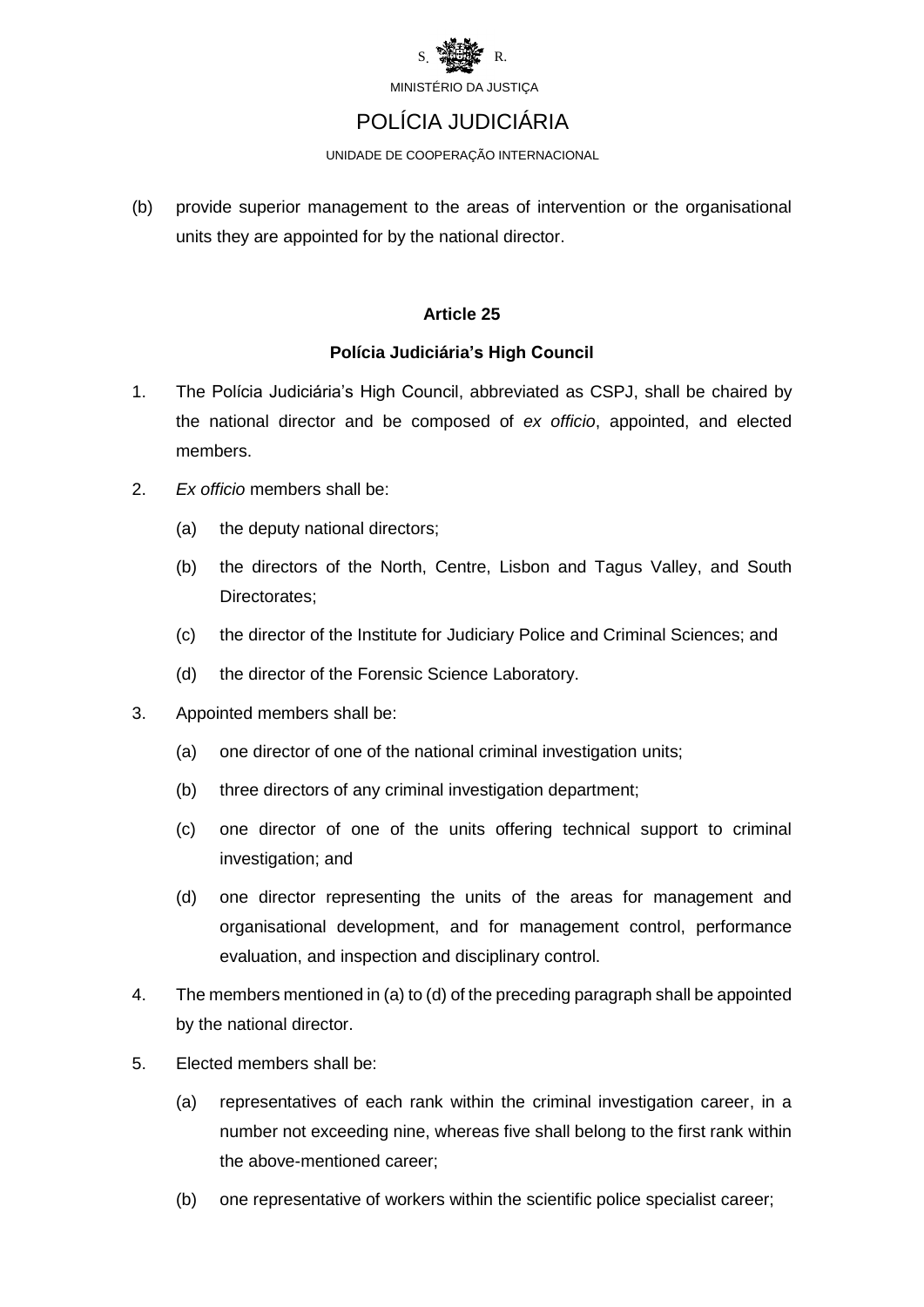

### POLÍCIA JUDICIÁRIA

UNIDADE DE COOPERAÇÃO INTERNACIONAL

- (c) one representative of workers within the security career;
- (d) one representative of workers within the general careers; and
- (e) one representative of workers within each of the subsisting careers.
- 6. The CSPJ shall:
	- (a) issue an opinion, when requested to do so by the national director, on matters of interest to the PJ, especially with regard to the improvement of the operating conditions of the PJ;
	- (b) comment on draft legislation concerning the PJ, when requested to do so by the national director;
	- (c) issue an opinion on proposals to grant awards of outstanding merit, insignia or titles, and other honours;
	- (d) issue an opinion on any proposal to enforce disciplinary action in the form of compulsory retirement, dismissal, or resignation; and
	- (e) provide the national director with suggestions as regards measures to dignify services and to improve the social and working conditions of the PJ workers.
- 7. The CSPJ shall draw up its own internal regulation proposal, containing the rules of the electoral system and the term of office of the elected members of the CSPJ, which, after approval, shall be submitted for ratification by the member of the Government responsible for the area of justice.
- 8. The CSPJ shall annually publish its activities report in the services regulations of the National Directorate.

#### **SECTION II**

#### **Powers of the services and organisational units**

#### **SUBSECTION I**

### **Powers of the organisational units in the direct dependency of the national director**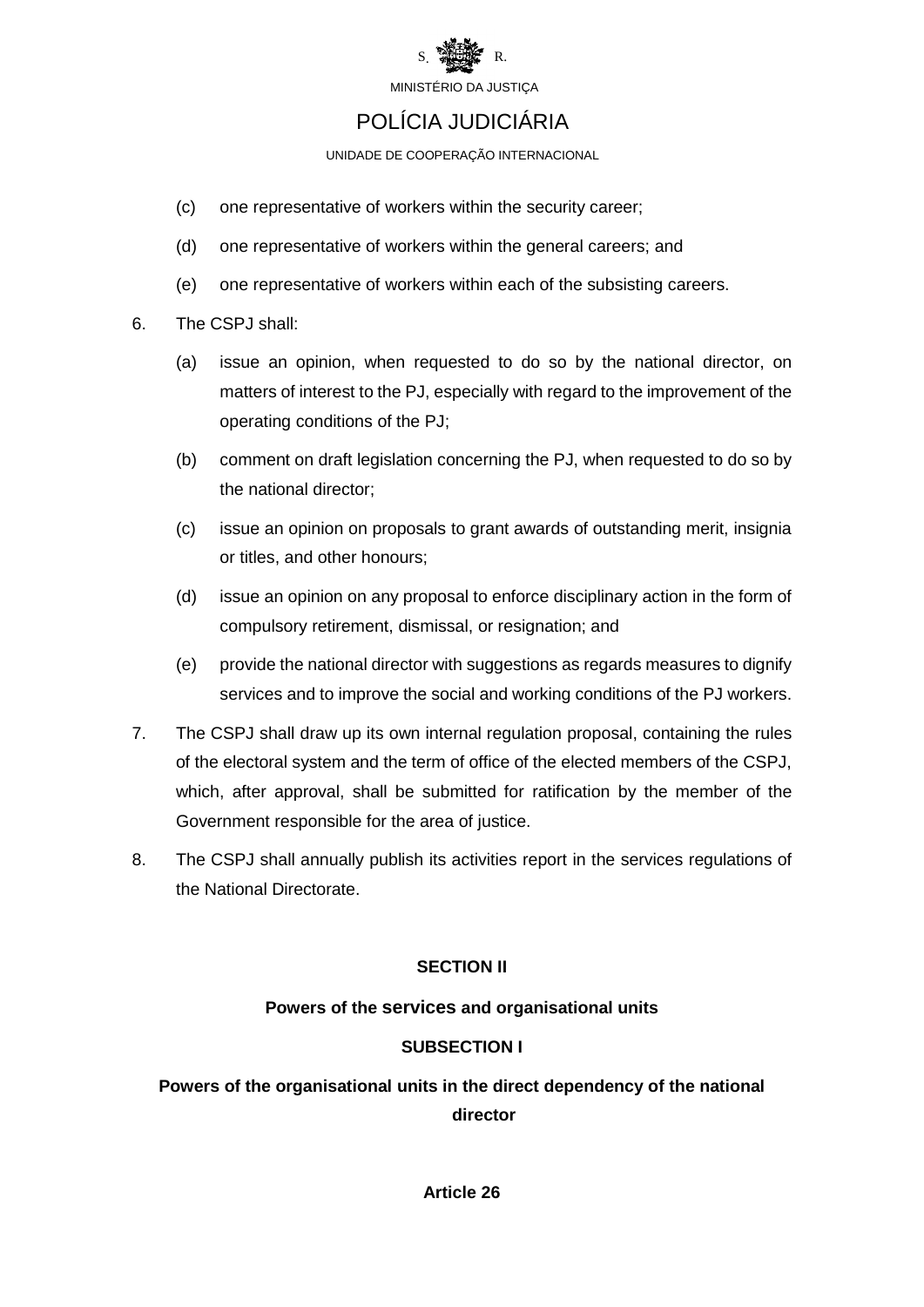

### POLÍCIA JUDICIÁRIA

UNIDADE DE COOPERAÇÃO INTERNACIONAL

#### **Institute for Judiciary Police and Criminal Sciences**

- 1. The Institute for Judiciary Police and Criminal Sciences, abbreviated as IPJCC, shall be a training establishment with the mission of training criminal investigation and criminal investigation support staff, in the field of criminal investigation and forensic sciences, and shall have pedagogical and scientific autonomy.
- 2. The IPJCC shall collaborate with other teaching and investigative bodies, both national and international, in the legal-forensic, and judicial and prosecuting field, and shall participate in organisations, networks, and other structures for academic and professional exchange, within and outside the European Union.
- 3. The IPJCC shall be responsible for ensuring all levels of training and improvement necessary for the operational performance of the PJ staff, as well as for the career development of the criminal investigation and criminal investigation support staff.
- 4. The IPJCC shall furthermore:
	- (a) in the field of cooperation, prepare and provide training courses, and other training actions and programmes, to national and foreign judicial and prosecuting entities, as well as police entities, particularly of Portuguesespeaking and Latin-American countries;
	- (b) promote and organise congresses, symposia, colloquia, seminars, specialised courses, scientific meetings, and conference cycles;
	- (c) collaborate in operations necessary for the recruitment and selection of staff, namely as regards the preparation of tests, skill tests, and interviews of candidates aiming to join the PJ and, whenever necessary, follow up on the trial period;
	- (d) draw up the proposal for a specialised training plan, subject to the prior hearing of the persons in charge of the organisational units; and
	- (e) promote and disclose multidisciplinary scientific and technological research, namely in the areas of socio-criminological and legal-forensic analysis of the various types of crime, information analysis and management, forensic psychology, and police management.
- 5. In the dependency of the IPJCC shall operate the PJ Museum, which shall be responsible for ensuring the collection, conservation, classification, study, and display of donated property with criminological, criminal, and police interest that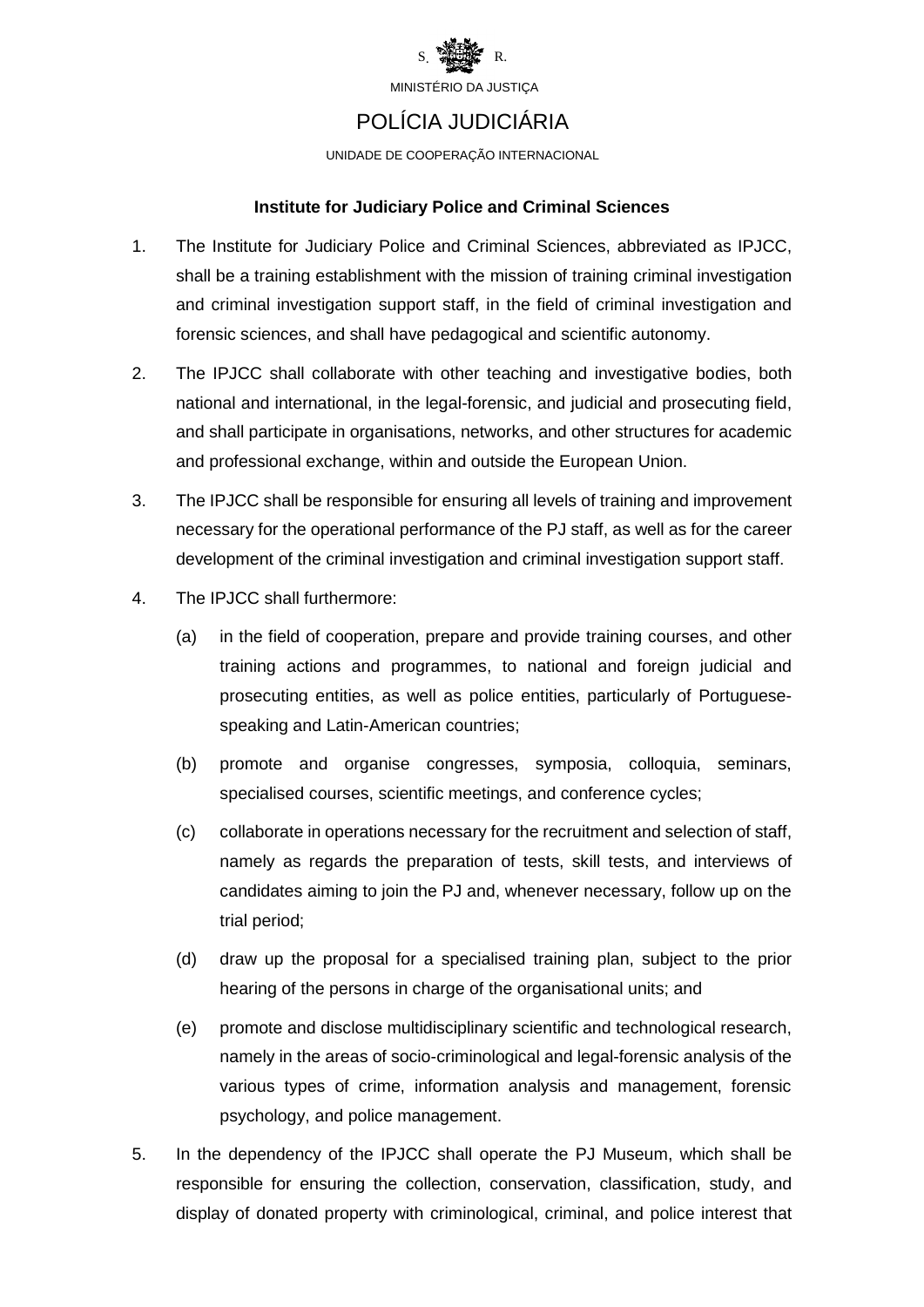

### POLÍCIA JUDICIÁRIA

UNIDADE DE COOPERAÇÃO INTERNACIONAL

exists within the PJ, as well as of objects and assets seized and declared forfeited to the State.

#### **Article 27**

#### **Financial Intelligence Unit**

- 1. The Financial Intelligence Unit, abbreviated as FIU, shall at national level be responsible for gathering, centralising, processing, and disclosing information concerning the prevention and investigation of offences involving the laundering of criminal proceeds, financing of terrorism, and tax-related crimes, ensuring, at domestic level, the cooperation and liaison with the judicial or prosecuting authorities, supervisory and inspection authorities, and financial and non-financial entities, as provided for in Act No 83/2017 of 18 August 2017 and, at international level, the cooperation with the financial intelligence units or similar bodies.
- 2. The powers referred to in the preceding paragraph shall be without prejudice to the task and powers, in this area, of the tax administration bodies.
- 3. Workers of the Tax and Customs Authority, and other supervisory authorities, or government services and bodies, may integrate the FIU, being the circumstances defined by order of the respective ministers, in accordance with the scheme applicable to them.

#### **Article 28**

#### **Asset Recovery Office**

- 1. The Asset Recovery Office, abbreviated as ARO, shall be regulated by a separate statute.
- 2. The position of the coordinator of the ARO shall be a first-degree middle management position.

#### **Article 29**

#### **Legal Advice Office**

The Legal Advice Office, abbreviated as GAJ, shall: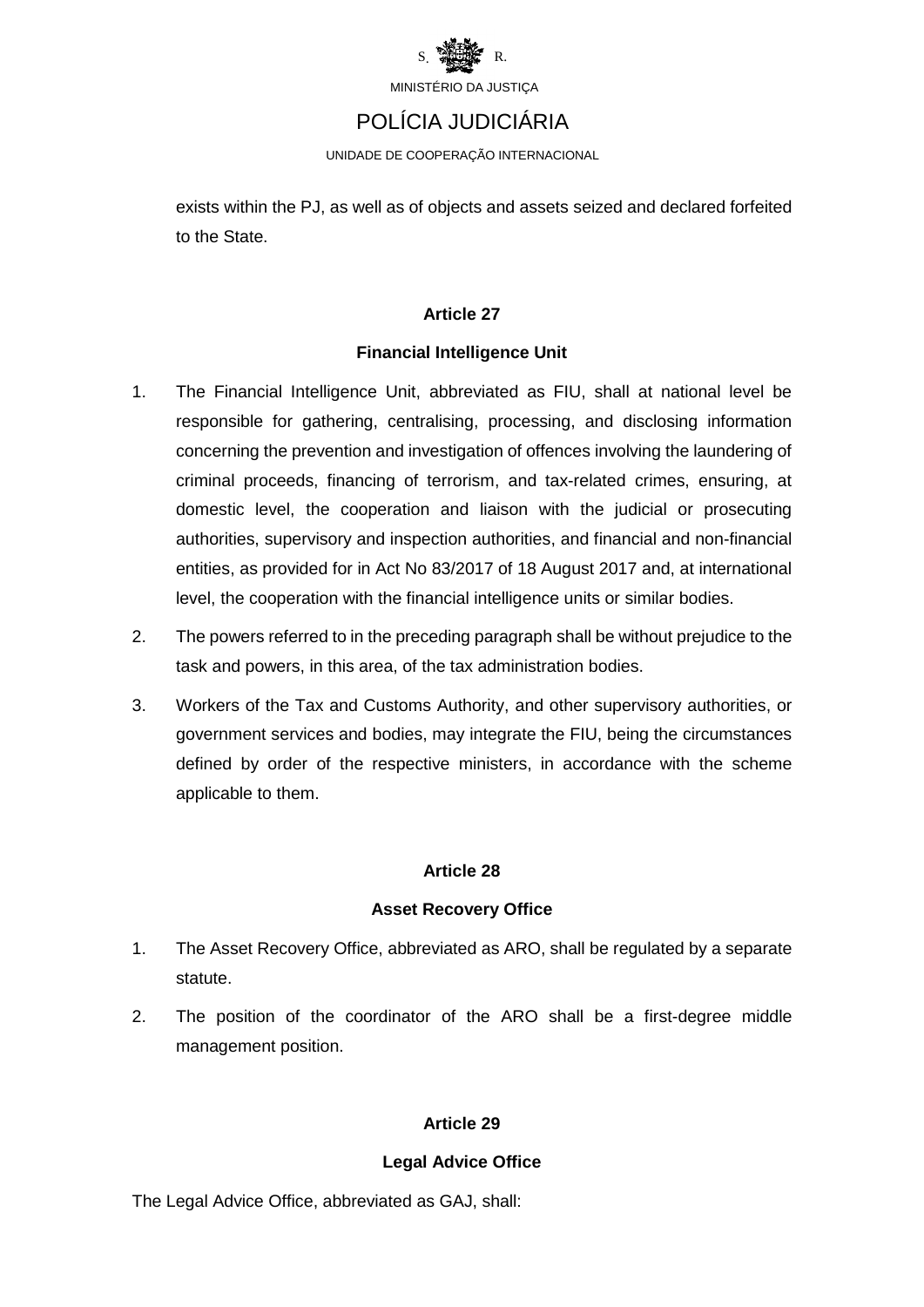

### POLÍCIA JUDICIÁRIA

UNIDADE DE COOPERAÇÃO INTERNACIONAL

- (a) provide legal advice, support, and follow-up on administrative, contentious, and non-contentious procedures, including procedures relating to accidents at work;
- (b) prepare opinions and information of a legal and technical nature on matters submitted for assessment by the national director or by the deputy national directors; and
- (c) prepare, in liaison with the services involved, the drawing up of directives, permanent service instructions, or regulations ordered by the national director.

#### **SUBSECTION II**

### **Powers of the organisational units of the criminal investigation and technical support to criminal investigation areas**

#### **Article 30**

#### **National Counter-Terrorism Unit**

- 1. The National Counter-Terrorism Unit, abbreviated as UNCT, shall be the specialised operational unit providing a preventive and repressive response to the phenomenon of terrorism and other threats that, due to their serious and violent nature, undermine the normal functioning of democratic institutions, the legal exercise of citizens' fundamental rights, freedoms and guarantees, and democratic legality.
- 2. The UNCT shall have powers in matters of crime prevention, detection and investigation, and shall provide assistance to the judicial and prosecuting authorities, as regards the following offences, and others whenever empowered by the national director:
	- (a) terrorism, international terrorism, terrorist organisations, terrorist financing and, in liaison with the UNC3T, cyber terrorism;
	- (b) offences against the security of the State, with the exception of offences concerning the electoral process;
	- (c) unlawful seizure of means of transport by air, water, railway or road, or acts affecting the safety thereof, punishable, in abstract, with 8 years of imprisonment or more;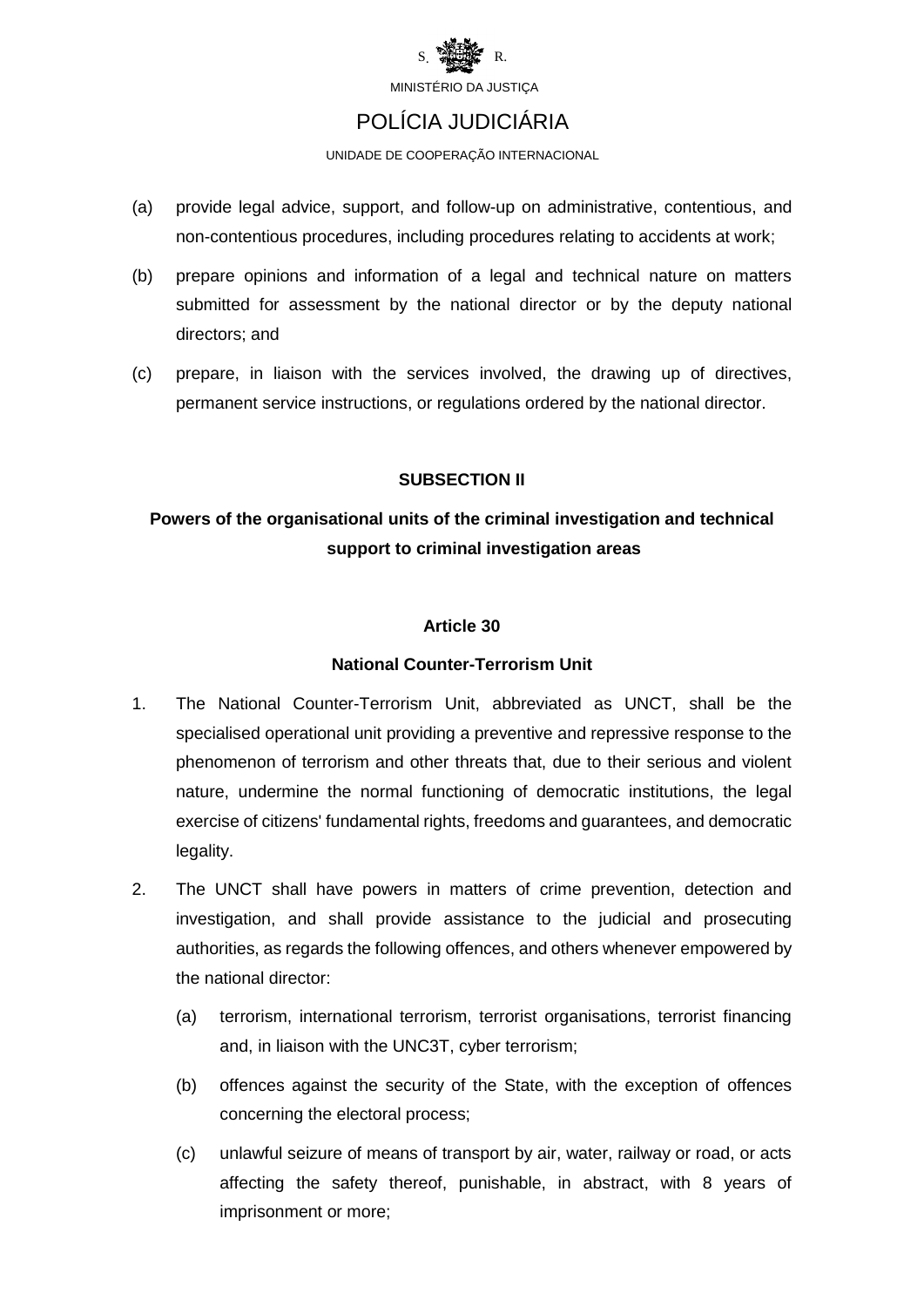

### POLÍCIA JUDICIÁRIA

UNIDADE DE COOPERAÇÃO INTERNACIONAL

- (d) offences committed by means of bombs, grenades, explosive materials or devices, firearms and booby-trapped devices, chemical, biological, radioactive or nuclear (CBRN) weapons;
- (e) offences committed against the President of the Republic, President of the Assembly of the Republic, Prime Minister, presidents of the higher courts, and Prosecutor General, during the performance of their official duties or by reason thereof;
- (f) criminal associations that, due to their highly organised nature, or international or transnational dimension, are likely to endanger the democratic rule of law;
- (g) offences against the cultural identity and personal integrity, as well as offences provided for by criminal law regarding violations of international humanitarian law;
- (h) slavery, illegal restraint, kidnapping, and hostage taking;
- (i) trafficking in human beings;
- (j) participation in armed riots;
- (k) illicit trafficking and brokering in arms;
- (l) robbery committed in credit institutions, post and public treasury offices;
- (m) facilitation of illegal immigration and association in order to facilitate illegal immigration; and
- (n) offences related to those mentioned in the aforementioned subparagraphs.
- 3. The UNCT shall furthermore:
	- (a) collect, process and disclose, at national and international level, information concerning the prevention and investigation of offences within its powers, as well as develop criminal counterintelligence actions;
	- (b) submit to the national director the results of tactical and strategic analyses of offences falling within its powers;
	- (c) collect and process statistical data within its material powers in conjunction with the UIC; and
	- (d) represent the PJ, in the operational field, with the Anti-Terrorism Coordination Unit.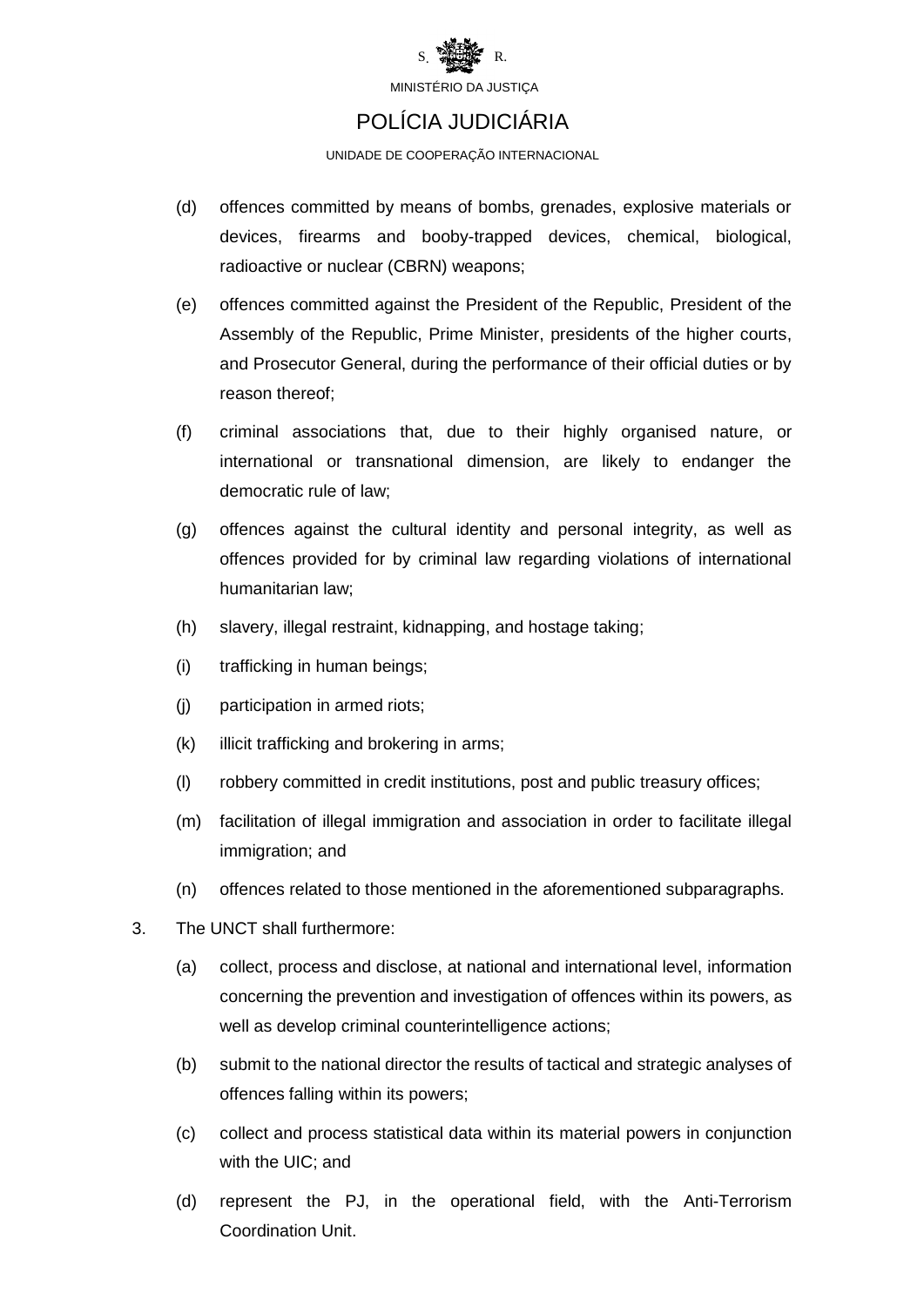

### POLÍCIA JUDICIÁRIA

UNIDADE DE COOPERAÇÃO INTERNACIONAL

#### **Article 31**

#### **National Anti-Corruption Unit**

- 1. The National Anti-Corruption Unit, abbreviated as UNCC, shall be the specialised operational unit providing a preventive and repressive response to criminal phenomena linked to economic and financial crime.
- 2. The UNCC shall have powers in matters of crime prevention, detection, and investigation and shall provide assistance to the judicial and prosecuting authorities as regards corruption, embezzlement, influence peddling, and unlawful profit-sharing.
- 3. The UNCC shall also have powers as regards the prevention and investigation of the following offences, and others whenever empowered by the national director:
	- (a) malfeasance and abuse of powers by political office holders;
	- (b) fraud in obtaining or misappropriation of a subsidy or subvention and fraud in obtaining a subsidised loan;
	- (c) economic and financial offences;
	- (d) counterfeiting of currency, credit instruments, stamp duty papers, stamps, and other cash equivalents or the passing thereof;
	- (e) offences related to the securities market;
	- (f) fraudulent insolvency and maladministration;
	- (g) money laundering;
	- (h) tax-related offences to an amount exceeding EUR 500,000.00;
	- (i) economic and financial offences committed in an organised manner, resorting to computer technology;
	- (j) economic and financial offences with an international or transnational dimension; and
	- (k) predicate offences related to those referred to in paragraph 1 and in subparagraphs (b) to (e), (g), and (h).
- 4. The UNCC shall furthermore:
	- (a) centralise and process criminal information regarding the above-mentioned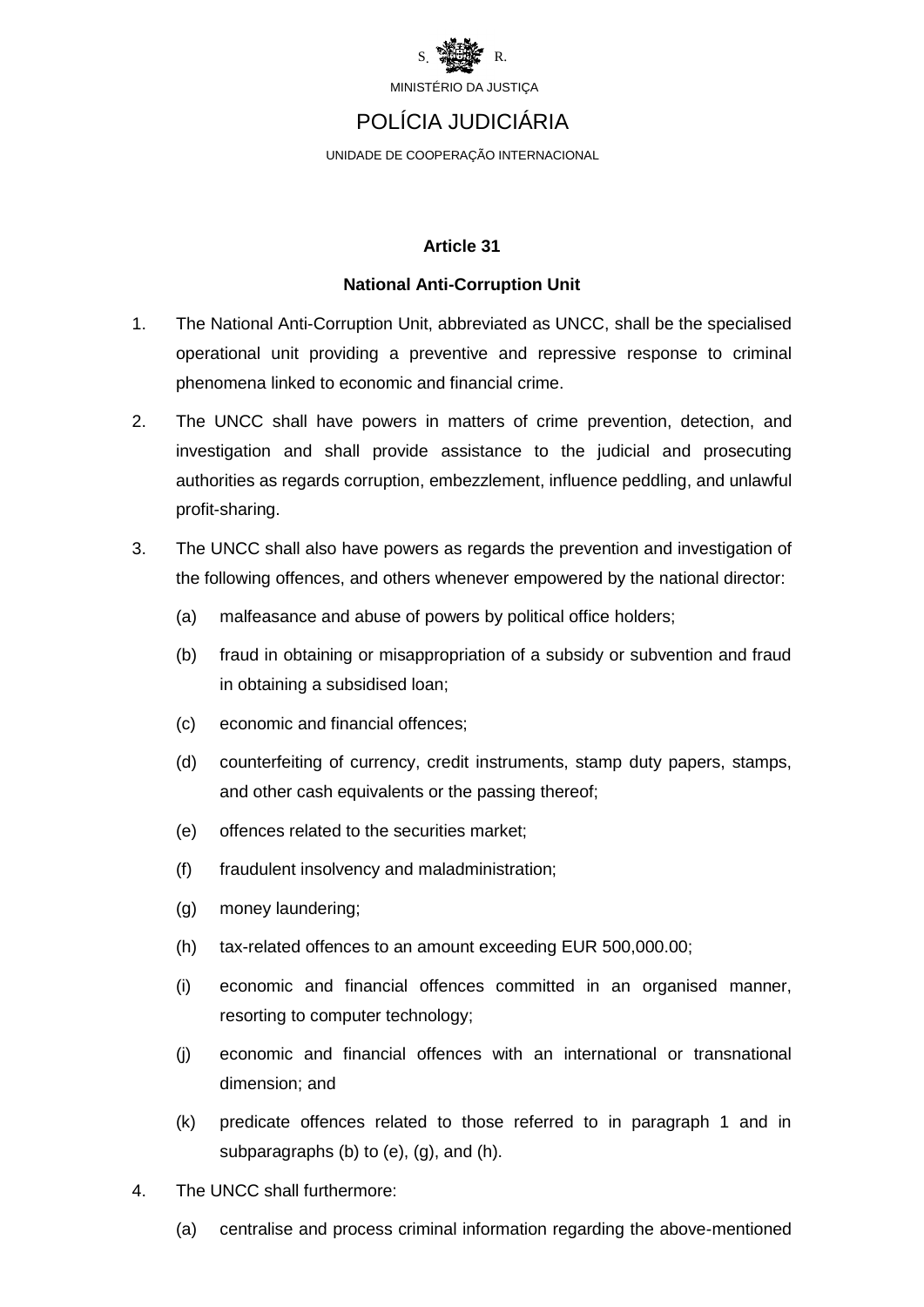

### POLÍCIA JUDICIÁRIA

UNIDADE DE COOPERAÇÃO INTERNACIONAL

offences;

- (b) submit to the national director the results of tactical and strategic analyses of offences falling within its powers;
- (c) collect and process statistical data within its material powers in conjunction with the UIC; and
- (d) take preventive actions set forth in Article 1 of Act No 36/94 of 29 September 1994, as amended from time to time, complying with the procedures foreseen in its Article 2.

#### **Article 32**

#### **National Unit for Fighting Drug Trafficking**

- 1. The National Unit for Fighting Drug Trafficking, abbreviated as UNCTE, shall be the specialised operational unit providing a preventive and repressive response to offences regarding the trafficking in narcotic drugs and psychotropic substances, as provided for in Articles 21, 22, 27 and 28 of Decree-Law No 15/93 of 22 January 1993, as amended from time to time, and to any offences provided for in that Decree-Law that are reported to the Unit or that the Unit becomes aware of, as well as other offences whenever empowered by the national director.
- 2. The UNCTE shall furthermore:
	- (a) centralise and process criminal information regarding the trafficking of narcotic drugs on national level, and disclose it to the competent bodies;
	- (b) carry out and disclose tactical and strategic analyses of offences falling within its powers;
	- (c) collect, process and disclose statistical data within its material powers in conjunction with the UIC;
	- (d) develop the liaison and sharing of information with the Maritime Operations Analysis Centre – Narcotics (MAOC-N); and
	- (e) coordinate the operation of Joint Coordination and Intervention Units pursuant to Article 6 of Decree-Law No 81/95 of 26 April 1995.

#### **Article 33**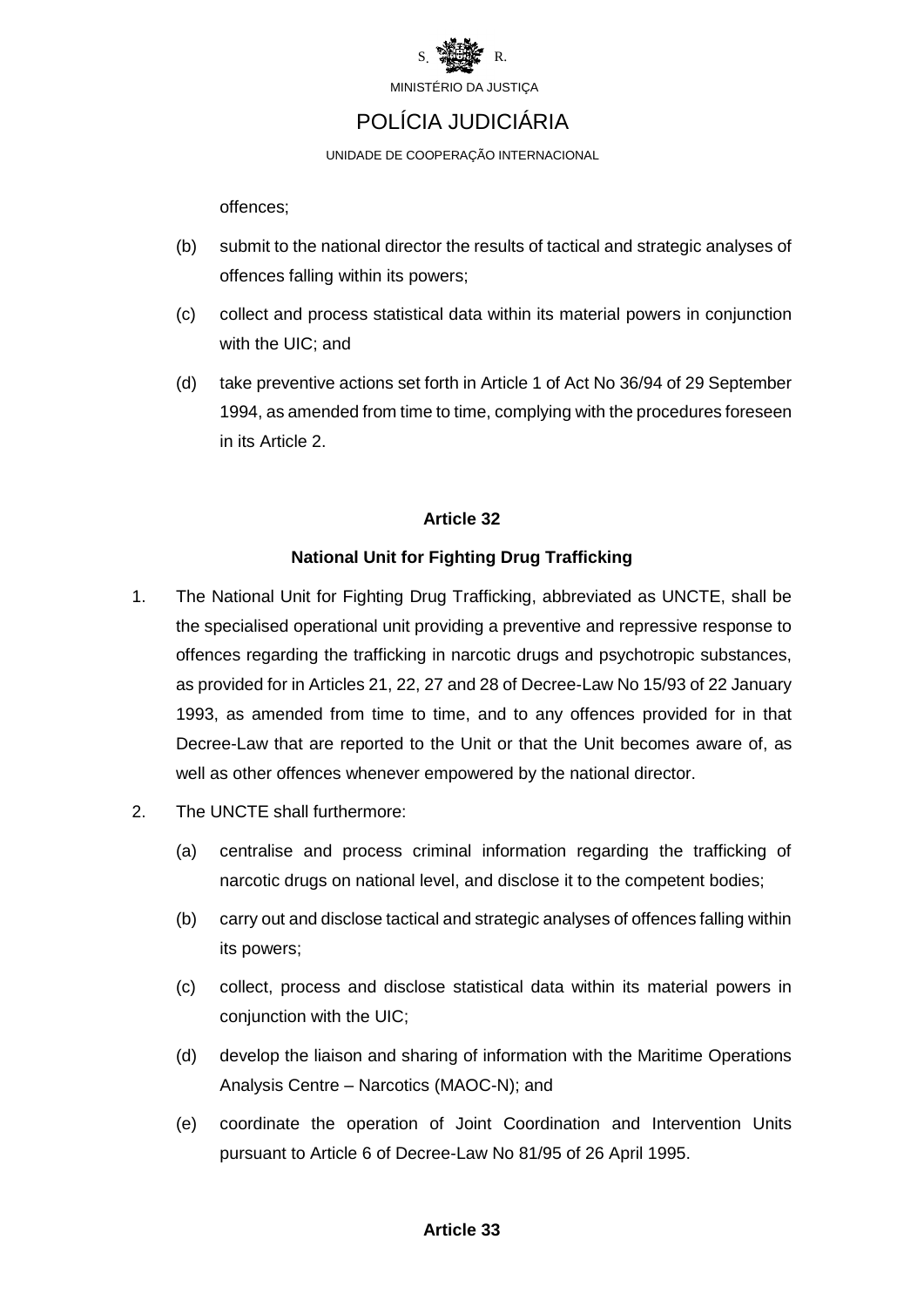

### POLÍCIA JUDICIÁRIA

UNIDADE DE COOPERAÇÃO INTERNACIONAL

#### **National Unit for Fighting Cybercrime and Technological Crime**

- 1. The National Unit for Fighting Cybercrime and Technological Crime, abbreviated as UNC3T, shall be the specialised operational unit providing a preventive and repressive response to the cybercrime phenomenon.
- 2. The UNC3T shall be responsible for the prevention, detection, and investigation of the following offences, without prejudice to other offences whenever empowered by the national director:
	- (a) offences foreseen in Act No 109/2009 of 15 September 2009;
	- (b) offences committed using technologies or computer means, or by means of those, set forth, in particular:
		- (i) in the legal regime of personal data protection; and
		- (ii) in the Code of Copyright and Related Rights, including the interference and unblocking of forms of technological protection of goods and services;
	- (c) crime prevention, detection, and investigation and assistance to the judicial and prosecuting authorities regarding the following:
		- (i) offences against sexual freedom and self-determination, when practised by means of or through a computer system;
		- (ii) invasion of privacy by means of computer;
		- (iii) computer and communications fraud;
		- (iv) offences related to the illegal interference and manipulation of electronic and virtual means of payment;
		- (v) espionage, when committed in the form of any software designed to carry out harmful actions that constitute an advanced and permanent threat; and
		- (vi) cyberterrorism, in liaison with the UNCT.
- 3. The UNC3T shall furthermore:
	- (a) centralise and process criminal information regarding the above mentioned offences;
	- (b) submit to the national director the results of tactical and strategic analyses of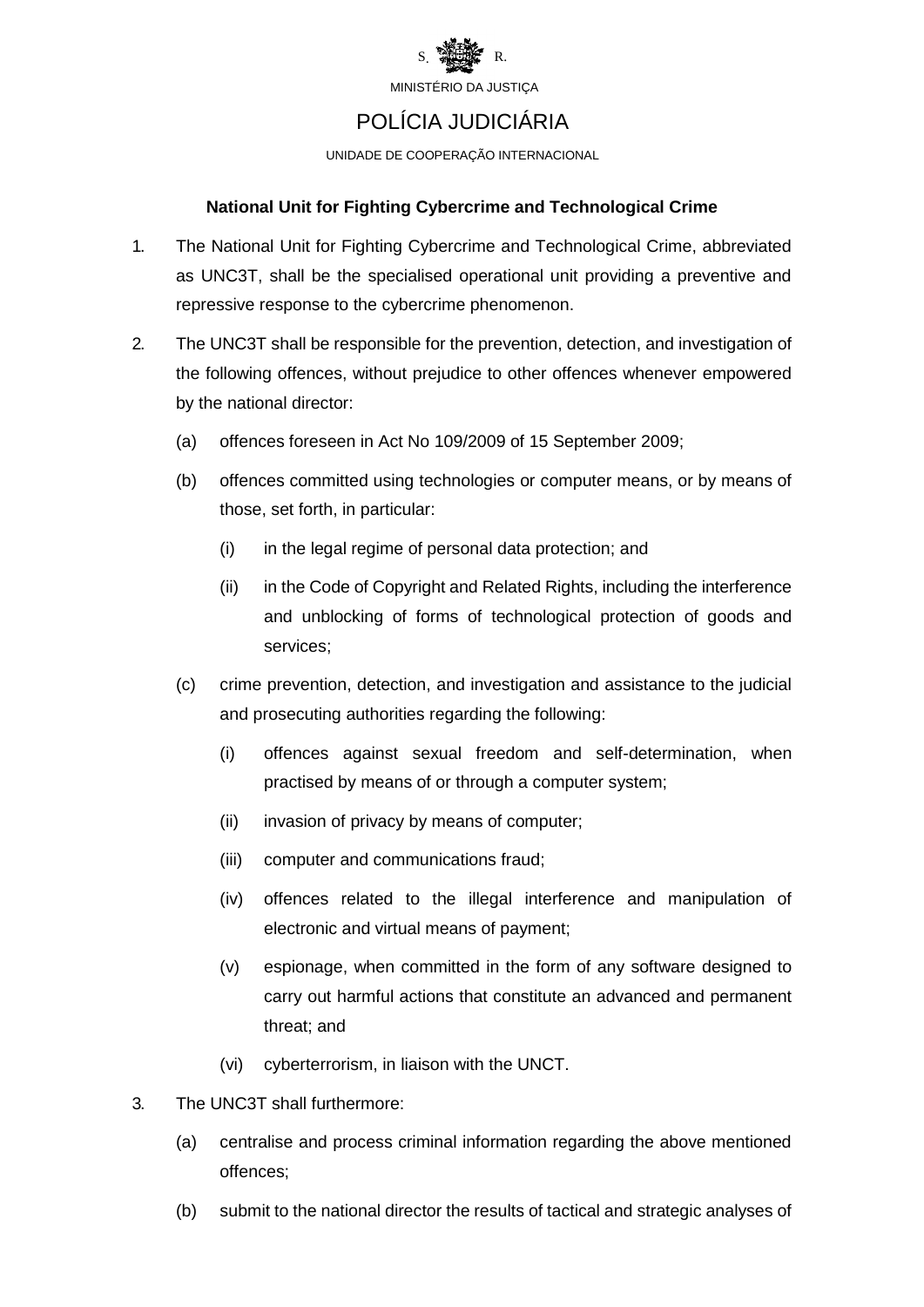

### POLÍCIA JUDICIÁRIA

UNIDADE DE COOPERAÇÃO INTERNACIONAL

offences falling within its powers;

- (c) collect and process statistical data within its material powers in conjunction with the UIC;
- (d) collaborate and directly assist crime prevention, detection, and investigation actions developed by those national bodies responsible by law for the security of the national cyberspace;
- (e) draw up and keep updated the National Plan of the PJ for the Prevention and Fight against Cybercrime, namely, in liaison with the National Cybersecurity Centre (CNCS);
- (f) conclude technical and scientific collaboration protocols with public and private entities, both national and foreign, subject to the prior approval by the National Directorate;
- (g) ensure the regular operation of an informal advisory group for strategic, educational, legal, technical, and scientific discussion and advice on issues related to cybercrime, technological crime, and cybersecurity; and
- (h) ensure the collaboration and direct participation in initial and further training on cybercrime for criminal investigation and support staff of the PJ, particularly in the areas of information security and cybersecurity.
- 4. Within the UNC3T shall operate a digital investigation team, with technical and scientific autonomy, pursuing the following tasks:
	- (a) optimise and manage the infrastructure and technological means allocated to the unit;
	- (b) support and provide technical, technological, and legal advice to criminal investigation workers regarding their investigations;
	- (c) test and develop specific tools for the investigation of cybercrime and technological crime and for data decryption;
	- (d) collect, process and disclose cyberintelligence data to support investigations, international police cooperation, and cybercrime prevention;
	- (e) develop counterintelligence actions;
	- (f) provide support regarding technical actions aimed at the collection of digital evidence, namely undercover actions and data interception; and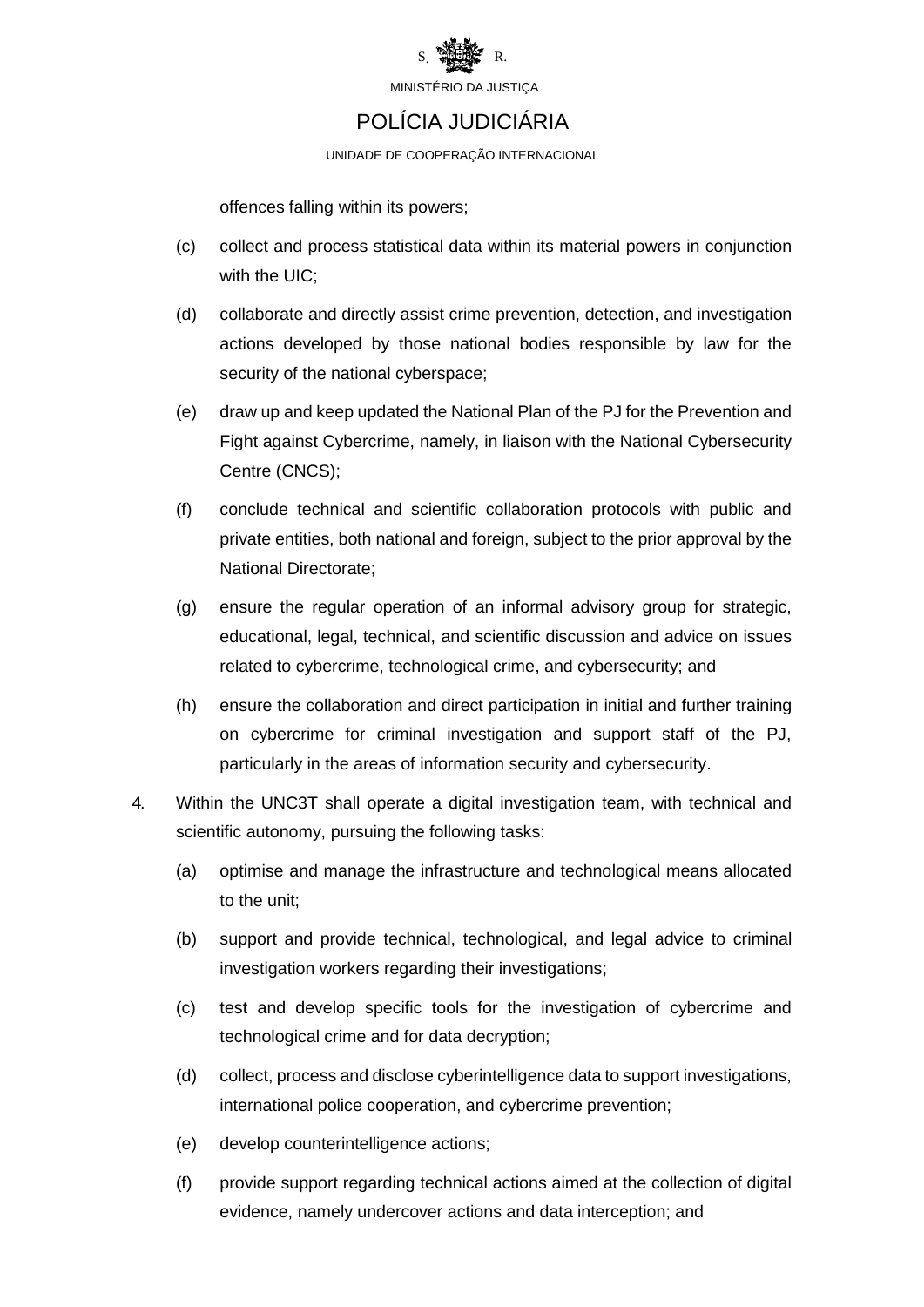

### POLÍCIA JUDICIÁRIA

UNIDADE DE COOPERAÇÃO INTERNACIONAL

(g) support investigations requiring technical expertise relating, in particular, to anonymisation networks, virtual markets and currencies, and analysis of malicious software.

#### **Article 34**

### **Directorates, criminal investigation departments, and local criminal investigation units**

The directorates, criminal investigation departments, and local criminal investigation units shall be responsible for crime prevention, detection, and investigation and shall provide assistance to the judicial and prosecuting authorities regarding offences within the powers of the PJ, or the investigation of which has been entrusted to the PJ, committed or known in their respective geographical area of intervention and which are not assigned to national units.

#### **SUBSECTION III**

### **Powers of the organisational units providing technical support to criminal investigation**

#### **Article 35**

#### **Prevention and Technological Support Unit**

- (1) At national level, the Prevention and Technological Support Unit, abbreviated as UPAT, shall:
	- (a) develop research and surveillance actions regarding suspicious activities, persons and places, and gather and collect evidence, at the request of the criminal investigation services, in accordance with Article 4 of this decreelaw and Article 187 and following of the Code of Criminal Procedure;
	- (b) develop actions provided for in Act No 101/2001 of 25 August 2001, as amended from time to time, in collaboration with the criminal investigation services, and ensure the operational control and supervision of the actions provided for in Article 160-B of Act No 144/99 of 31 August 1999, as amended from time to time, promoting the proper liaison with the other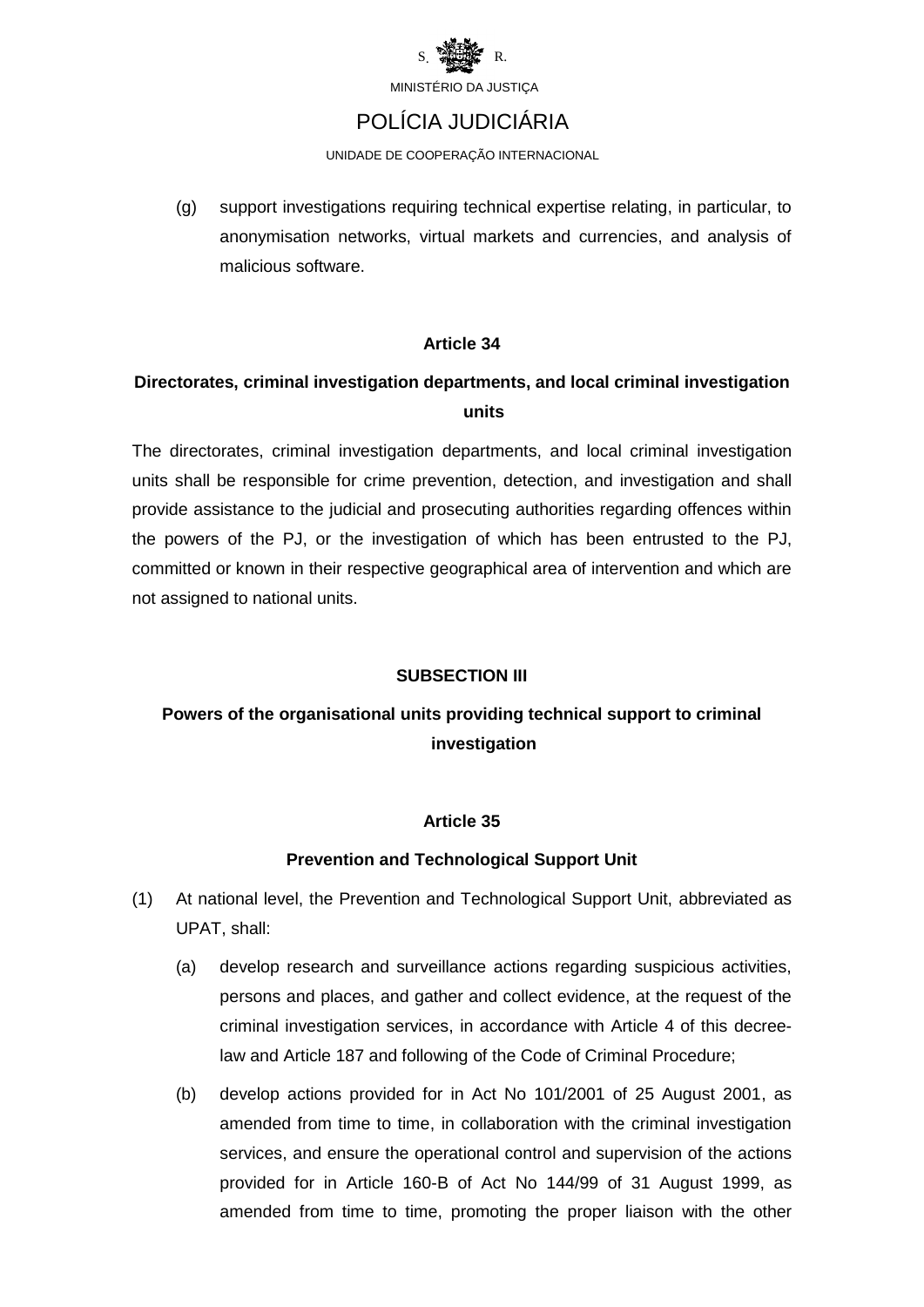

### POLÍCIA JUDICIÁRIA

UNIDADE DE COOPERAÇÃO INTERNACIONAL

criminal police bodies;

- (c) provide support to criminal investigation in those actions provided for in Article 160-A of Act No 144/99 of 31 August 1999, as amended from time to time;
- (d) develop the necessary and urgent procedures to ensure the status and implementation of the measures and programmes provided for in Act No 93/99 of 14 July 1999, as amended from time to time;
- (e) develop control and protection actions of agents acting within the scope of Act No 101/2001 of 25 August 2001, as amended from time to time; and
- (f) carry out actions for the detection of illegal interception of communications and data transmission.
- (2) The UPAT shall furthermore be responsible for managing the equipment and resources necessary for operational purposes, and for promoting the development of appropriate technological projects.

#### **Article 36**

#### **Criminal Information Unit**

- 1. The Criminal Information Unit, abbreviated as UIC, shall:
	- (a) centralise, maintain, and ensure the national management of the criminal information system of the PJ;
	- (b) collect, process, record, analyse, and disclose information on known crime, in liaison with the criminal information systems provided for by law;
	- (c) promote coordination between the information analysis sections within the organisational units of the PJ;
	- (d) carry out specific risk analysis and assessment relating to the performance of the tasks of the PJ;
	- (e) carry out prospective analysis of emerging criminal phenomena;
	- (f) define procedures on technical standards relating to the search and dissemination of criminal information;
	- (g) provide operational support to the organisational units of the PJ as regards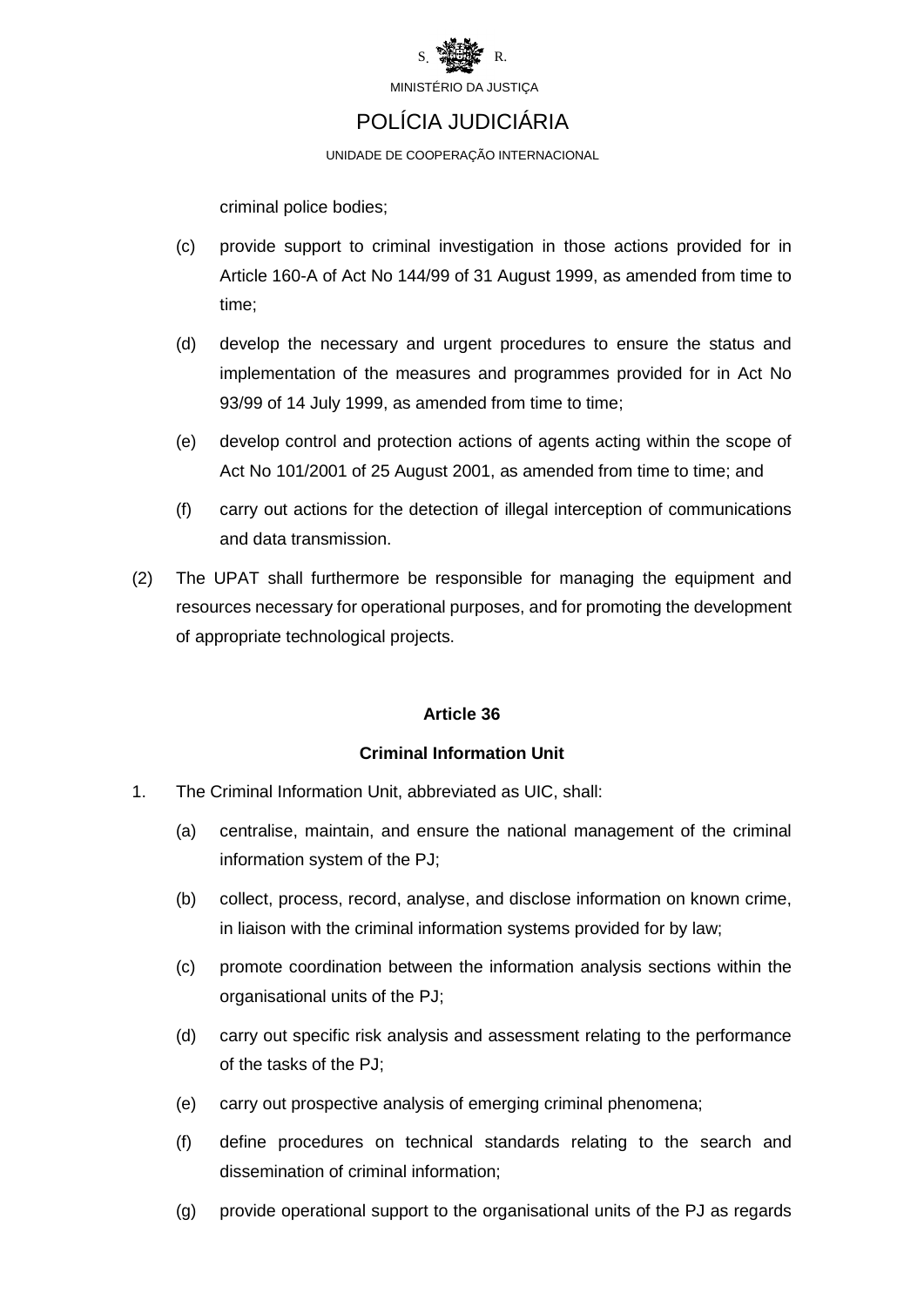

### POLÍCIA JUDICIÁRIA

UNIDADE DE COOPERAÇÃO INTERNACIONAL

the collection, processing, and analysis of data and news necessary for the accomplishment of specific missions;

- (h) ensure the coordination of crime prevention actions and those aimed at finding missing persons; and
- (i) ensure the operation of the PJ register as regards classified information, without prejudice to the powers of the national director.
- 2. Furthermore, the UIC shall be responsible for carrying out inspection actions and initialise administrative offence proceedings referred to in Article 95 of Decree-Law No 120/2017 of 15 September 2017, as amended from time to time.
- 3. Within the UIC, by decision of the national director, a team may be set up for the investigation, research, and development of behavioural analysis and identification of criminal profiles.

#### **Article 37**

#### **Information and Communications Systems Unit**

The Information and Communications Systems Unit, abbreviated as USIC, shall:

- (a) establish, operate, and maintain the telecommunications system of the PJ, as well as ensure its interconnection with the networks of the International Criminal Police Organisation (ICPO/INTERPOL), EUROPOL, and other similar international bodies;
- (b) develop, manage, and maintain the information systems of the PJ, special equipment, and respective communication networks;
- (c) design and maintain the architecture of the equipment, communication networks, and information systems of the PJ, selecting and installing the most appropriate equipment and technological support systems, and ensuring the confidentiality and integrity of the information stored, as well as its safe transmission;
- (d) ensure support to users regarding the operation, management, and maintenance of information systems, equipment, and networks operated, as well as provide training;
- (e) ensure the operation of the Integrated System of Portugal's Emergency and Security Network (SIRESP) in the PJ;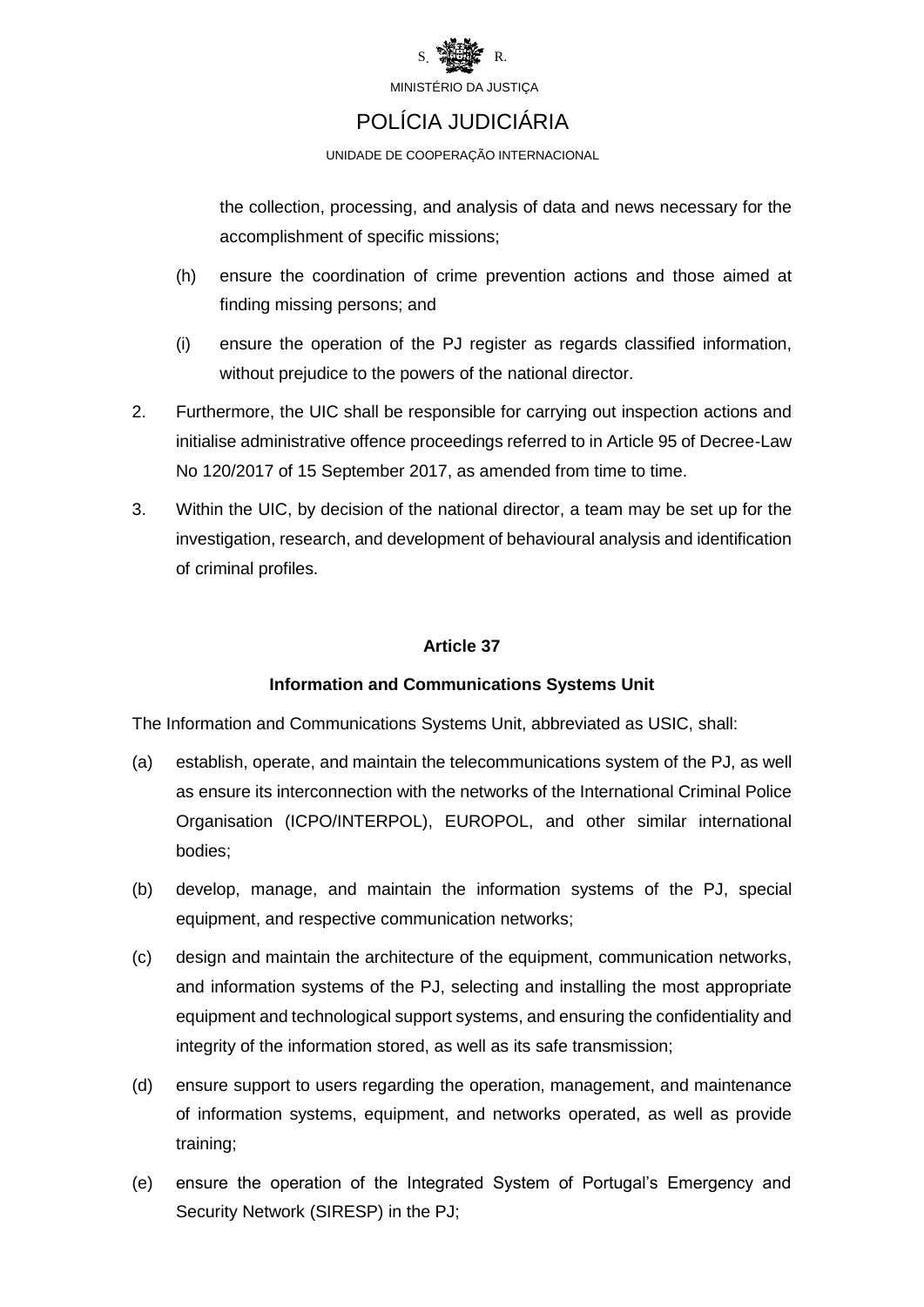

### POLÍCIA JUDICIÁRIA

UNIDADE DE COOPERAÇÃO INTERNACIONAL

- (f) ensure the encryption algorithms of communication;
- (g) ensure the control of the communications interception system, in accordance with the provisions of Article 27 of Act No 53/2008 of 29 August 2008, as amended from time to time; and
- (h) manage the equipment and resources necessary for the operation of the evidence collection and gathering systems, in accordance with the provisions of Articles 187 to 189 of the Code of Criminal Procedure and the Internal Security Act.

#### **Article 38**

#### **International Cooperation Unit**

- 1. Within the internal structure of the PJ, the International Cooperation Unit, abbreviated as UCI, shall ensure the operation of the EUROPOL National Unit and the INTERPOL National Bureau, in accordance with the provisions of Article 5 (2) (a).
- 2. Therefore, the UCI shall, in particular:
	- (a) ensure that the mechanisms for assisting the judicial and prosecuting authorities regarding international judicial cooperation in criminal matters within the International Criminal Police Organisation (ICPO/INTERPOL), EUROPOL, and other similar international bodies are operational;
	- (b) ensure the external representation, in European international fora, as regards the powers of the ICPO/INTERPOL and EUROPOL within the exclusive intervention areas of the PJ; and
	- (c) assist the judicial and prosecuting authorities in accordance with the criminal procedural law in the scope of international judicial cooperation in criminal matters.
- 3. The UCI shall furthermore:
	- (a) develop, follow up on and analyse cases, projects and missions at international level and as regards institutional cooperation with other similar entities, especially with Portuguese-speaking countries;
	- (b) receive and forward requests for provisional arrests that are to be executed in extradition proceedings within the powers of the PJ;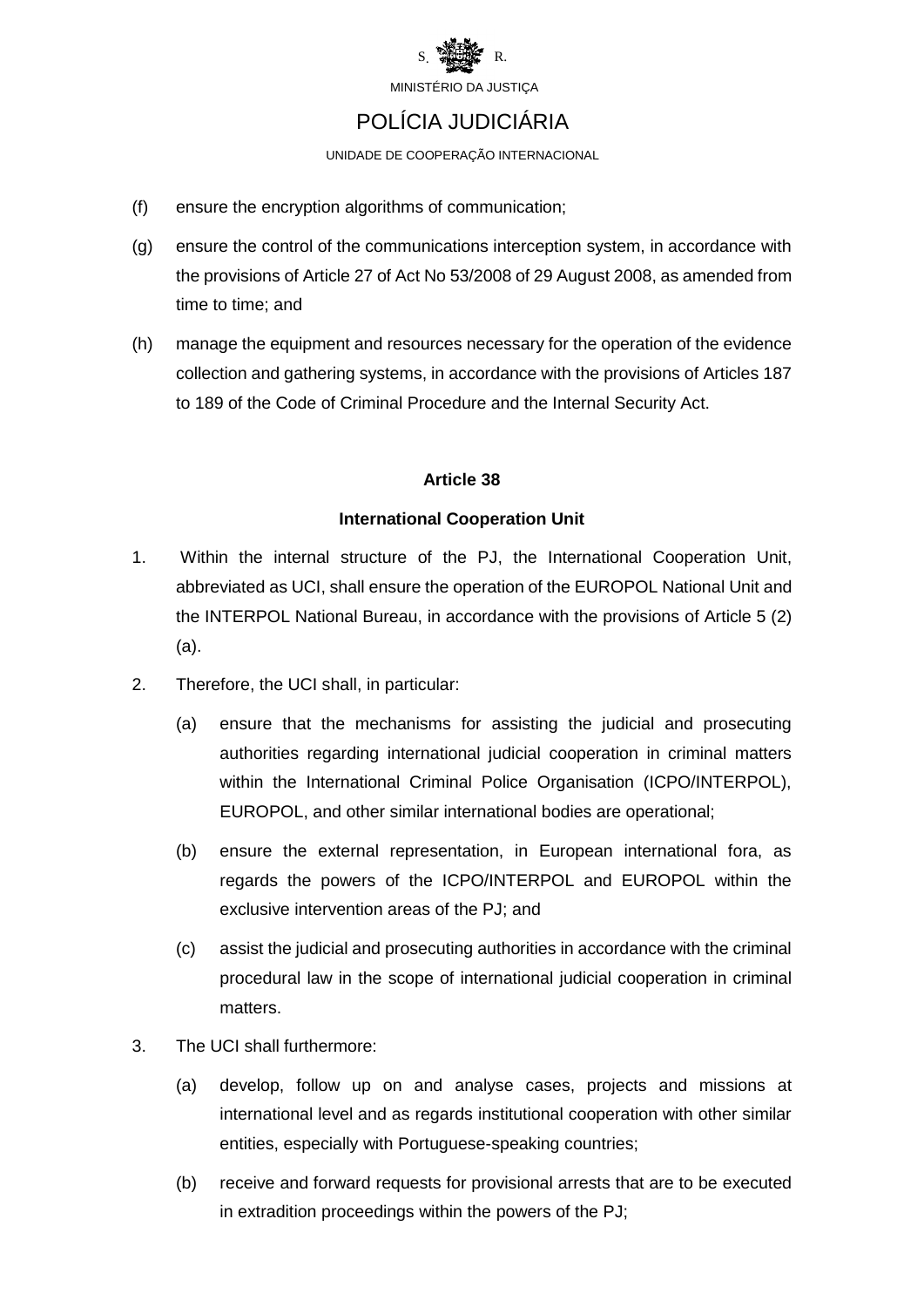

### POLÍCIA JUDICIÁRIA

UNIDADE DE COOPERAÇÃO INTERNACIONAL

- (c) coordinate the participation of the PJ in the relevant bodies within the framework of EU police cooperation;
- (d) ensure the reception and attendance of similar police bodies on mission in the national territory; and
- (e) manage the placing and secondment of liaison officers of the PJ.
- 4. The Public Prosecutor's Office shall promote the remittance to the UCI of certified copies of sentences delivered against convicted foreign nationals, for the purpose of communication to the country of origin, while the PJ must ensure the sharing of information within the SPOC-IPC.
- 5. The General Directorate for Rehabilitation and Prison Services (DGRSP) shall report to the UCI the relevant facts concerning the enforcement of sentences imposed on foreign nationals.
- 6. Within the UCI, a team of translators and interpreters shall operate to ensure the translation of documentation and communications used in police cooperation and criminal investigations.

#### **Article 39**

#### **Arms and Security Unit**

The Arms and Security Unit, abbreviated as UAS, shall:

- (a) manage the arms and operational equipment;
- (b) prepare, implement, and monitor the annual shooting training plan approved by the national director;
- (c) ensure safety procedures in crime prevention and investigation operations;
- (d) ensure the safety of the staff, premises, and equipment;
- (e) store, keep, and hand out equipment, arms and relevant ammunition;
- (f) carry out the annual control and inspection of arms and ammunition handed out individually, keeping the respective personal records of workers updated, in liaison with the DS-GAP;
- (g) collaborate in the analysis of incidents involving firearms that took place during PJ interventions, from a technical and tactical perspective;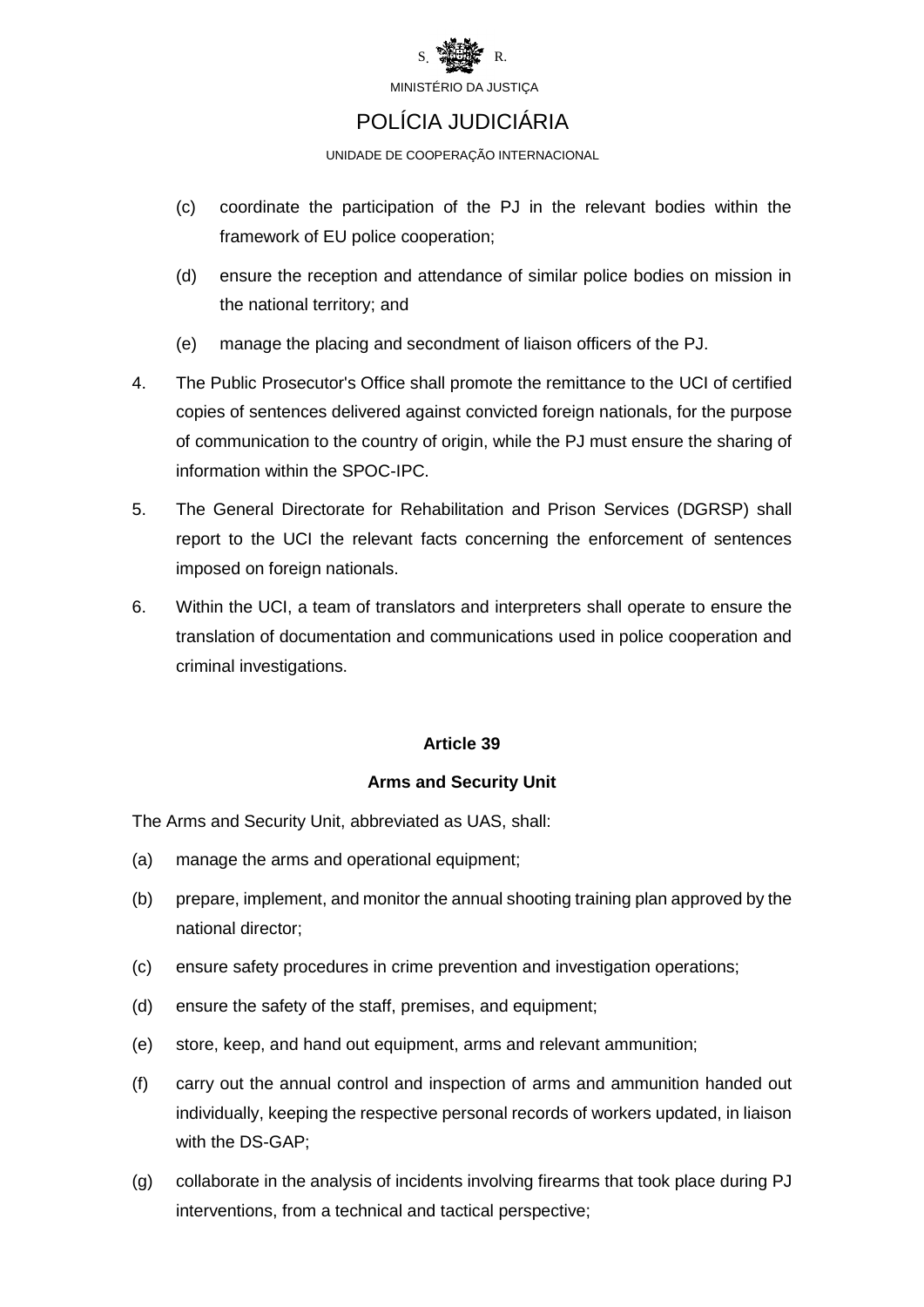

### POLÍCIA JUDICIÁRIA

UNIDADE DE COOPERAÇÃO INTERNACIONAL

- (h) manage the shooting ranges, and the relevant equipment, arms and their ammunition;
- (i) ensure the use of the shooting ranges for the purpose of collecting expert evidence by the LPC;
- (j) support criminal investigation in operational actions, witness protection, transport, and custody of detainees, materials, and valuables within the scope of the powers of the PJ;
- (k) ensure the safety of the managerial staff of the PJ, in accordance with the guidelines of the national director;
- (l) carry out annual checks on the individual skills levels regarding the use of arms;
- (m) forward individual information, in accordance with the preceding subparagraph, to the DS-GAP for inclusion in the respective personal record files;
- (n) promote the maintenance and replacement of arms, ammunition, accessories, and equipment to the national director and the DP-GFP;
- (o) propose procedures for the respective areas of intervention and ensure their implementation;
- (p) supervise the supply, validity, and maintenance of individual protection equipment and the installation and maintenance of safety signs; and
- (q) design, propose, and implement standards and procedures as regards prevention and safety of the premises and, in liaison with the DS-GAP, define safety and health at work standards and procedures.

#### **Article 40**

#### **Specialised technical and scientific support units**

- 1. In order to carry out forensic examination and expertise tasks, the PJ shall have the following units:
	- (a) the LPC;
	- (b) the UPFC; and
	- (c) the UPTI.
- 2. The units mentioned in the previous paragraph shall enjoy technical and scientific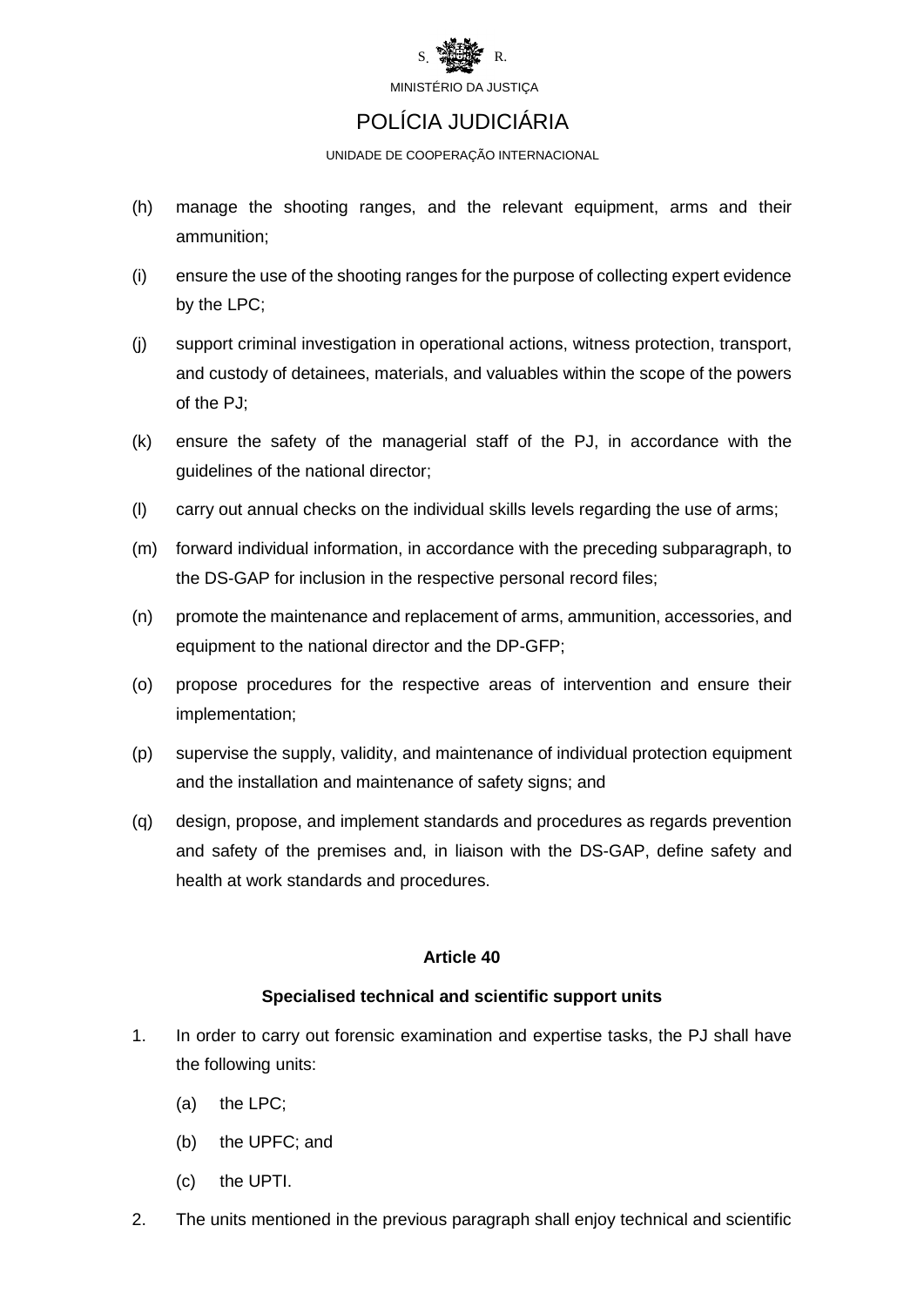

### POLÍCIA JUDICIÁRIA

UNIDADE DE COOPERAÇÃO INTERNACIONAL

autonomy and may have, outside their respective headquarters, offices, or branches in any operational unit of the PJ.

3. The units referred to in paragraph 1 (a) to (c) may call upon the cooperation of other official establishments, laboratories, or services in their field of expertise, ensuring at all times the custody of the evidence, and may conclude protocols for institutional cooperation relevant to their activity.

#### **Article 41**

#### **Forensic Science Laboratory**

- 1. The Forensic Science Laboratory, abbreviated as LPC, exercises its activity throughout the national territory, is an official laboratory according to law, enjoys technical and scientific autonomy, and shall:
	- (a) do research, define collection procedures, collect and process traces, and ensure the custody of evidence regarding offences falling within the exclusive powers of the PJ or when powers are granted;
	- (b) perform expertise in the various fields of forensic science, including audio and sound, ballistics, biology, criminalistics, documents and currency, drugs and toxicology, handwriting, forensic arts, computer science and telecommunications, physics, fingerprints, traces and tools, and chemistry;
	- (c) implement new types of expertise and develop existing ones, integrating national and international scientific knowledge;
	- (d) maintain and develop the respective forensic databases, in particular the Central File for Fingerprint Data, in accordance with the provisions of Act No 67/2017 of 9 August 2017;
	- (e) ensure the national technical and scientific point of contact for the implementation of the Prüm Convention, as regards fingerprints, as well as the National Centre for the Analysis of Banknotes and Coins, with the European institutions;
	- (f) ensure the technical and scientific participation of the PJ in the field of forensic sciences in the various national, EU and international bodies and, in particular, the cooperation with Portuguese-speaking countries;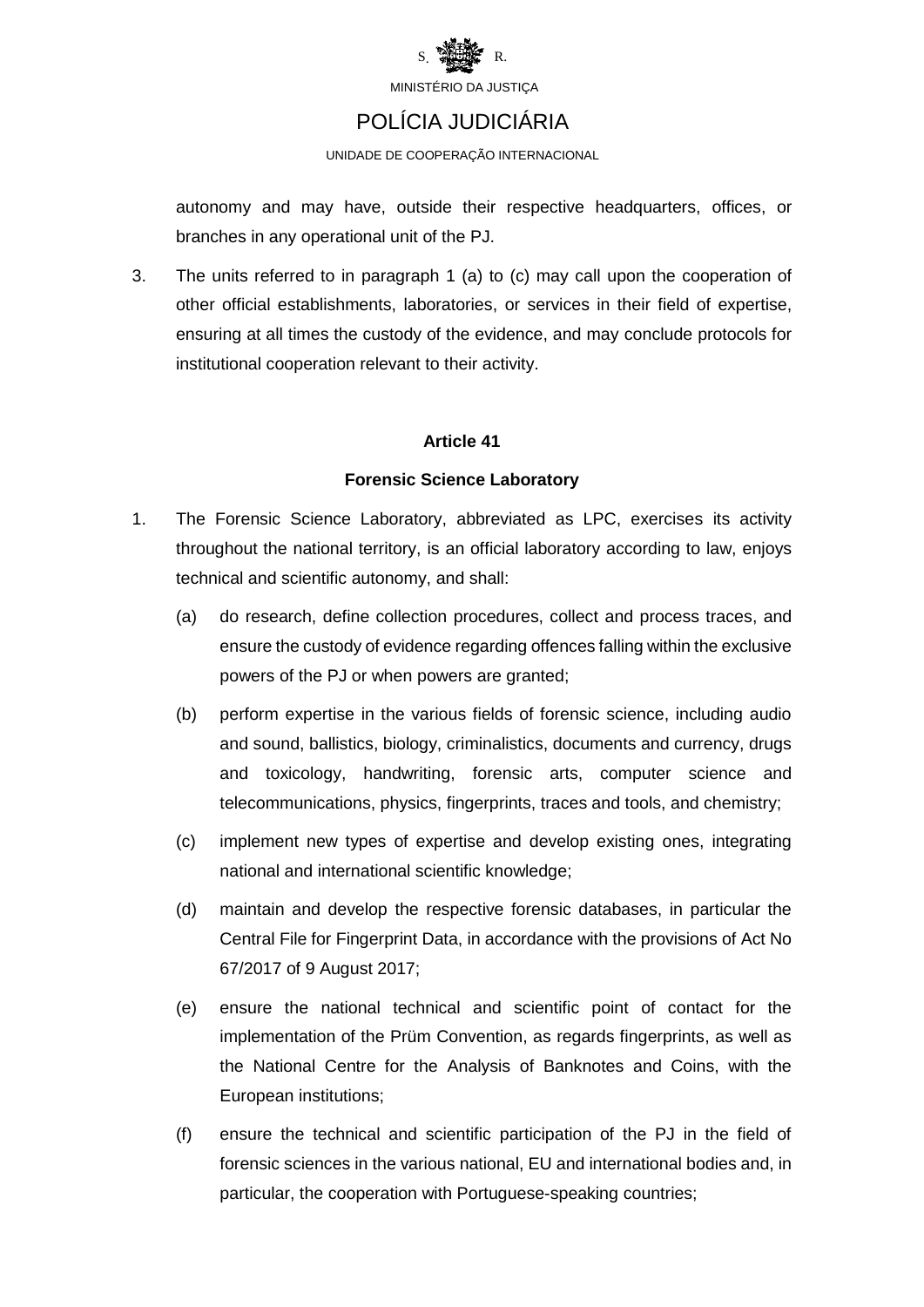

### POLÍCIA JUDICIÁRIA

UNIDADE DE COOPERAÇÃO INTERNACIONAL

- (g) issue opinions, disclose information, and provide technical and scientific advice in the field of its competences;
- (h) maintain a quality management system for accreditation, defining, in particular, procedures that take into account contamination, and health and safety issues;
- (i) ensure the skills matrix of the workers, as defined in the quality system; and
- (j) define its intervention in accordance with the general principles of forensic science, in particular by guaranteeing the collegiality of conclusions.
- 2. Without prejudice to the PJ's response to the other criminal police bodies, and judicial and prosecuting authorities, the intervention of the PJ may be extended to any official services or body.
- 3. The powers of the LPC shall be cumulative with those of the National Institute of Legal Medicine and Forensic Sciences (INMLCF, IP) in particular as regards human identification in exceptional contexts, in the scope of the DNA profile database, and in the performance of complementary expert interventions.
- 4. The PJ shall, through the LPC, cooperate with the civil protection system, whether in natural or accidental disasters, whether in situations of non-criminal origin involving chemical, biological, radioactive, and nuclear substances (CBRN).
- 5. The LPC shall be part of the national criminalistics structure and ensures the oncall response.
- 6. The branches of the LPC may comprise other forensic tasks, besides criminalistics, in terms to be established by order of the national director.

#### **Article 42**

#### Financial and Accounting Expertise Unit

The Financial and Accounting Expertise Unit, abbreviated as UPFC, shall:

(a) carry out financial, accounting, tax-related, and banking expertise, examinations, and analyses ordered by the judicial and prosecuting authorities, and criminal police authorities;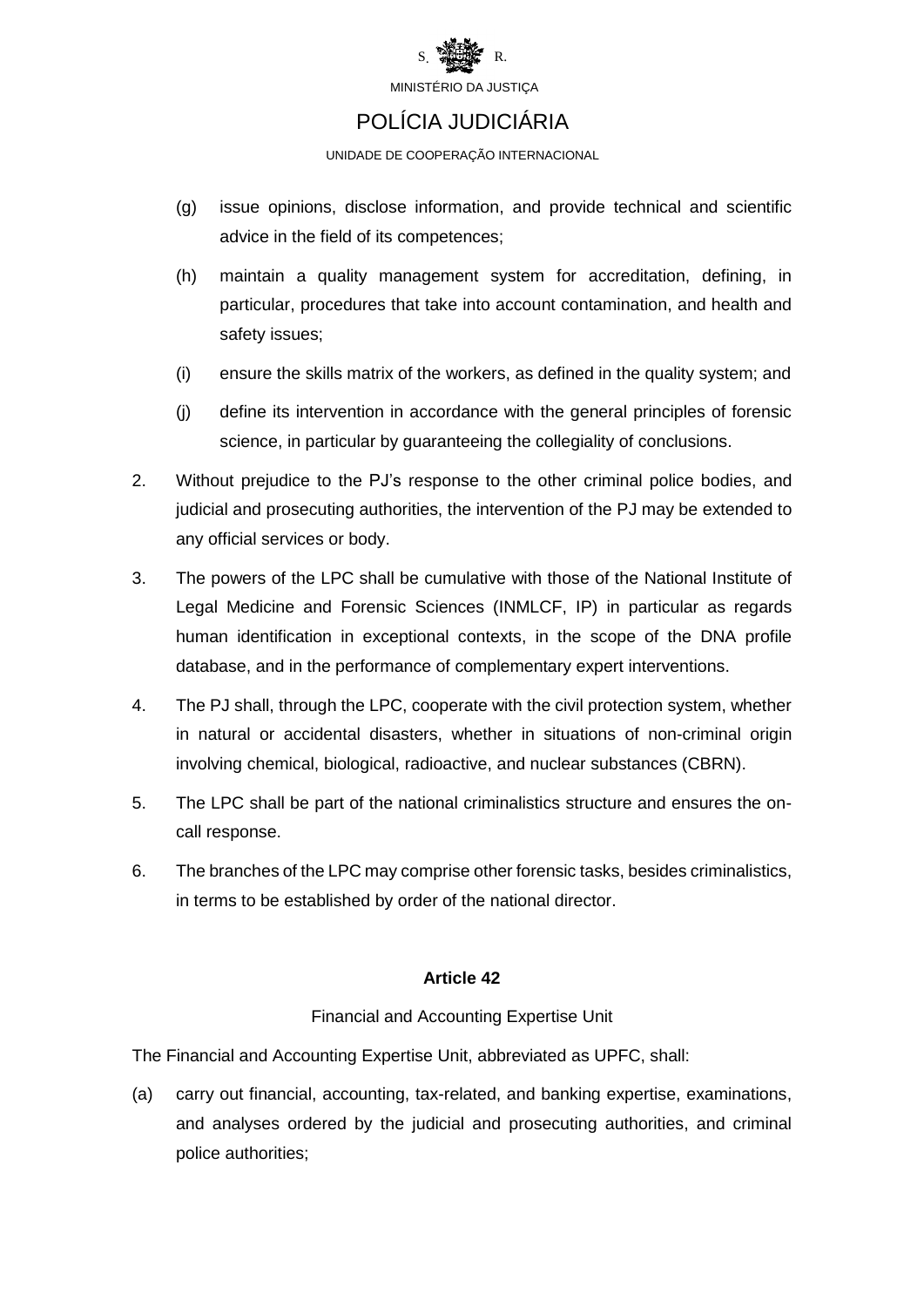

### POLÍCIA JUDICIÁRIA

UNIDADE DE COOPERAÇÃO INTERNACIONAL

- (b) provide technical advice to criminal investigation services and judicial and prosecuting authorities on the gathering and analysis of documents and other evidence;
- (c) assist the judicial and prosecuting authorities during the investigation, pre-trial, and trial stages, within the framework of its powers; and
- (d) maintain, in liaison with the DS-PQA, a quality management system for accreditation with the respective competent official authorities.

#### **Article 43**

#### Technological and Computer Expertise Unit

The Technological and Computer Expertise Unit, abbreviated as UPTI, shall:

- (a) carry out IT expertise, examinations, and analyses ordered by the judicial and prosecuting authorities, and criminal police authorities;
- (b) provide technical advice to the judicial and prosecuting authorities and criminal investigation services on the gathering and analysis of digital evidence on any physical support or of remote access;
- (c) assist the judicial and prosecuting authorities during the investigation, pre-trial, and trial stages, within the framework of its powers; and
- (d) maintain, in liaison with the DS-PQA, a quality management system with a view to accreditation with the relevant competent official authorities.

#### **SUBSECTION IV**

### **Powers of the organisational units in the management and organisational development areas**

#### **Article 44**

#### **Services Directorate for Financial and Property Management**

1. The Services Directorate for Financial and Property Management, abbreviated DS-GFP, shall have the following powers in terms of financial management and budgetary control, property administration, including movable or immovable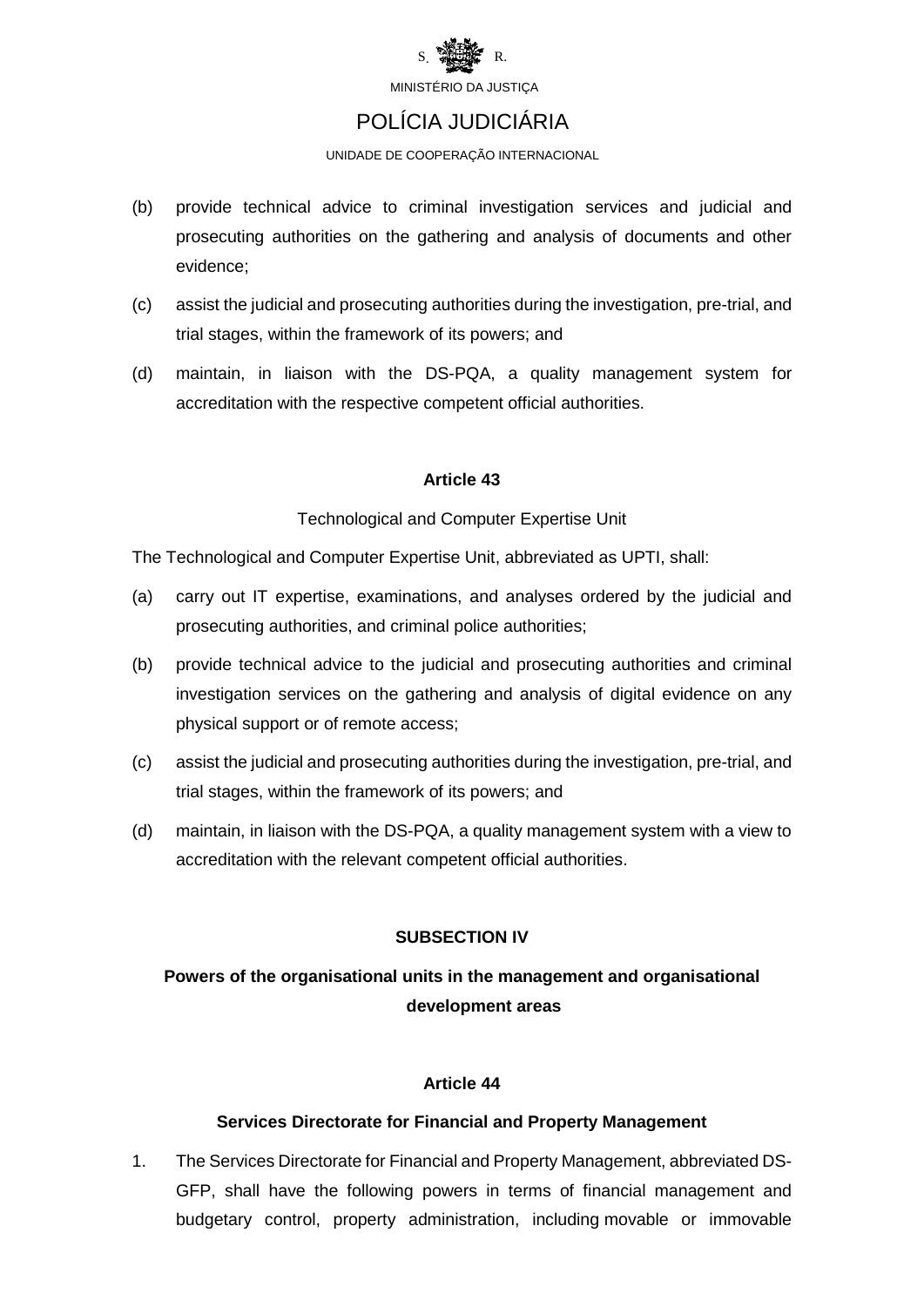

### POLÍCIA JUDICIÁRIA

UNIDADE DE COOPERAÇÃO INTERNACIONAL

property and the vehicle fleet, centralisation of information on seized assets in the custody of the PJ and its management, without prejudice to the powers of the Asset Management Office provided for in Act No 45/2011 of 24 June 2011, as amended from time to time.

- 2. Therefore, the DS-GFP shall, in particular:
	- (a) prepare and propose the budget and the investment plan;
	- (b) carry out studies and analyses relating to financial and property management;
	- (c) ensure the standardisation of financial procedures in all organisational units, by drawing up appropriate instructions, in particular with regard to the collection of own revenue and the realisation of expenditure;
	- (d) promote and organise the necessary procedures for the acquisition of goods and services, as well as of public works contracts, including the respective legal analysis;
	- (e) verify and monitor the legality of expenditure;
	- (f) draw up implementation maps and reports necessary for proper budgetary control and evaluation;
	- (g) ensure the administration of budget appropriations, in particular the requisitioning of funds, execution of payments, and control of cash transactions;
	- (h) keep the accounts and update the mandatory bookkeeping and accounting records;
	- (i) draw up the management account to be submitted for approval by the national director;
	- (j) ensure the updating of the property inventory;
	- (k) ensure, in collaboration with the other organisational units, the management and control of the premises and the corresponding equipment;
	- (l) manage and inspect the execution of works in liaison with the other organisational units; and
	- (m) ensure the payment of the justice fee, in the situations foreseen in the second part of Article 15 (a) of the Regulation on Costs of Proceedings, approved by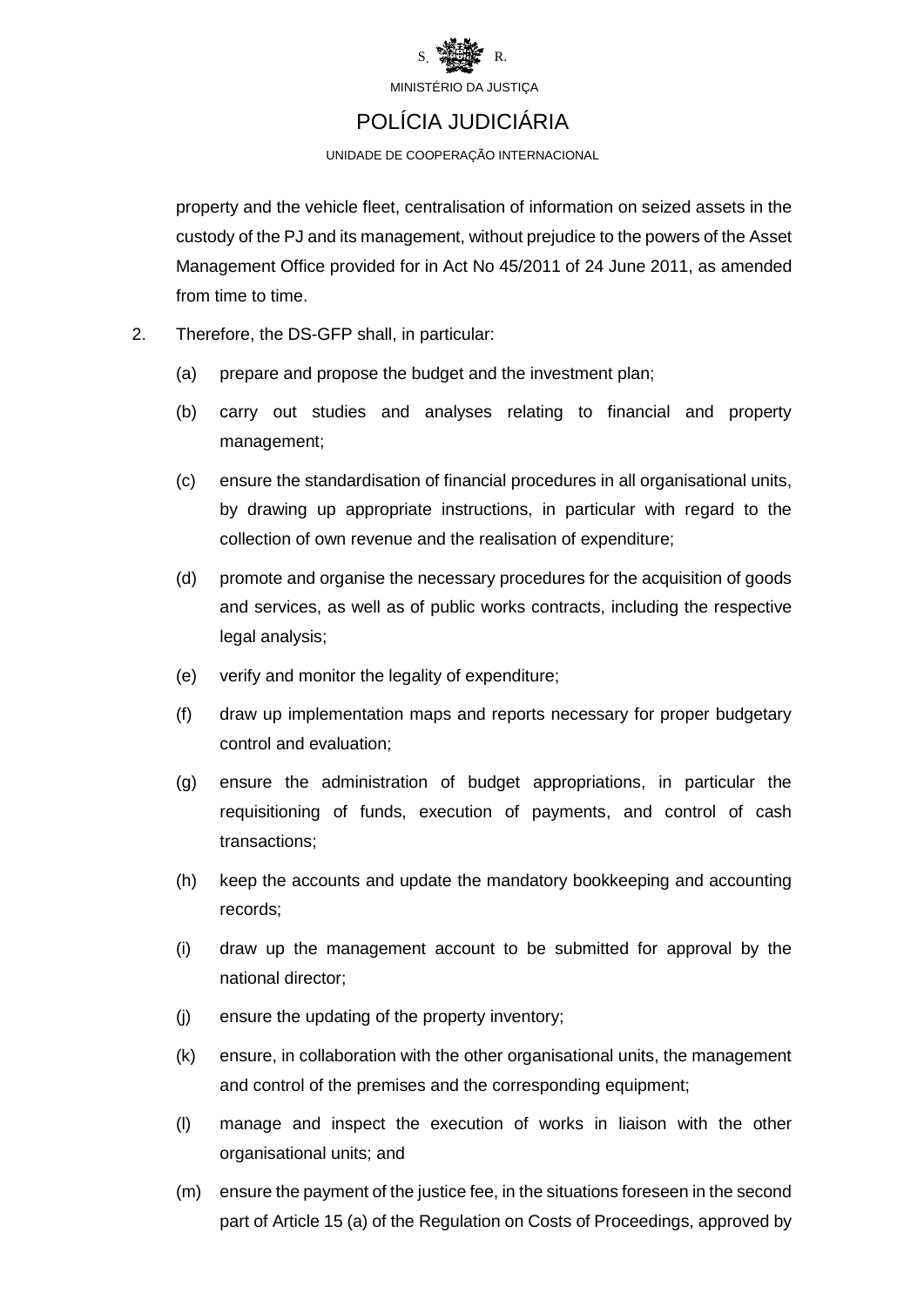

### POLÍCIA JUDICIÁRIA

UNIDADE DE COOPERAÇÃO INTERNACIONAL

Decree-Law No 34/2008 of 26 February 2008, as amended from time to time.

3. In order to exercise its powers, the DP-GFP shall centralise all budgetary and financial information, distributing internally the budget of the PJ among the units, which shall act as cost centres.

#### **Article 45**

#### **Services Directorate for Staff Management and Administration**

- 1. The Services Directorate for Staff Management and Administration, abbreviated as DS-GAP, shall have powers in matters of recruitment and selection, staff management, and safety and health at work.
- 2. Therefore, the DG-GAP shall, in particular:
	- (a) ensure the [forward-](https://www.linguee.pt/ingles-portugues/traducao/forward.html)[looking](https://www.linguee.pt/ingles-portugues/traducao/looking.html) [management](https://www.linguee.pt/ingles-portugues/traducao/management.html) of the staff;
	- (b) carry out the necessary operations regarding tender procedures for the recruitment and selection of staff;
	- (c) process remunerations;
	- (d) ensure the management of careers, particularly in matters of placement, promotion, transition to non-active status, and retirement;
	- (e) organise the respective personal records of the staff and keep them updated;
	- (f) prepare the social accounting sheet and the human resources training report;
	- (g) prepare opinions on the management of human resources;
	- (h) ensure the management of regular attendance control systems;
	- (i) provide the staff with psychosocial and medical support and ensure the monitoring of cases of absenteeism;
	- (j) ensure the procedures relating to missions;
	- (k) implement methodologies for the prevention of occupational diseases and the identification and prevention of risk behaviour for the health and safety of the staff; and
	- (l) organise and promote the performance of physical assessment and compulsory medical examinations.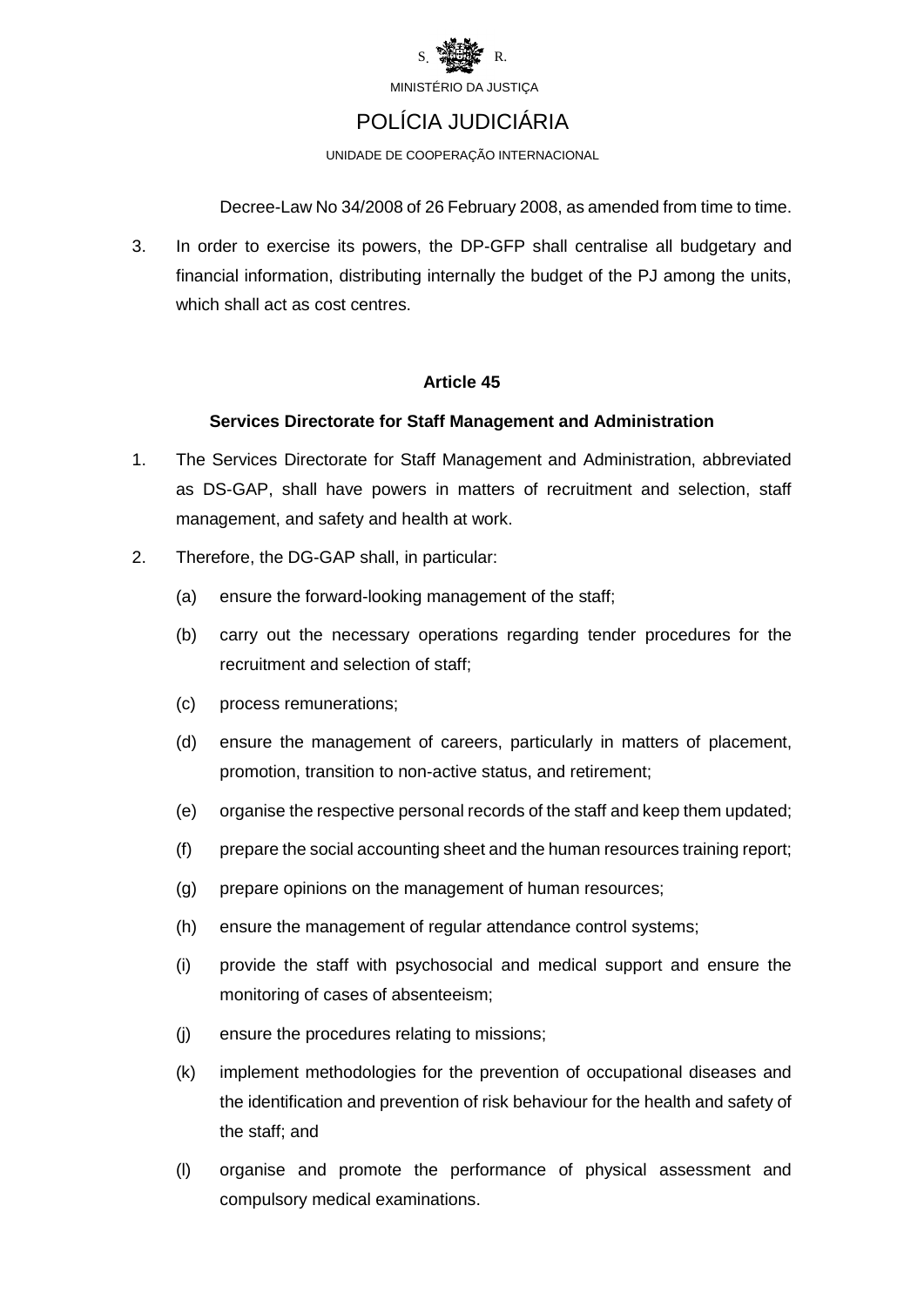

### POLÍCIA JUDICIÁRIA

UNIDADE DE COOPERAÇÃO INTERNACIONAL

- 3. The DS-GAP shall furthermore be responsible for the reception, dispatch, and distribution of mail in the central services.
- 4. The powers regarding safety at work shall be developed in liaison with the UAS.

#### **Article 46**

#### **Services Directorate for Innovation and Development**

- 1. The Services Directorate for Innovation and Development, abbreviated as DS-ID, shall develop its activity in the field of innovation, research, and technological development, in particular through the management of methodological, instrumental, and organisational innovation projects and activities.
- 2. The DS-ID shall:
	- (a) propose to the national director an innovation strategy and monitor and evaluate it;
	- (b) design innovation projects and actions in the intervention areas of the PJ;
	- (c) draw up and manage funding applications for innovation projects and activities, in particular from European funds and other sources of national and international funding;
	- (d) ensure the participation of the PJ in European and international projects in the area of innovation and organisational development; and
	- (e) monitor the strategy of other institutions similar to the PJ in the field of innovation and organisational development.
- 3. In order to pursue its powers, the DS-ID shall act in close liaison with the other organisational units of the PJ, as well as with other external entities, national or international.

#### **SUBSECTION V**

**Powers of the organisational units in the management control, performance evaluation, and inspection and disciplinary control areas**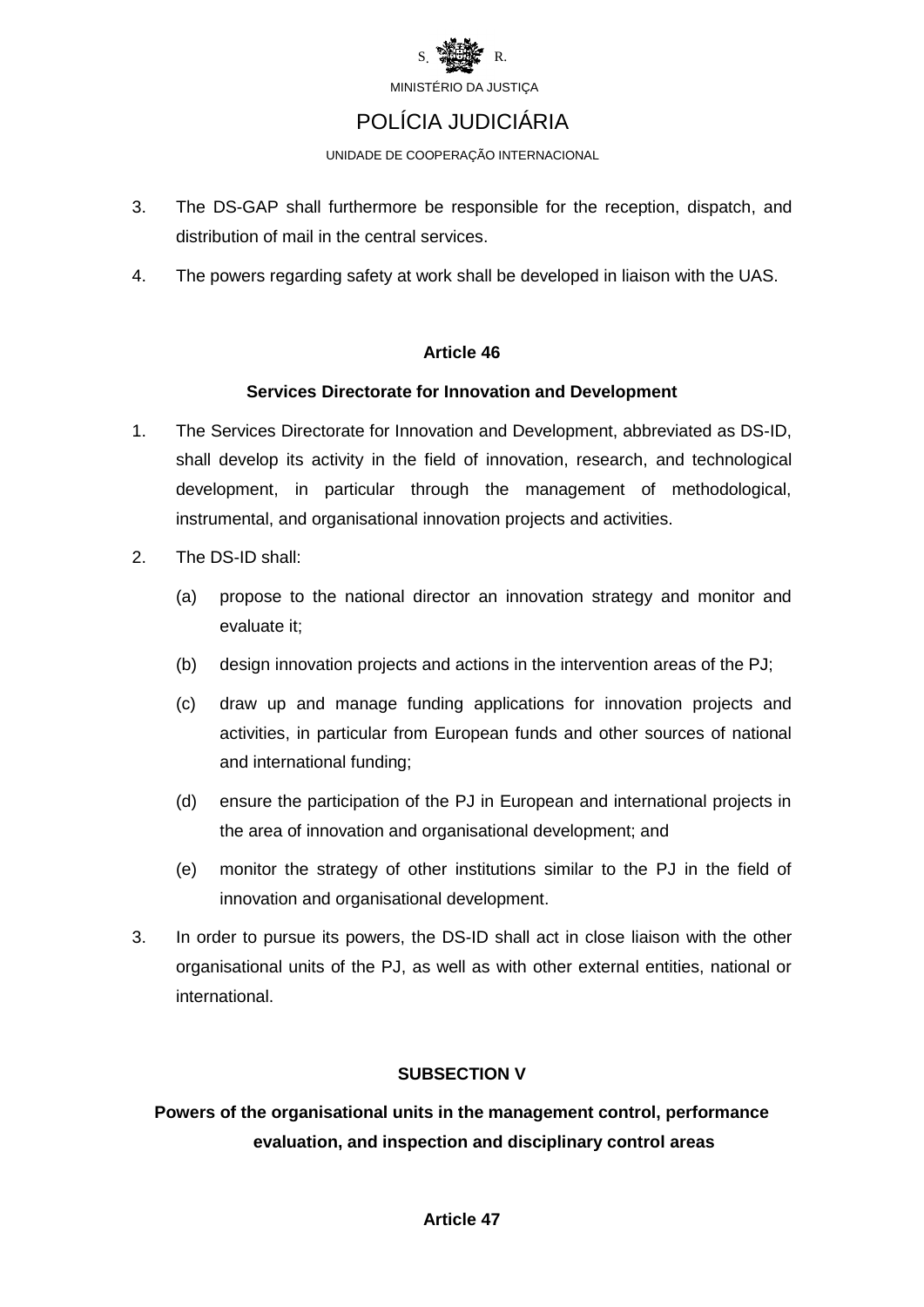

### POLÍCIA JUDICIÁRIA

UNIDADE DE COOPERAÇÃO INTERNACIONAL

#### **Services Directorate for Planning, Quality, and Evaluation**

- 1. The Services Directorate for Planning, Quality, and Evaluation, abbreviated as DS-PQA, shall develop its activity in the field of management control, implementing an organisational strategic planning system, a quality evaluation system, and an organisational performance evaluation system.
- 2. The DS-PQA shall:
	- (a) organise and ensure the regular operation of a management planning and control system;
	- (b) draw up the annual and multi-annual management instruments, liaising with the different organisational units the setting of goals and indicators, ensuring their monitoring and drawing up the relevant evaluation reports;
	- (c) develop, implement, and ensure the monitoring of the management plan for corruption risks and related offences;
	- (d) collect and process statistical data relating to the activity of the PJ;
	- (e) promote audits of the internal control systems and management procedures, in the budgetary, economic, financial, and property areas, in accordance with the principles of legality, regularity, and sound financial management, promoting their effectiveness and optimisation;
	- (f) carry out systematic actions of financial audit, control, and evaluation of the services and projects, with special focus on the areas of organisation, public management, quality, operation, and human resources, aiming at the quality and efficiency of the services;
	- (g) carry out IT audits, in particular on the quality and security of information systems;
	- (h) evaluate and monitor compliance with human resources legislation;
	- (i) evaluate and monitor the quality of the services provided to the judicial and prosecuting authorities, and other criminal police bodies;
	- (j) contribute to the proper application of laws and regulations, instructing the services of the PJ on the most appropriate procedures;
	- (k) establish the generic requirements of quality management systems; and
	- (l) organise and ensure the operation of an integrated management and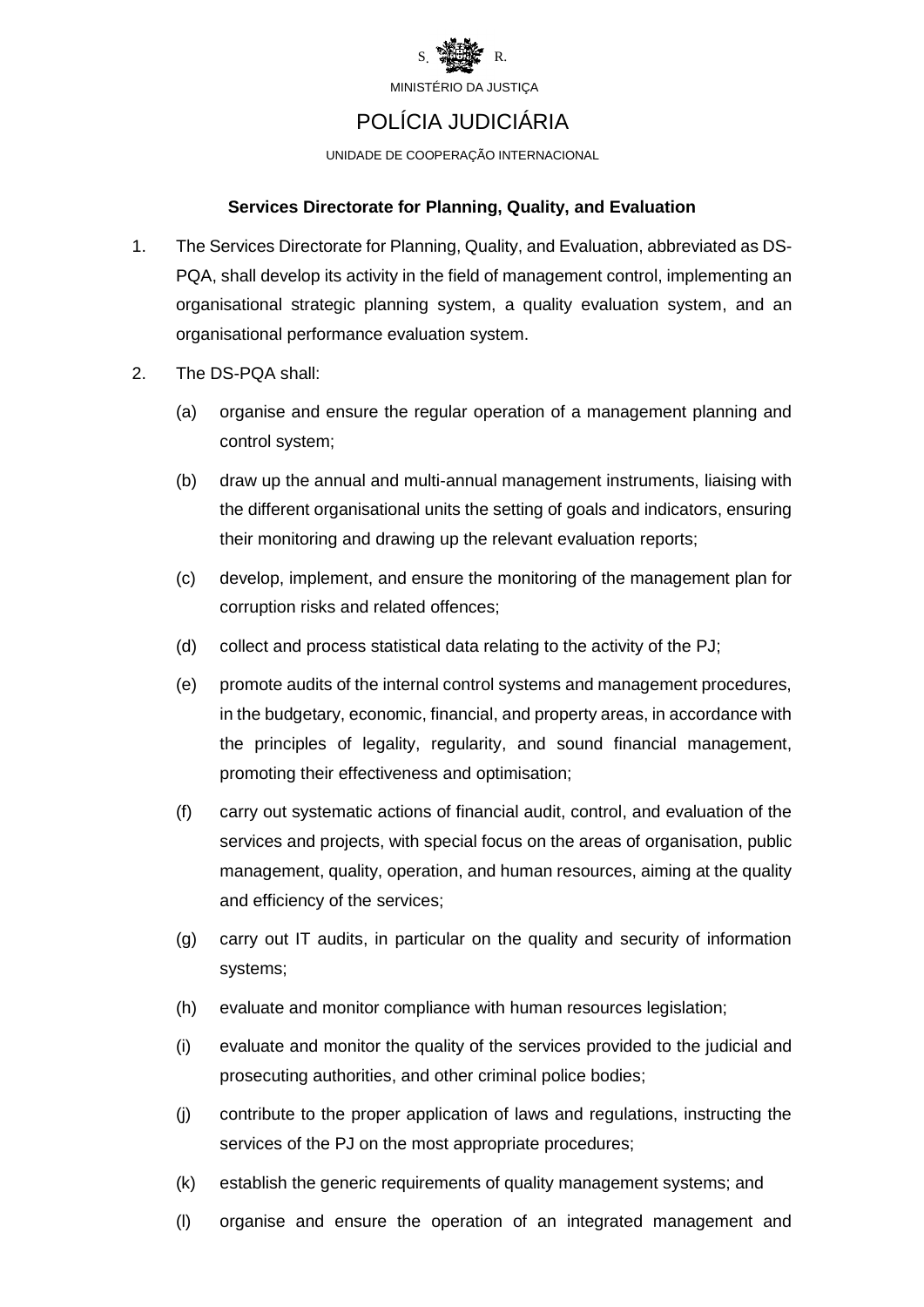

# POLÍCIA JUDICIÁRIA

UNIDADE DE COOPERAÇÃO INTERNACIONAL

performance evaluation system of the services, the managerial staff, and the workers.

- 3. The director shall have free access to all places and services related to the specific audit activities the DS-PQA is in charge of.
- 4. In the dependency of the DS-PQA shall operate the Documentations and Archive Centre which shall:
	- (a) ensure the operation of a documentation system, keeping a specialised library updated, as well as the maintenance and conservation of current archives;
	- (b) conclude protocols with national and international libraries, and documentation and archive centres for the purpose of technical and scientific consultation, research, and activity;
	- (c) design, maintain, and develop documentation systems;
	- (d) ensure the operability, maintenance, and updating of documentary computer applications and files, as well as promote and coordinate the access to them, in accordance with the applicable safety standards.

#### **Article 48**

#### **Services Directorate for Inspection and Disciplinary Action**

- 1. The Services Directorate for Inspection and Disciplinary Action, abbreviated as DS-DI, shall develop its activity in the field of inspective and disciplinary control.
- 2. The DS-DI shall:
	- (a) inspect the services, proposing appropriate measures in the field of work organisation, performance, and professional qualifications;
	- (b) initialise internal investigative, disciplinary, and inquiry proceedings; and
	- (c) monitor the implementation of the management risk prevention plan, including corruption risks and related offences.
- 3. The director shall have free access to all places and services related to the specific inspection and disciplinary activities the DS-DI is in charge of.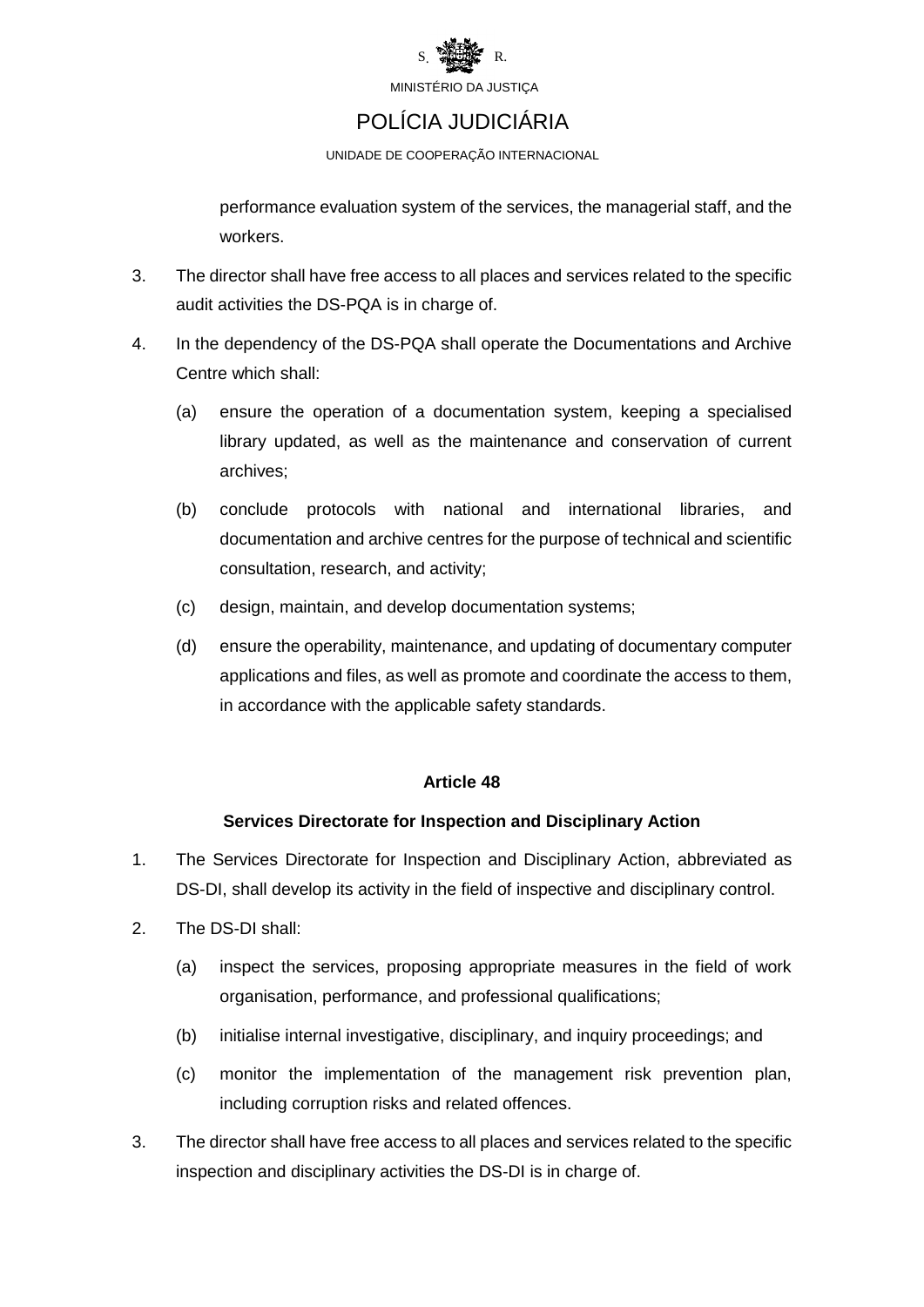

## POLÍCIA JUDICIÁRIA

UNIDADE DE COOPERAÇÃO INTERNACIONAL

4. Without prejudice to the powers legally conferred on the national director, the Director of the DS-DI shall appoint the instructors and secretaries in charge of the disciplinary proceedings, monitoring, supervising, and providing technical guidance, and may intervene in the respective proceedings.

#### **CHAPTER III**

#### **Managerial positions**

#### **SECTION I**

#### **Chart of managerial staff**

#### **Article 49**

#### **Chart of managerial staff**

The positions of first and second-degree senior management and of first and seconddegree middle management shall be set out in Annex I to this Decree-Law, of which it forms an integral part.

#### **Article 50**

#### **Powers of middle management and other equivalent positions**

The positions of first and second-degree middle management shall be set out in Annex II to this Decree-Law, of which it forms an integral part.

#### **SECTION II**

#### **Appointment of managerial staff**

#### **Article 51**

#### **General rule**

The recruitment of the managerial staff of the PJ shall be carried out by choice, according to the following Articles.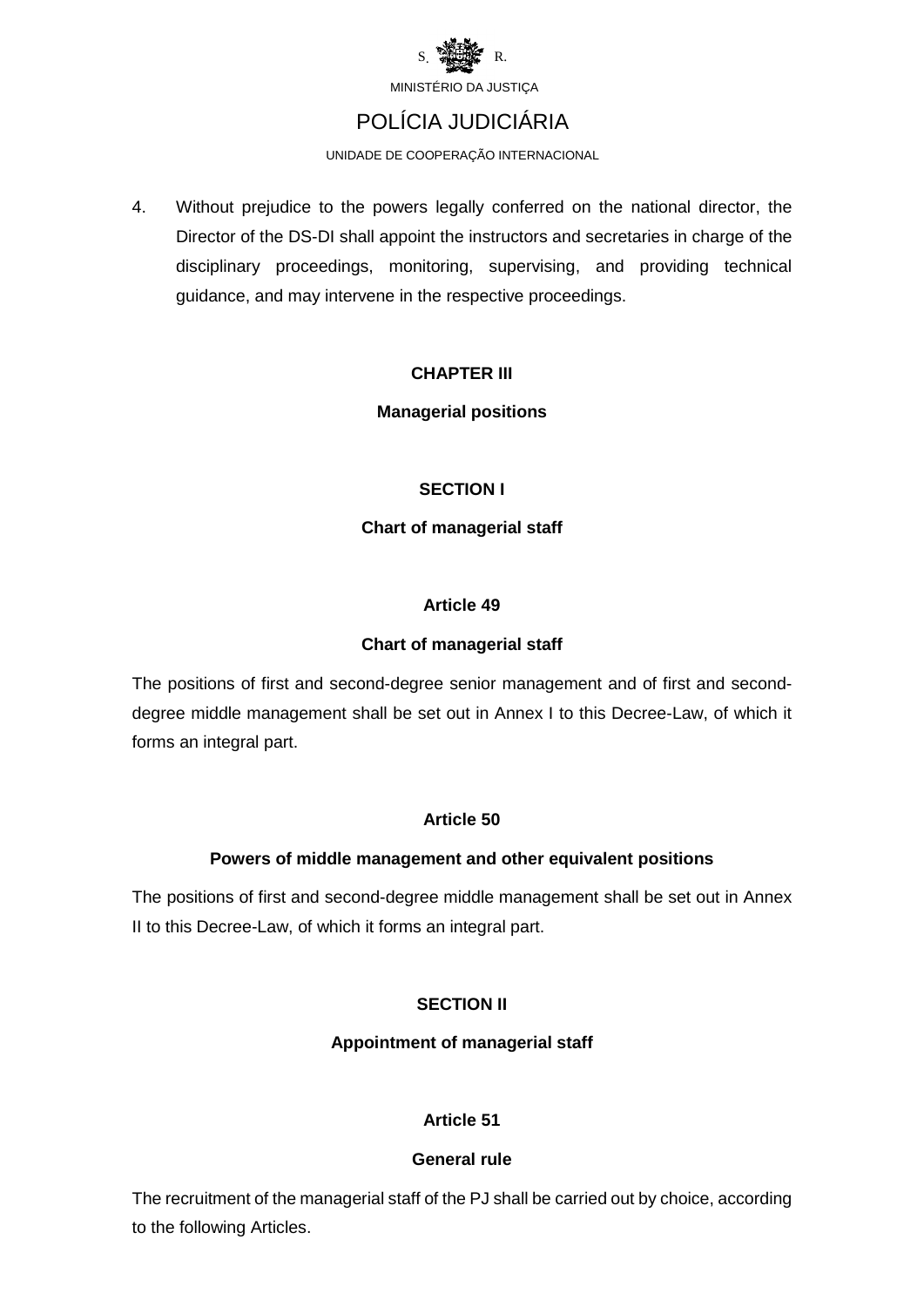

### POLÍCIA JUDICIÁRIA

UNIDADE DE COOPERAÇÃO INTERNACIONAL

#### **Article 52**

#### **National director**

- 1. The national director shall be appointed, by order of the Prime Minister and the member of the Government responsible for the area of justice, from among:
	- (a) court judges;
	- (b) prosecutors of the Public Prosecutor's Office;
	- (c) criminal investigation senior coordinators; or
	- (d) holders of a five-year law degree or less, provided that in the latter case it is complemented by a master's or doctoral degree obtained at a Portuguese university, or by equivalent academic degrees admitted in Portugal, with recognised technical competence, aptitude, professional experience, and adequate training for the performance of the tasks, whether or not tied to Public Administration.
- 2. The office shall be occupied by means of a three-year tenure, renewable for equal periods.
- 3. The renewal of the tenure shall be communicated to the interested party up to 30 days before the end of the period, and it shall automatically cease at the end of the respective period if the member of the Government responsible for the area of justice has not expressly stated the intention to renew it, in which case the appointee shall continue to exercise current management tasks until the appointment of the new office-holder.
- 4. For the purpose of possible renewal of the tenure, the competent authority shall be informed, with 90 days' notice of the term of each tenure period, and tenure shall automatically terminate at the end of the relevant period when that formality is not complied with.
- 5. Tenure may be terminated at any time, by order of the member of the Government responsible for the area of justice upon own initiative, or at the request of the interested party.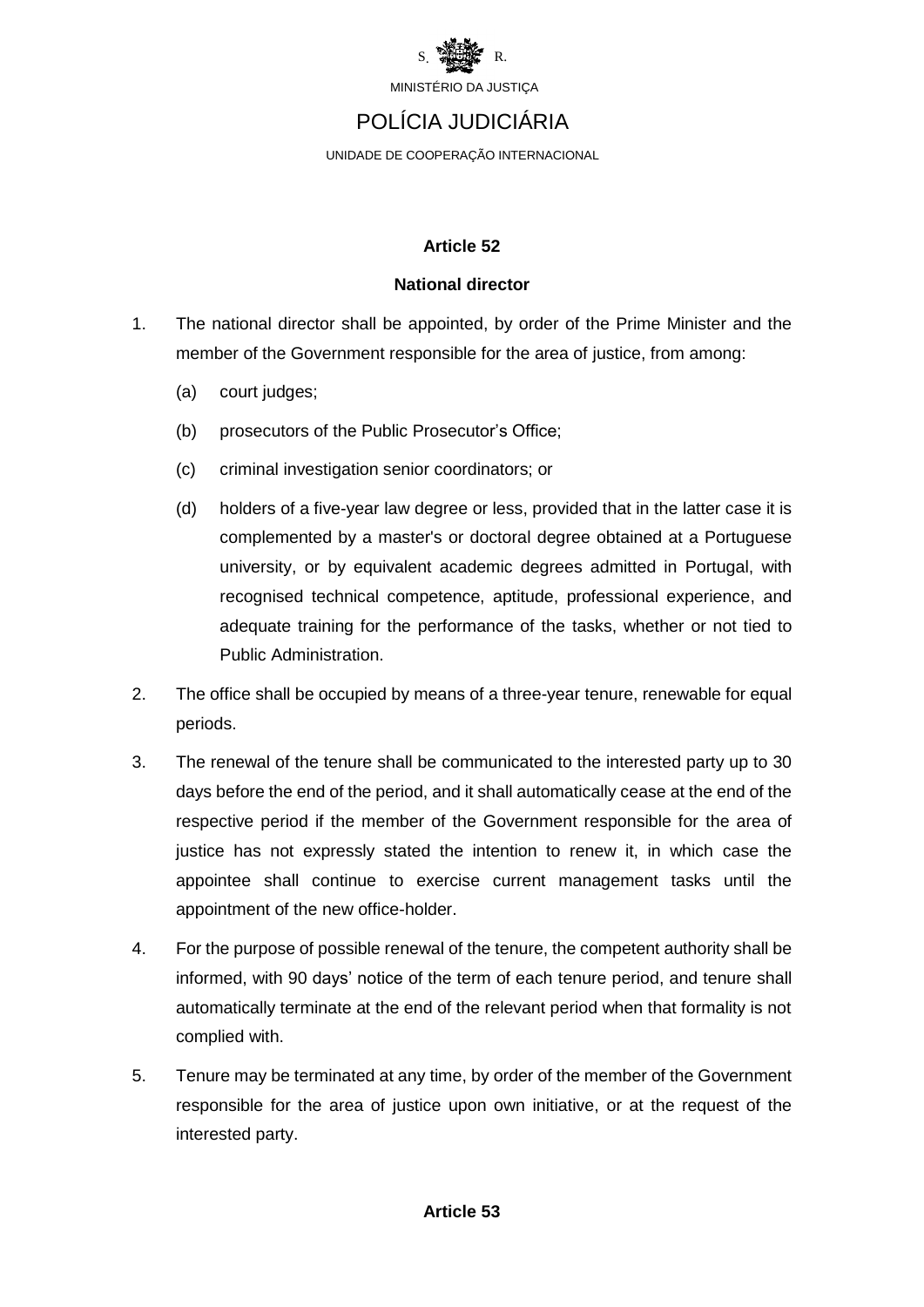

### POLÍCIA JUDICIÁRIA

UNIDADE DE COOPERAÇÃO INTERNACIONAL

#### **Deputy national directors**

- 1. The deputy national directors shall be appointed by order of the member of the Government responsible for the area of justice upon proposal by the national director, from among:
	- (a) court judges;
	- (b) prosecutors of the Public Prosecutor's Office;
	- (c) criminal investigation senior coordinators; or
	- (d) holders of a five-year law degree or less, provided that in the latter case it is complemented by a master's or doctoral degree obtained at a Portuguese university or by equivalent academic degrees admitted in Portugal, with recognised professional competence and experience for the performance of the tasks, whether or not tied to Public Administration.
- 2. As to occupation of the position, the provisions of Article 52 (2) to (5) shall apply.
- 3. Tenure may be terminated at any time, by order of the member of the Government responsible for the area of justice, by proposal of the national director, or at the deputy national director's own request.

#### **Article 54**

#### **Directors of national criminal investigation units and of Directorates**

- 1. The directors of national criminal investigation units and of Directorates shall be appointed by order of the member of the Government responsible for the area of justice upon proposal by the national director, from among:
	- (a) court judges;
	- (b) prosecutors of the Public Prosecutor's Office;
	- (c) criminal investigation senior coordinators; or
	- (d) criminal investigation coordinators with more than five years of service in this rank.
- 2. As to occupation of the position, the provisions of Article 53 (2) and (3) shall apply *mutatis mutandis*.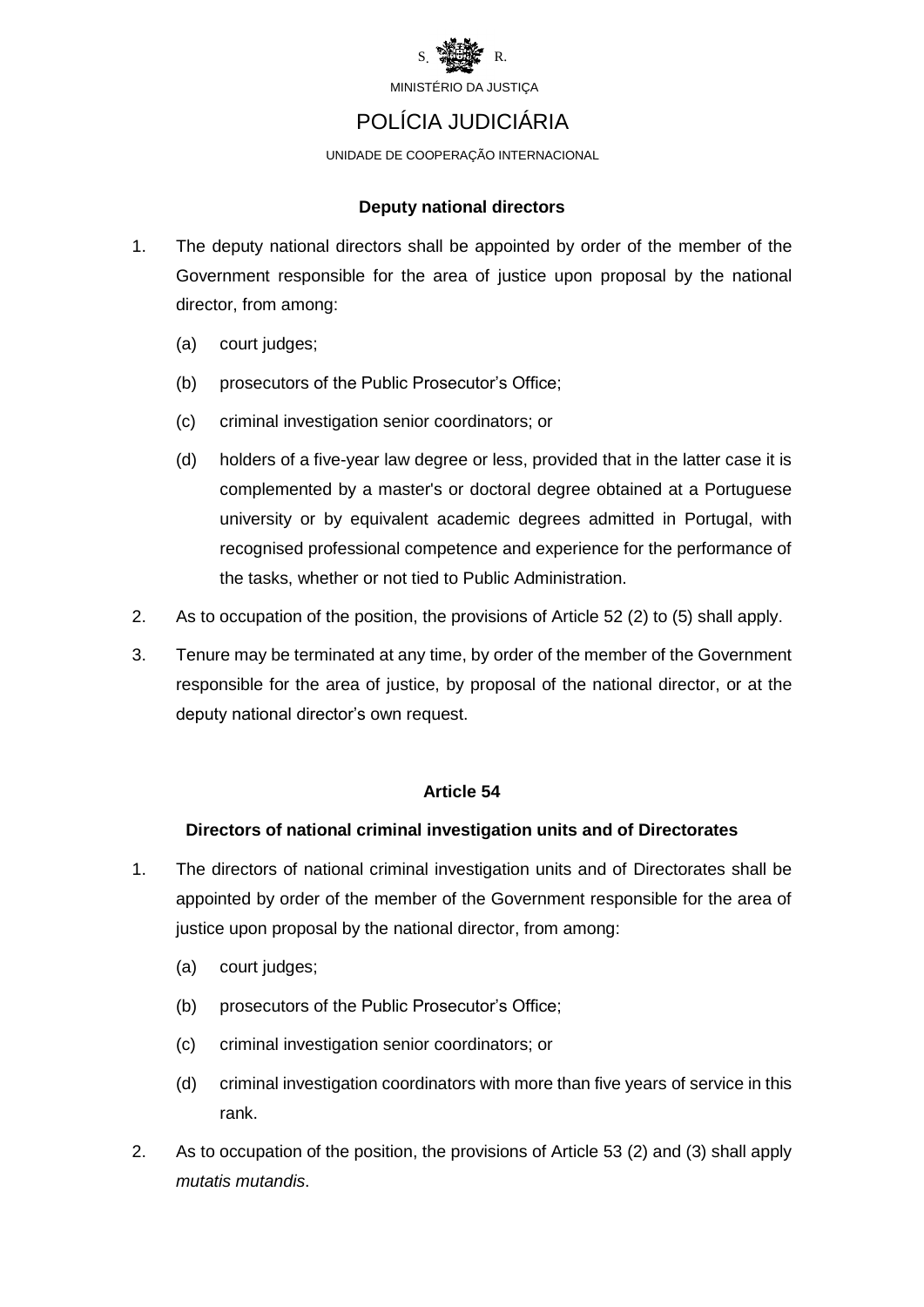

### POLÍCIA JUDICIÁRIA

UNIDADE DE COOPERAÇÃO INTERNACIONAL

#### **Article 55**

#### **Remaining first-degree middle management positions**

- 1. The directors of the FIU, UPAT, UIC, UCI, and ARO shall be appointed by order of the member of the Government responsible for the area of justice, upon proposal of the national director, from among criminal investigation senior coordinators or criminal investigation coordinators with more than five years of service in this rank.
- 2. The directors of the IPJCC, USIC, UAS, LPC, UPFC, and UPTI shall be appointed by order of the member of the Government responsible for the area of justice, upon proposal of the national director, from among criminal investigation senior coordinators, criminal investigation coordinators with more than five years of service in this rank, or workers with an indefinite public employment contract who cumulatively hold a degree for more than five years and with relevant professional experience for the same period.
- 3. The director of the DS-DI shall be appointed by order of the member of the Government responsible for the area of justice, upon proposal of the national director, from among court judges or prosecutors of the Public Prosecutor's Office;
- 4. The directors of the DS-GFP and DS-GAP, DS-ID and DS-PQA shall be appointed by order of the member of the Government responsible for the area of justice, upon proposal of the national director, from among criminal investigation senior coordinators or workers with an indefinite public employment contract who cumulatively hold a degree for more than five years and with relevant professional experience for the same period.
- 5. As to occupation of the positions, the provisions of Article 53 (2) and (3) shall apply *mutatis mutandis*.

#### **Article 56**

#### **Second-degree middle management positions**

1. The assistant directors of directories and the directors of criminal investigation departments shall be appointed by order of the member of the Government responsible for the area of justice, upon proposal of the national director, from among criminal investigation senior coordinators or criminal investigation coordinators with more than three years of service in the rank.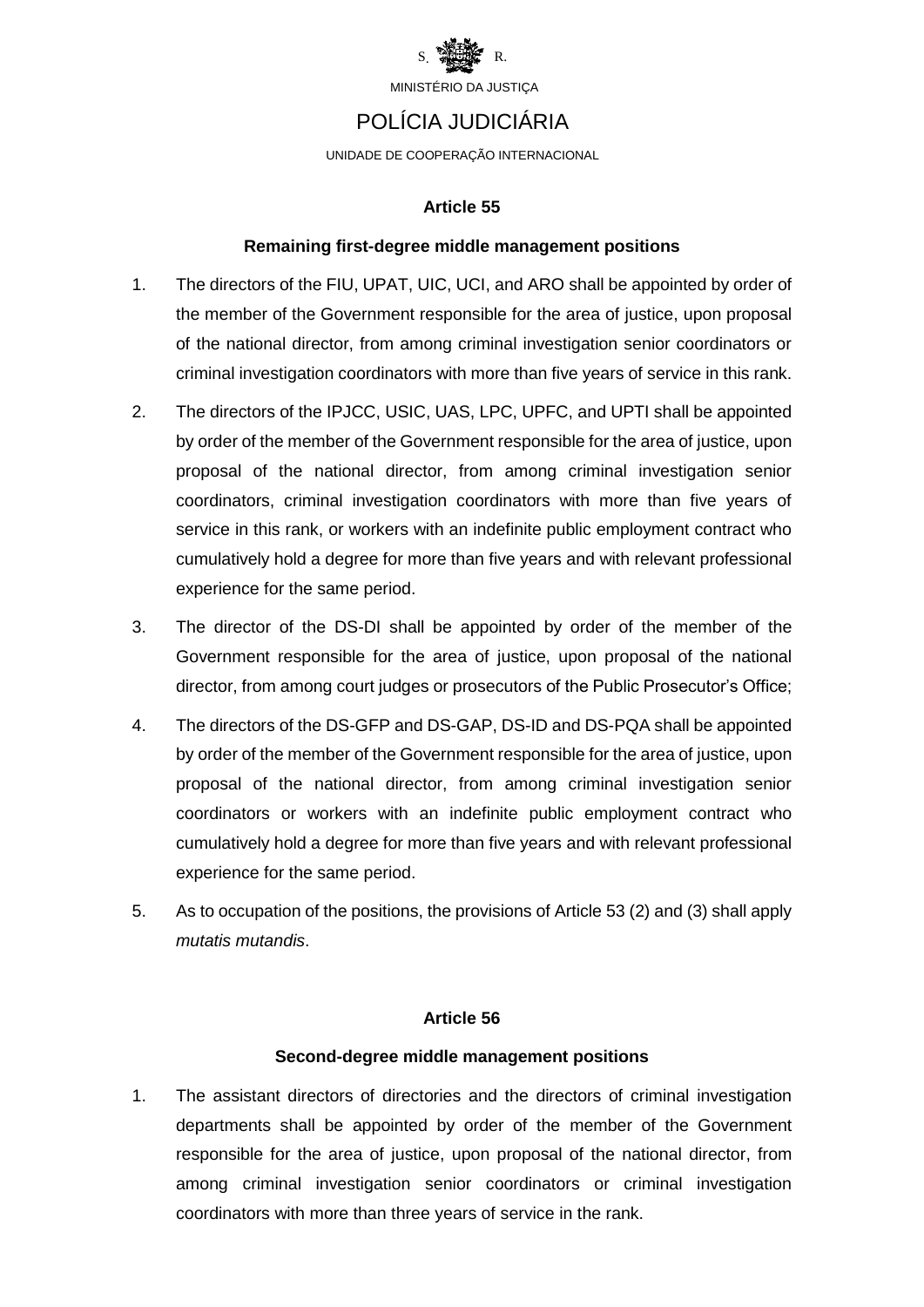

### POLÍCIA JUDICIÁRIA

UNIDADE DE COOPERAÇÃO INTERNACIONAL

- 2. The head of division shall be appointed by order of the national director, from among PJ staff cumulatively holding a degree for more than five years and with relevant professional experience for the same period.
- 3. As to occupation of the positions, the provisions of Article 53 (2) and (3) shall apply *mutatis mutandis*

#### **SECTION III**

#### **Remuneration system of the managerial staff**

#### **Article 57**

#### **Base remuneration**

- 1. The national director shall be deemed, for the purpose of base remuneration, to have been a judge of a higher court for more than five years.
- 2. The index structure of the salary scale of the managerial staff, as well as the index 100 of the salary scale, shall be set out in Annex III to this Decree-Law, of which it is an integral part.
- 3. The index 100 of the salary scale may be amended by order of the members of the Government responsible for the areas of finance, public administration, and justice.

#### **Article 58**

#### **Risk allowance**

- 1. In the performance of their duties and due to the particular physical and psychological strain, risk, and permanent availability, managerial staff shall be entitled to a risk allowance corresponding to 20% of the respective base remuneration corresponding to the position.
- 2. The amount of the allowance referred to in the preceding paragraph shall be a 14 months' pay and may be updated in accordance with the general terms laid down for the annual update of workers holding public office.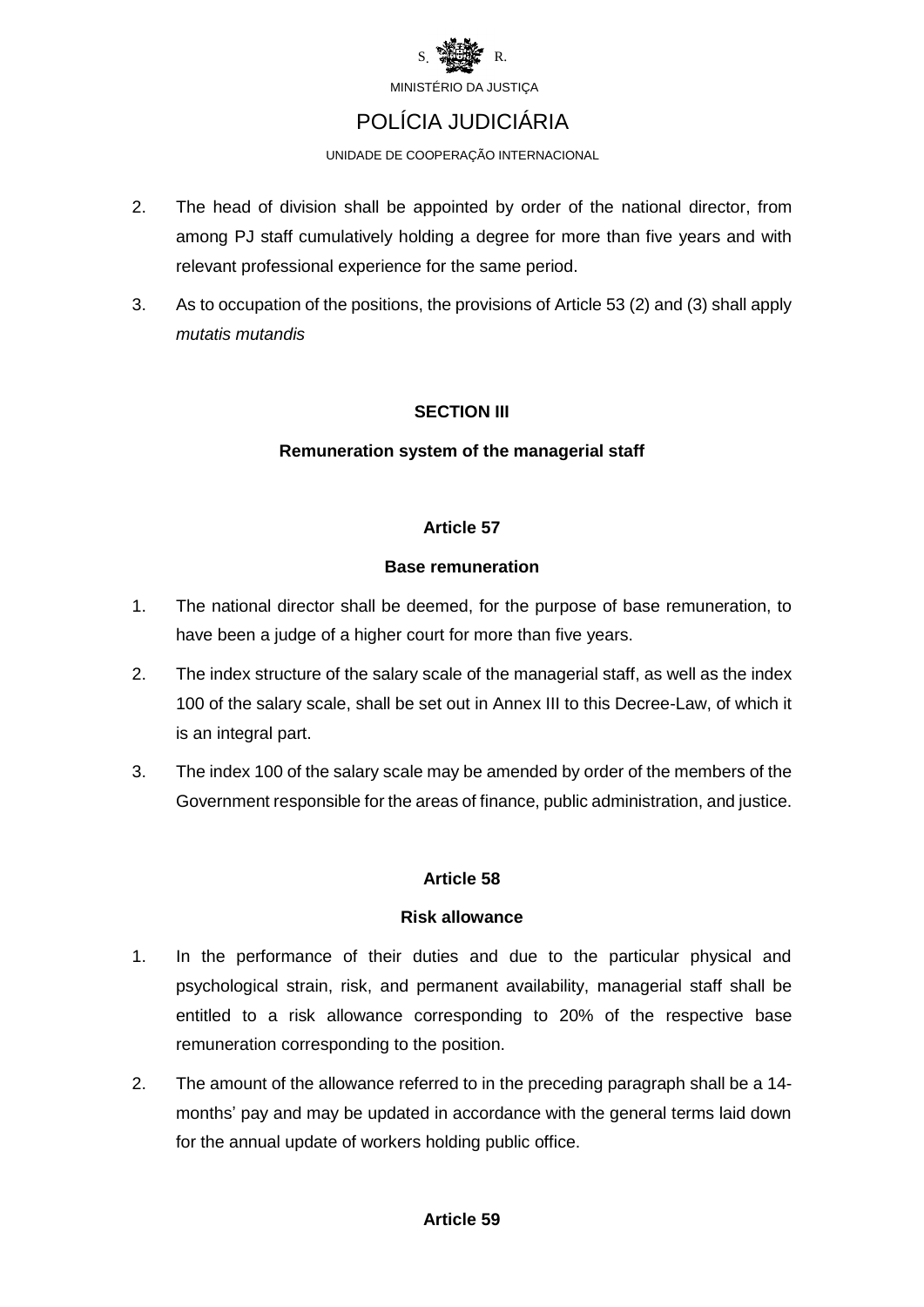

### POLÍCIA JUDICIÁRIA

UNIDADE DE COOPERAÇÃO INTERNACIONAL

#### **Entertainment expenses**

Holders of managerial positions with the PJ shall be entitled to an allowance for entertainment expenses, under the terms laid down for the managerial staff of the services and bodies of the State's central administration, on a par with the respective first and second-degree senior and middle management positions.

#### **Article 60**

#### **Physical disability**

The legal regulations in force for disabled persons in the Armed Forces and security forces shall apply to the managerial staff, *mutatis mutandis*, and under the terms laid down for its application to PJ staff.

#### **Article 61**

#### **Social benefits**

Without prejudice to the regulation provided for in Decree-Law No 503/99 of 20 November 1999, as amended from time to time, the managerial staff shall be entitled to an insurance to cover the risks of death, permanent, absolute or partial disability, and hospitalisation arising from accidents at work, to be regulated by order of the members of the Government responsible for the areas of finance and justice.

#### **Article 62**

#### **Remuneration option**

- 1. Judges, public prosecutors, and staff occupying managerial positions under the tenure scheme shall be entitled to opt for the base remuneration corresponding to their place of origin.
- 2. The staff referred to in the preceding paragraph shall be entitled to the allowance set out in Article 58.
- 3. Judges and public prosecutors serving under tenure in the PJ shall maintain all rights enshrined in their respective statutes, and any service rendered in that capacity shall be deemed as if it was rendered in the rank and in the performance of duties of their position of origin, and shall not lead to the opening of a vacancy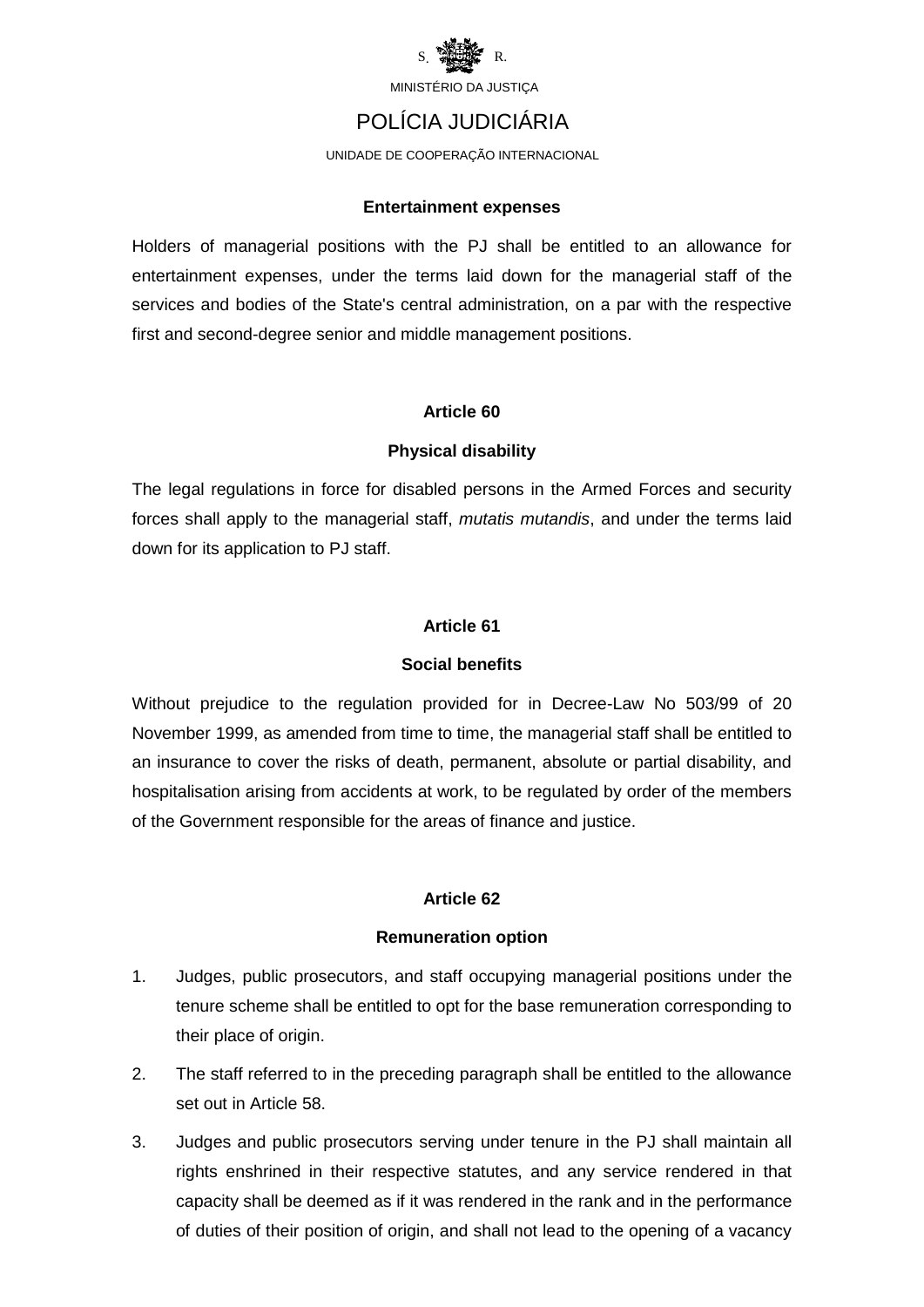

### POLÍCIA JUDICIÁRIA

UNIDADE DE COOPERAÇÃO INTERNACIONAL

at the position of origin nor at which, in the meanwhile, the office-holder has been appointed to.

#### **CHAPTER IV**

### **Non-managerial staff with coordinating or heading tasks and remuneration system**

#### **SECTION I**

#### **Appointment of non-managerial staff with coordinating or heading tasks**

#### **Article 63**

#### **Deputy director of a national criminal investigation unit**

- 1. The directors of national criminal investigation units may be assisted by a deputy, appointed by order of the national director to a three-year tenure, renewable for equal periods, and recruited from among criminal investigation senior coordinators, criminal investigation coordinators with more than three years of service in the rank, or chief inspectors with more than seven years of service in the rank.
- 2. The deputy director shall exercise the powers delegated by the director of the respective unit.

#### **Article 64**

#### **Head of criminal investigation local units**

The head of a criminal investigation local unit shall be appointed by order of the national director to a three-year tenure, renewable for equal periods, and recruited from among criminal investigation senior coordinators, criminal investigation coordinators, or chief inspectors with more than five years of service in the rank.

#### **Article 65**

#### **Coordinator of the Legal Advice Office**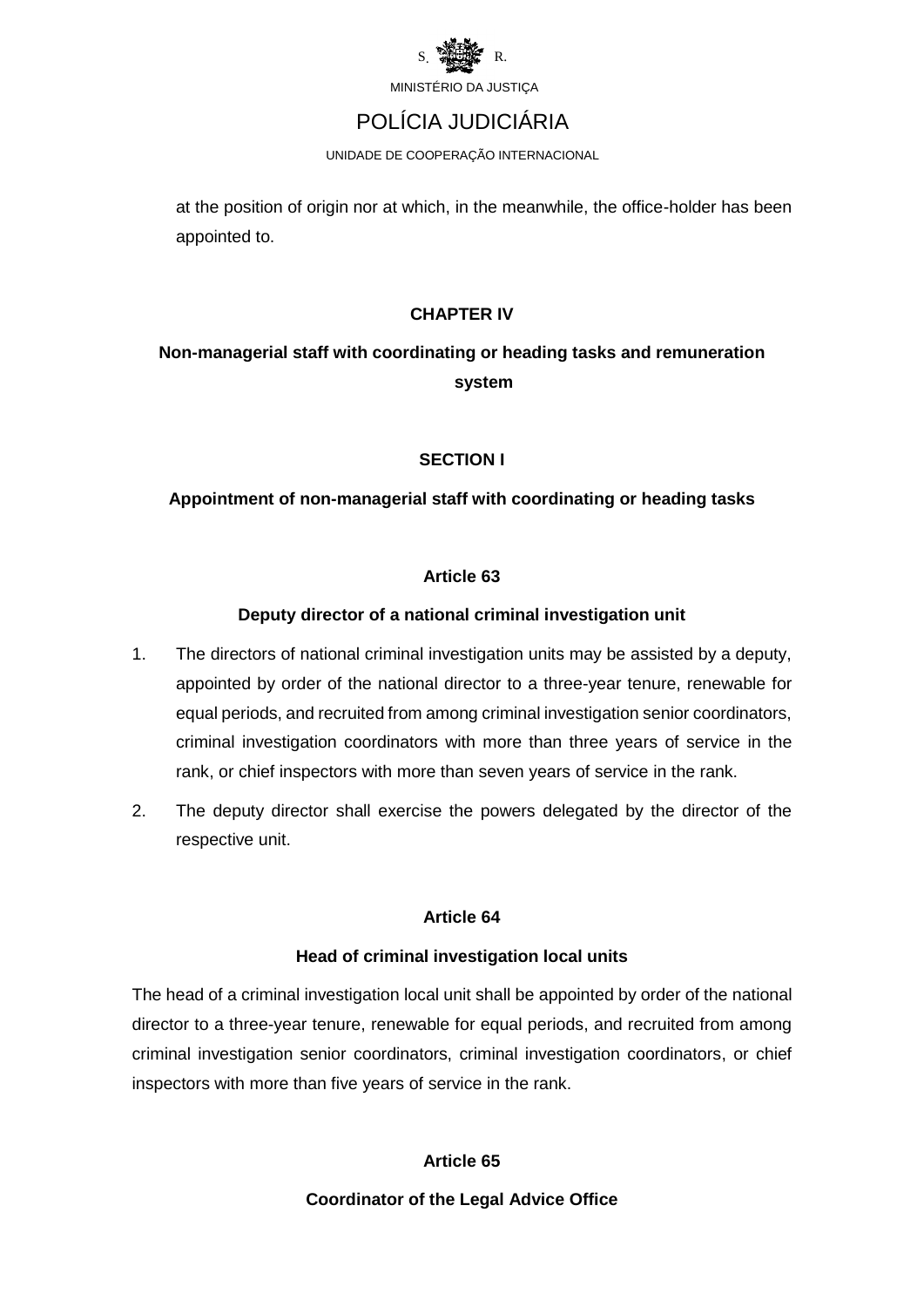

# POLÍCIA JUDICIÁRIA

UNIDADE DE COOPERAÇÃO INTERNACIONAL

- 1. The coordinator of the GAJ shall be appointed by the national director to a threeyear tenure, renewable for equal periods and recruited from among jurists, with an indefinite public employment contract, with at least six years of qualified professional experience in the area of legal advice on public law.
- 2. The coordinator of the GAJ shall exercise the powers delegated by the national director.

#### **Article 66**

#### **Coordination of sections and heading of squads of criminal investigation units**

- 1. The tasks of coordinating criminal investigation sections shall be performed by a worker with the rank of criminal investigation coordinator, appointed to a three-year tenure by the national director, renewable for equal periods.
- 2. The tasks of heading criminal investigation squads shall be performed by a worker with the rank of chief inspector, appointed by the national director to a three-year tenure, renewable for equal periods.
- 3. The tasks of coordinating sections or heading squads may also be performed, respectively, by chief inspectors and inspectors, under the terms set forth in Article 18 (10).

#### **Article 67**

#### **Head of sector**

- 1. The head of sector shall be appointed by order of the national director to a threeyear tenure, renewable for equal periods, from among PJ workers who meet the following cumulative requirements:
	- (a) having at least four years of service in the scientific police specialist, the security, or the senior technician career; and
	- (b) having completed the training course provided by the IPJCC.
- 2. The powers of the head of sector are set forth in annex IV to this Decree-Law, of which it is an integral part.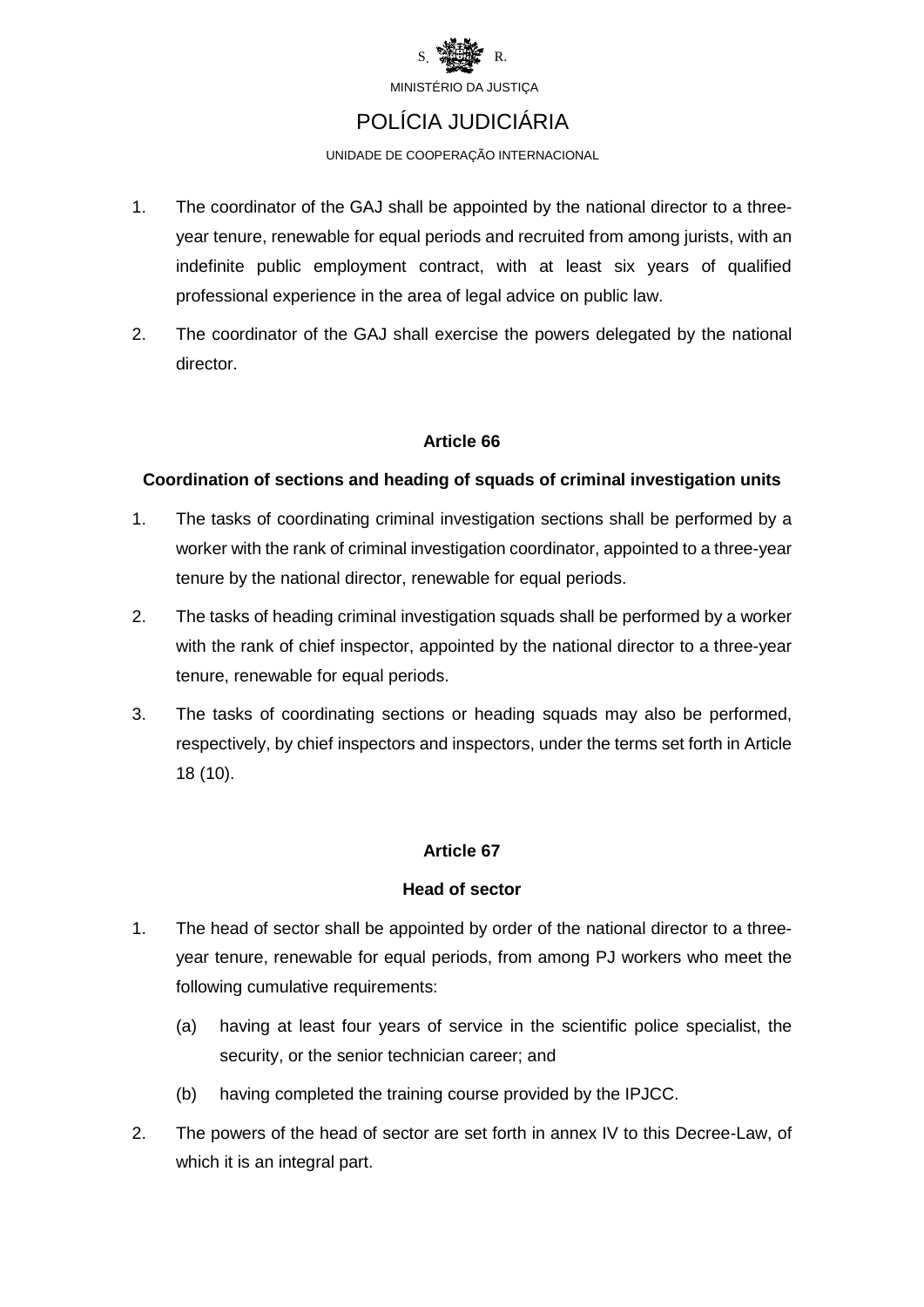

### POLÍCIA JUDICIÁRIA

UNIDADE DE COOPERAÇÃO INTERNACIONAL

#### **Article 68**

#### **Head of subsector**

- 1. The head of subsector shall be appointed by order of the national director to a three-year tenure, renewable for equal periods, from among PJ workers who meet the following cumulative requirements:
	- (a) having at least three years of service in the scientific police specialist, the security, or the senior technician career; and
	- (b) having completed the training course provided by the IPJCC.
- 2. The powers of the head of sector are set forth in annex IV to this Decree-Law, of which it is an integral part.

#### **Article 69**

#### **Renewal and termination of tenures**

- 1. The renewal of a tenure referred to in Articles 63 to 68 shall be communicated to the interested party up to 30 days before its term, and shall automatically cease at the end of the respective period if the intention of renewal has not been expressly stated, in which case the appointee shall remain in the exercise of current management tasks until the appointment of the new office-holder.
- 2. A tenure may be terminated at any time, by notice of the national director, upon own initiative or at the request of the interested party, within a 30 or 15 days' notice, respectively.
- 3. Once a tenure has ceased, the worker shall return to the tasks and legal position previous held and the time of service rendered in the position of coordinator or head shall be counted to the career and rank to which the worker returns.

#### **SECTION II**

**Remuneration system of non-managerial staff with coordinating or heading tasks**

**Article 70**

#### **Remuneration**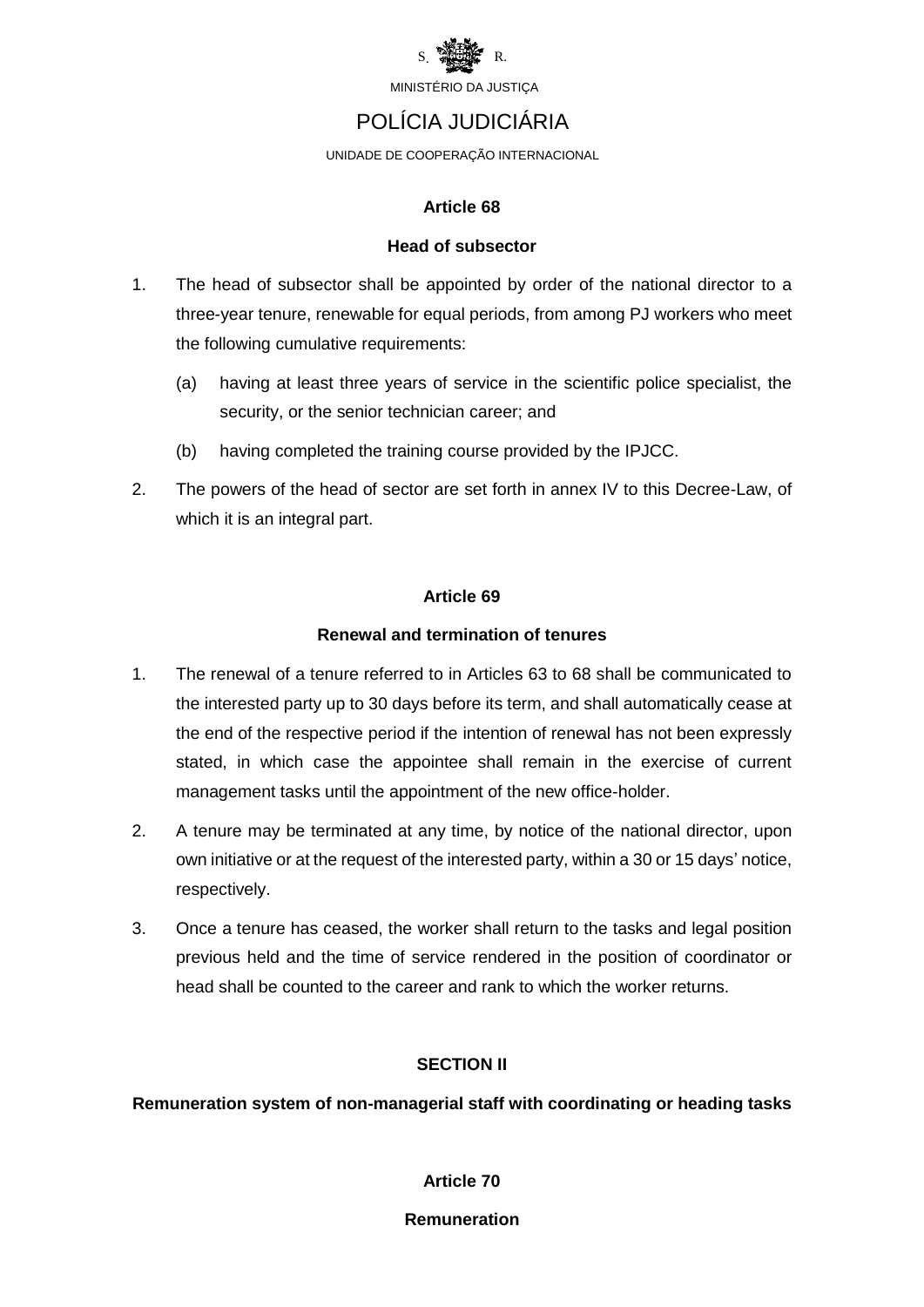

### POLÍCIA JUDICIÁRIA

UNIDADE DE COOPERAÇÃO INTERNACIONAL

- 1. The remuneration of the positions referred to in Articles 63 to 65 and Articles 67 and 68 shall be fixed by order of the members of the Government responsible for the areas of finance and justice.
- 2. The staff referred to in Article 66 (1) and (2) shall receive the remuneration corresponding to the remuneration position and level in which they are placed in the career and rank.
- 3. The staff referred to in Article 66 (3) shall receive the remuneration corresponding to the first remuneration position in the rank of criminal investigation coordinator or chief inspector, depending on whether they perform the duties of coordinating a section or heading a squad.

#### **TITLE III**

#### **Supervisory power over the Polícia Judiciária**

#### **Article 71**

#### **Inquiries, investigations, and disciplinary proceedings**

- 1. The member of the Government responsible for the area of justice may order inspections, inquiries, and investigations of services of the PJ.
- 2. The member of the Government responsible for the area of justice, on own initiative or at the request of the national director, may order the opening of disciplinary proceedings to be carried out by the Inspectorate-General of Justice Services (IGSJ), recovered by said member or in which the application of the foreseeable penalty falls within the powers of that member.

#### **Article 72**

#### **Supervision by the Public Prosecutor's Office**

The supervision of the PJ by the Public Prosecutor's Office shall be exercised under the terms of Article 16 of Act No 49/2008 of 27 August 2008, as amended from time to time.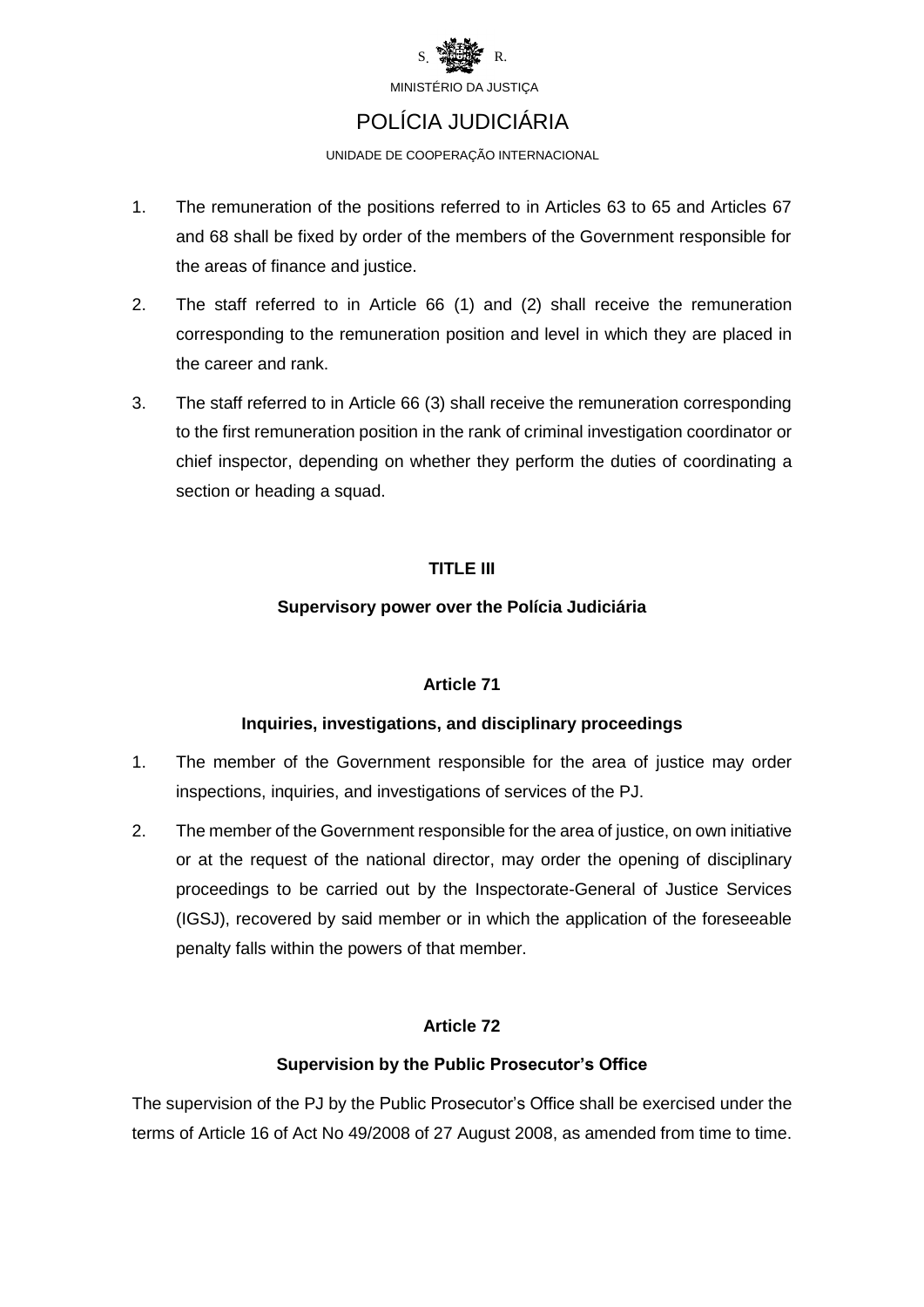

### POLÍCIA JUDICIÁRIA

UNIDADE DE COOPERAÇÃO INTERNACIONAL

#### **TITLE IV**

#### **Financial, transitional, and final provisions**

#### **Article 73**

#### **Revenues**

- 1. The PJ shall receive revenue from appropriations allocated by the State Budget.
- 2. The PJ shall receive revenue from transfers made by the public institute for financial management and equipment of the justice service (IGFEJ, I.P.).
- 3. The PJ shall be responsible for collecting the following own revenues resulting from its activity:
	- (a) amounts collected from the sale of publications and articles for institutional promotion;
	- (b) amounts collected for activities or services provided, namely training, performance of expertise and examinations, issuance of certified copies, and hard or digital copies;
	- (c) reimbursement of expenses incurred by the PJ in complying with requests for international judicial cooperation in criminal matters, the execution of which has been delegated to the PJ, covered by Article 144 (1) of Act No 144/99 of 31 August 1999, as amended from time to time; and
	- (d) any other revenue granted by law, contract, or on any other basis.
- 4. The amounts collected under the provisions of the preceding paragraph shall be paid to the PJ in accordance with the schedule approved by order of the member of the Government responsible for the area of justice.
- 5. The revenues referred to in paragraphs 2 and 3 shall be earmarked for the incurrence of PJ expenditure during the implementation of the budget of the corresponding year, and unspent balances may be carried forward to the next year.

#### **Article 74**

#### **Expenditure**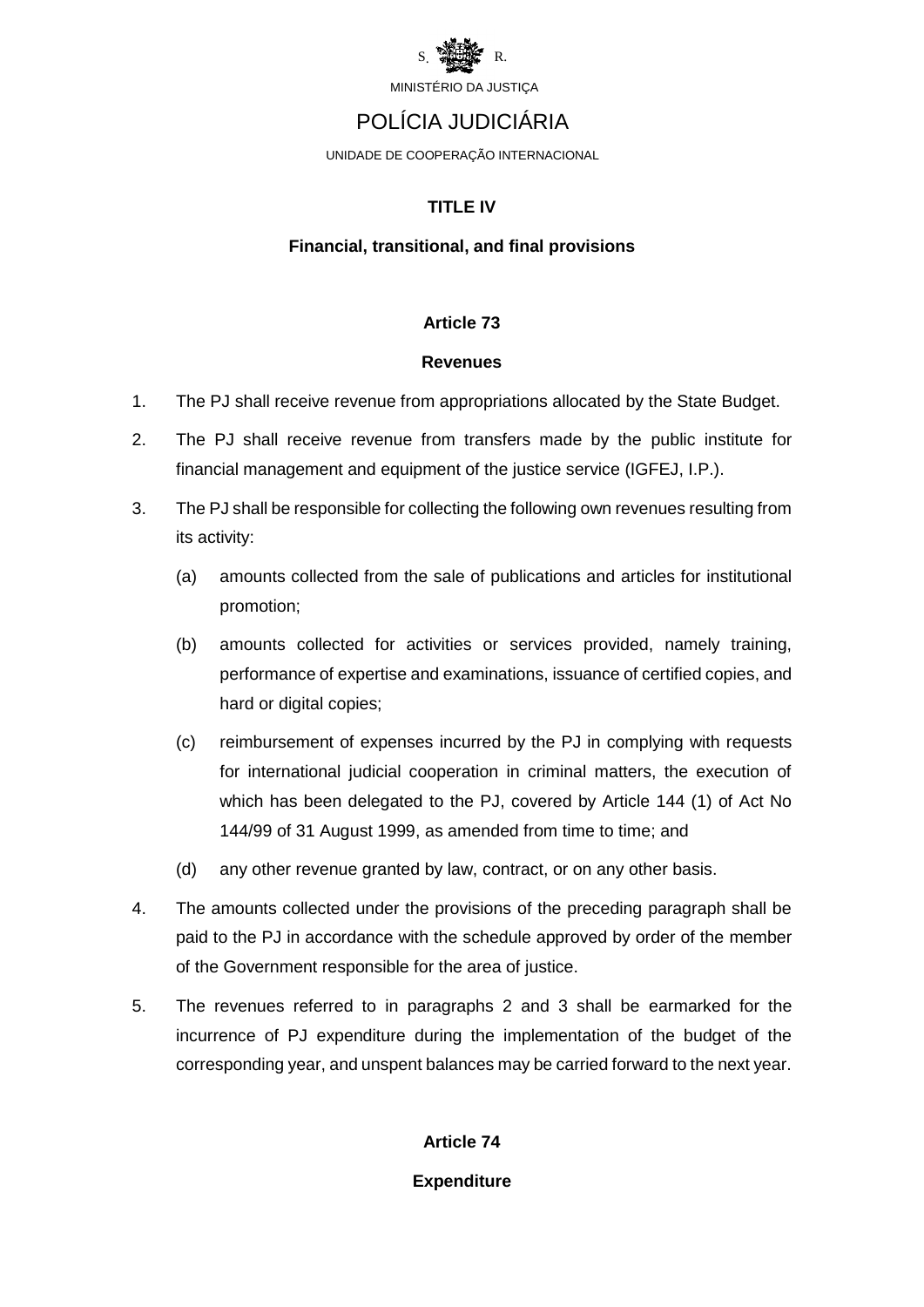

### POLÍCIA JUDICIÁRIA

UNIDADE DE COOPERAÇÃO INTERNACIONAL

- 1. The expenditure of the PJ shall result from expenses incurred in pursuing the assigned tasks.
- 2. As regards the import or acquisition of vehicles, computer equipment, telecommunications, electronics, laboratory, weapons, ammunition, and others equally used for the purpose of criminal investigation, security, and forensic expertise, intended to the activity of the PJ, the member of the Government responsible for the area of finances may, under the terms of the law, grant exemption from taxes, customs duties, fees and charges.

#### **Article 75**

#### **Classified expenditure**

- 1. The PJ may incur expenses subject to the system of classified expenses, as defined in this Article, in cases where the knowledge or disclosure of the identity of the service providers may endanger their life or physical integrity, or where the knowledge of the circumstances of the expenditure may compromise both the effectiveness and safety of investigation and investigation support activities.
- 2. Classified expenses shall be justified by a document signed by the national director.
- 3. Further rules of budgetary management of this type of expenditure shall be established by joint order of the members of the Government responsible for the areas of finance and justice.

#### **Article 76**

### **Appointment of workers of the subsisting careers to the position of head of sector or head of subsector**

1. Workers integrated in the subsisting careers of senior specialist, specialist, assistant specialist, and support specialist, under the terms of the provisions of Article 97 of Decree-Law No 138/2019 of 13 September 2019, may be appointed to the position of head of sector as referred to in Article 67, provided that they cumulatively meet the following requirements: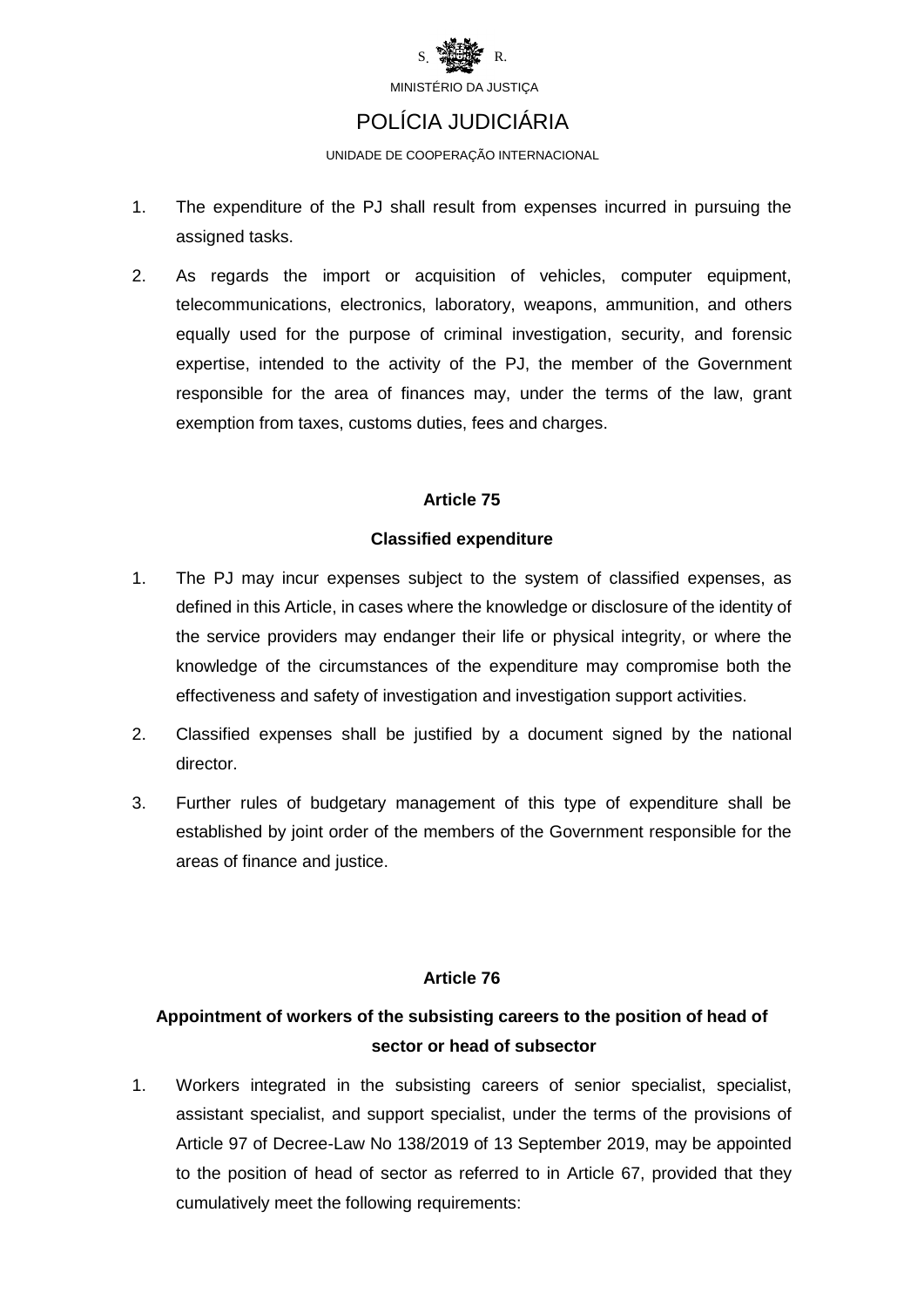

# POLÍCIA JUDICIÁRIA

UNIDADE DE COOPERAÇÃO INTERNACIONAL

- (a) having at least four years of service in their career; and
- (b) having completed the training course provided by the IPJCC.
- 2. Workers integrated in the subsisting careers of assistant specialist and support specialist, under the terms of the provisions of Article 97 of Decree-Law No 138/2019 of 13 September 2019, may be appointed to the position of head of subsector as referred to in Article 68, provided that they cumulatively meet the following requirements:
	- (a) having at least three years of service in their careers; and
	- (b) having completed the training course provided by the IPJCC.

#### **Article 77**

#### **Remuneration of non-managerial staff positions**

- 1. Until the regulation provided for in Article 70 (1), workers performing the tasks set out in Articles 63 to 65, shall receive additional remuneration corresponding to half the level 2 value of the single salary scale.
- 2. Until the regulation provided for in Article 70 (1), workers holding the positions set out in Articles 67 and 68, shall maintain the remuneration perceived, on the date of entry into force of this Decree-Law, for holding the position of head of sector and head of subsector.

#### **Article 78**

#### **Training course for holding the position of head of sector and head of subsector**

- 1. The first training course, as referred to in Articles 67 (1) (b) and 68 (1) (b), shall be held within a maximum of one year after the entry into force of this Decree-Law, and the PJ, through the IPJCC, shall periodically ensure that subsequent training courses are held.
- 2. Until the date referred to in the previous paragraph, workers meeting the requirements may be appointed to the positions of head of sector and head of subsector.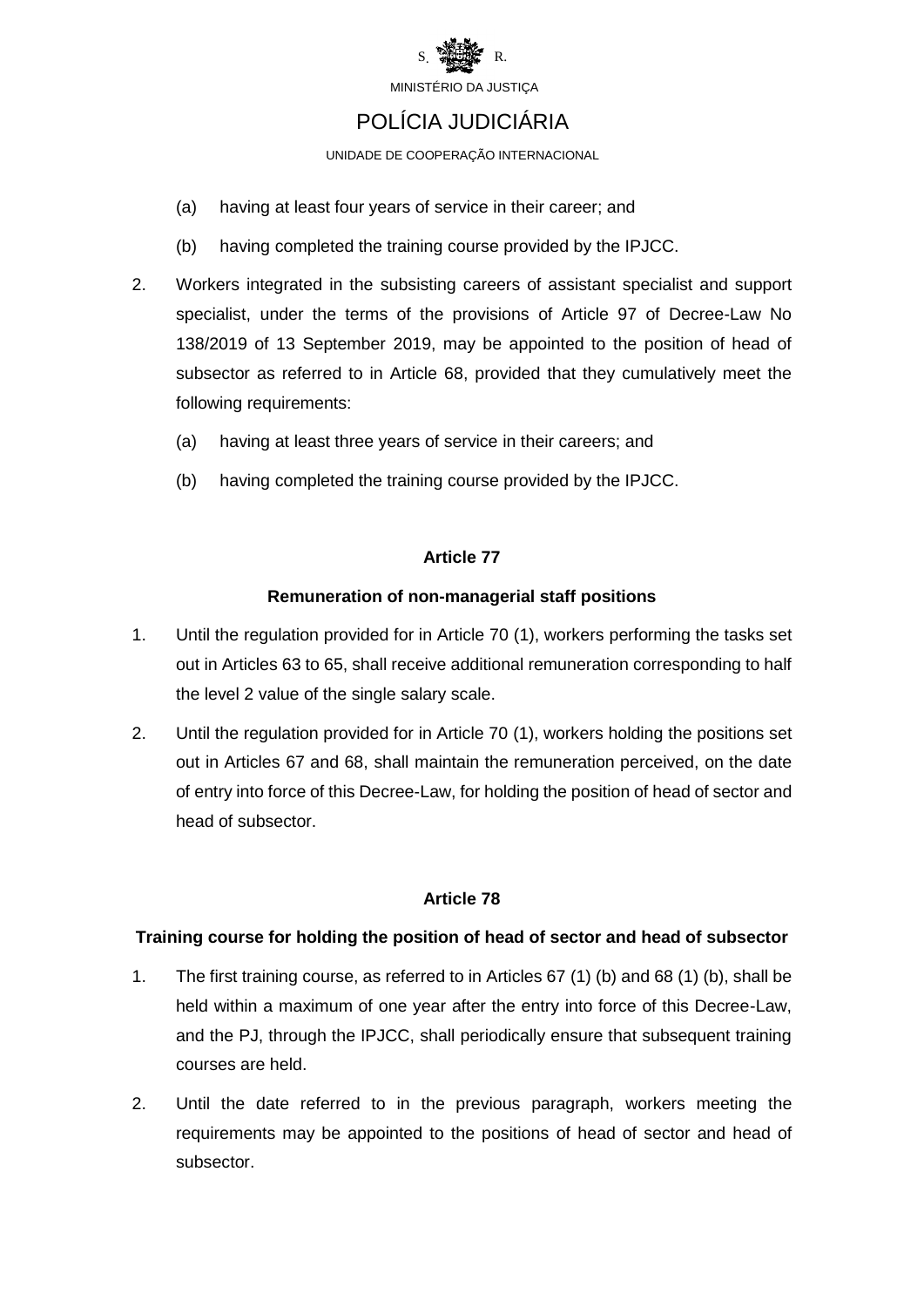

### POLÍCIA JUDICIÁRIA

UNIDADE DE COOPERAÇÃO INTERNACIONAL

#### **Article 79**

#### **Tenures**

- 1. The tenures of the national director, deputy national directors, and liaison officers accredited to foreign States or international bodies shall remain in force.
- 2. Tenures in situations where, under this decree-law, the respective organisational units have a correspondence at the same level, shall also remain in force.
- 4. The remaining tenures of the managerial or non-managerial staff with coordinating or heading tasks shall cease on the date of entry into force of this decree-law, and appointees exercising current management tasks shall be retained as such until the appointment of the new office-holders.

#### **Article 80**

#### **Toll exemption**

PJ vehicles shall be exempted from paying fees on bridges and motorways.

#### **Article 81**

#### **Purchase of vehicles for operational service**

Vehicles used by the PJ shall be considered special vehicles for the purposes of Article 8 (1) (d) of Decree-Law No 170/2008 of 26 August 2008, as amended from time to time, and according to Act No 55-A/2010 of 31 December 2010.

#### **Article 82**

#### **Complementary legislation and regulations**

- 1. The respective regulatory legislation shall be published within 120 days from the entry into force of this decree-law.
- 2. Until the legislation referred to in the preceding paragraph is published, the regulations currently in force shall continue to apply, *mutatis mutandis*.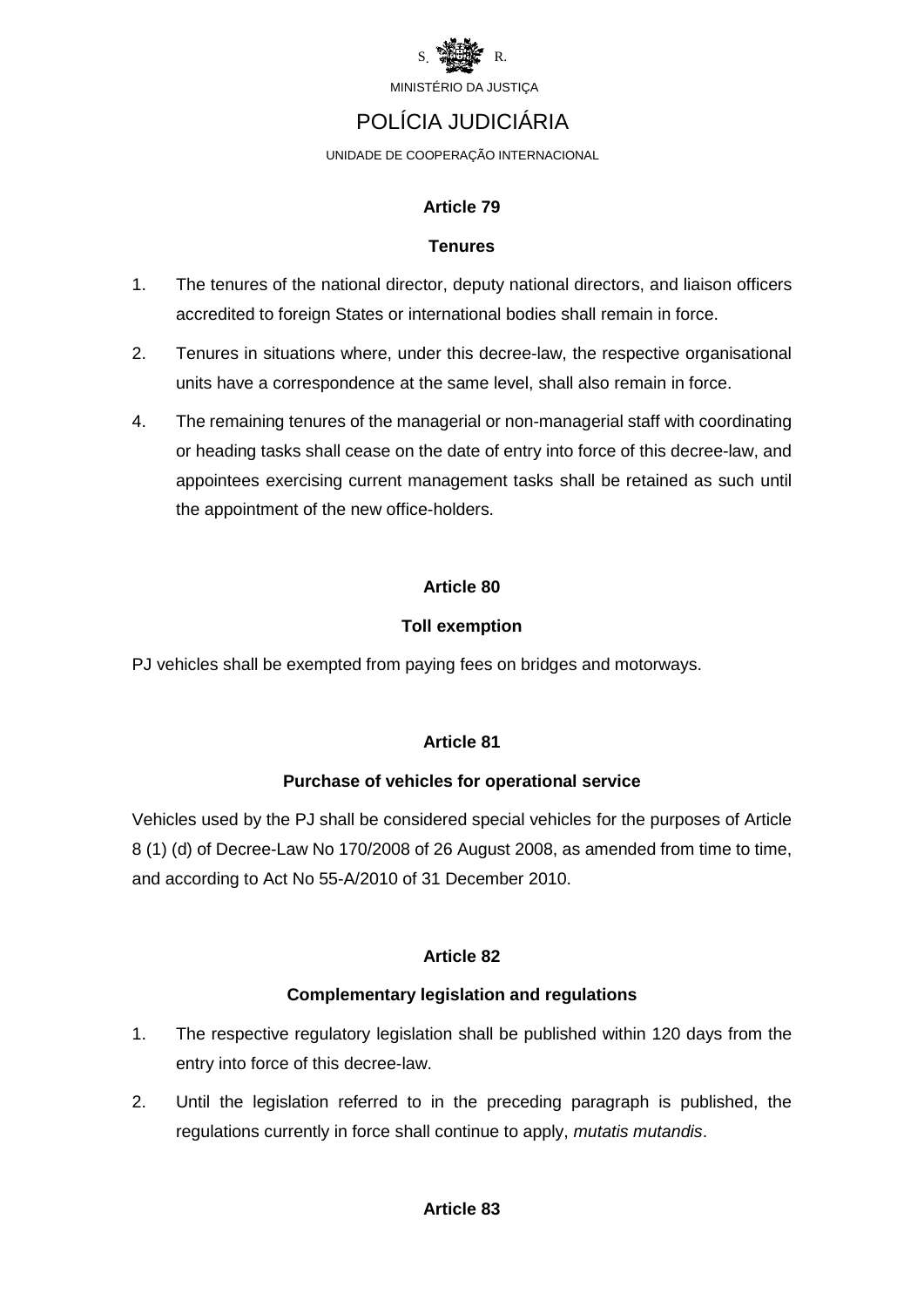

### POLÍCIA JUDICIÁRIA

UNIDADE DE COOPERAÇÃO INTERNACIONAL

#### **Repeal**

- 1. The following are repealed:
	- (a) Act No 37/2008 of 6 August 2008, as amended from time to time; and
	- (b) Decree-Law No 42/2009 of 12 February 2009, as amended from time to time.
- 2. References made to the now repealed rules shall be construed, *mutatis mutandis*, as references to this decree-law.

#### **Article 84**

#### **Entry into force**

This decree-law shall enter into force on 1 January 2020.

Reviewed and approved by the Council of Ministers of 25 July 2019. - António Luís Santos da Costa - Maria de Fátima de Jesus Fonseca - Helena Maria Mesquita Ribeiro.

Promulgated on 6 September 2019.

For publication.

The President of the Republic, MARCELO REBELO DE SOUSA.

Countersigned on 9 September 2019.

The Prime Minister, ANTÓNIO LUÍS SANTOS DA COSTA.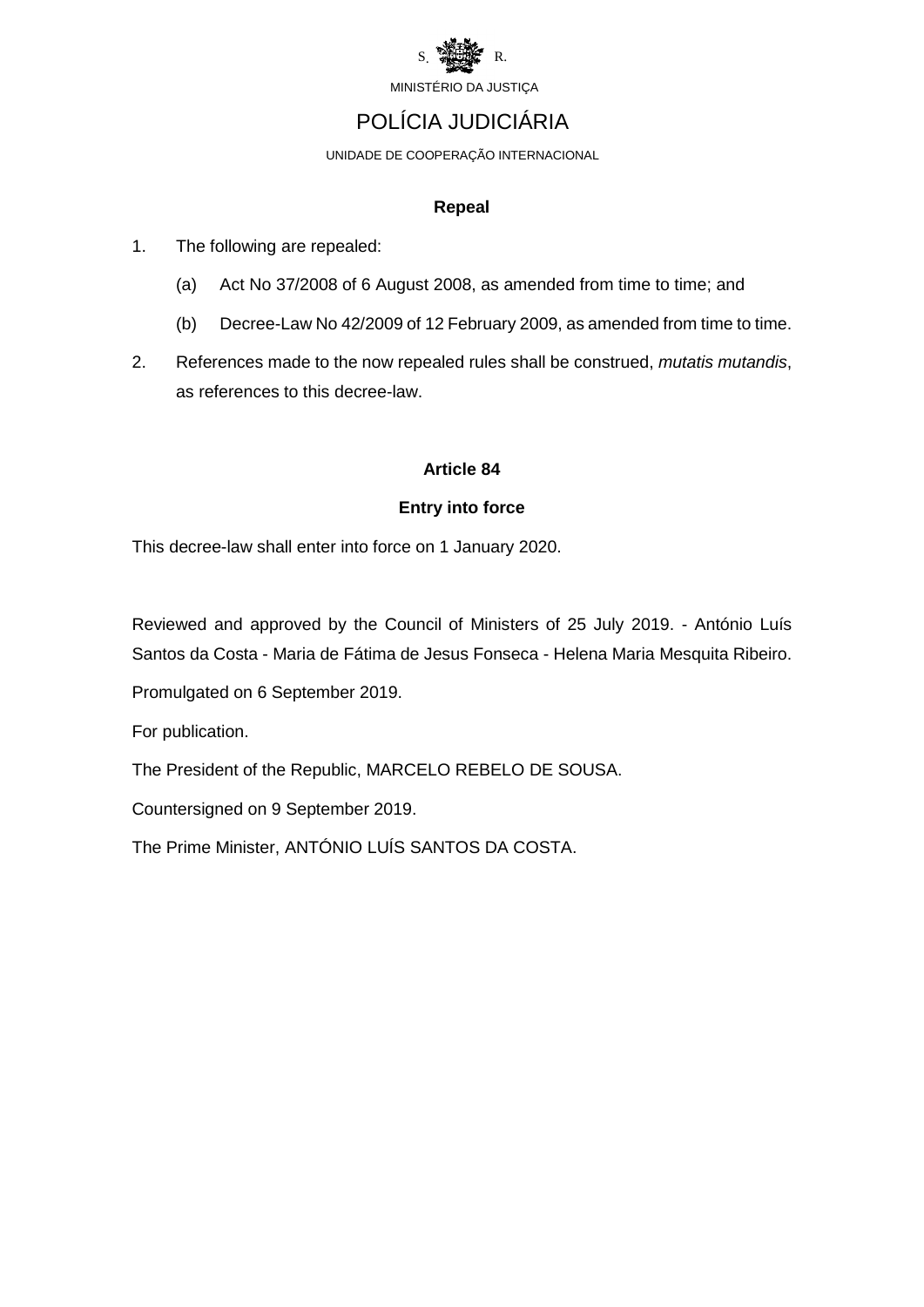

# POLÍCIA JUDICIÁRIA

UNIDADE DE COOPERAÇÃO INTERNACIONAL

#### **ANNEX I**

#### (referred to in Article 49)

| Listing of the managing positions                                                                                                                                                                            | Classification<br>of the<br>managing<br>positions | Degree                 | <b>Number</b>  |
|--------------------------------------------------------------------------------------------------------------------------------------------------------------------------------------------------------------|---------------------------------------------------|------------------------|----------------|
| National director                                                                                                                                                                                            | Senior                                            | $1st$ degree           | 1              |
| Deputy national director                                                                                                                                                                                     | Senior                                            | $2nd$ degree           | 4              |
| Director of a directorate                                                                                                                                                                                    | Middle                                            | $1st$ degree           | 4              |
| Director of the IPJCC                                                                                                                                                                                        | Middle                                            | $1st$ degree           | 1              |
| Director of the FIU                                                                                                                                                                                          | Middle                                            | $1st$ degree           | 1              |
| Director of the ARO                                                                                                                                                                                          | Middle                                            | $1st$ degree           | 1              |
| Director of a national criminal investigation unit                                                                                                                                                           | Middle                                            | $1st$ degree           | 4              |
| Director of a criminal investigation support unit (UPAT,<br>UIC, UCI, UCSI, UAS)                                                                                                                             | Middle                                            | 1 <sup>st</sup> degree | 5              |
| Director of a specialised technical and scientific<br>support unit (LPC, UPFC and UPTI)                                                                                                                      | Middle                                            | $1st$ degree           | 3              |
| Director of a central unit of the management and<br>organisational<br>development<br>and<br>the<br>οf<br>area<br>management control, performance evaluation, and<br>inspection and disciplinary control area | Middle                                            | $1st$ degree           | 5              |
| Assistant director of a directorate                                                                                                                                                                          | Middle                                            | $2nd$ degree           | 4              |
| Head of a criminal investigation department                                                                                                                                                                  | Middle                                            | $2nd$ degree           | 8              |
| Head of a division                                                                                                                                                                                           | Middle                                            | $2nd$ degree           | $\overline{7}$ |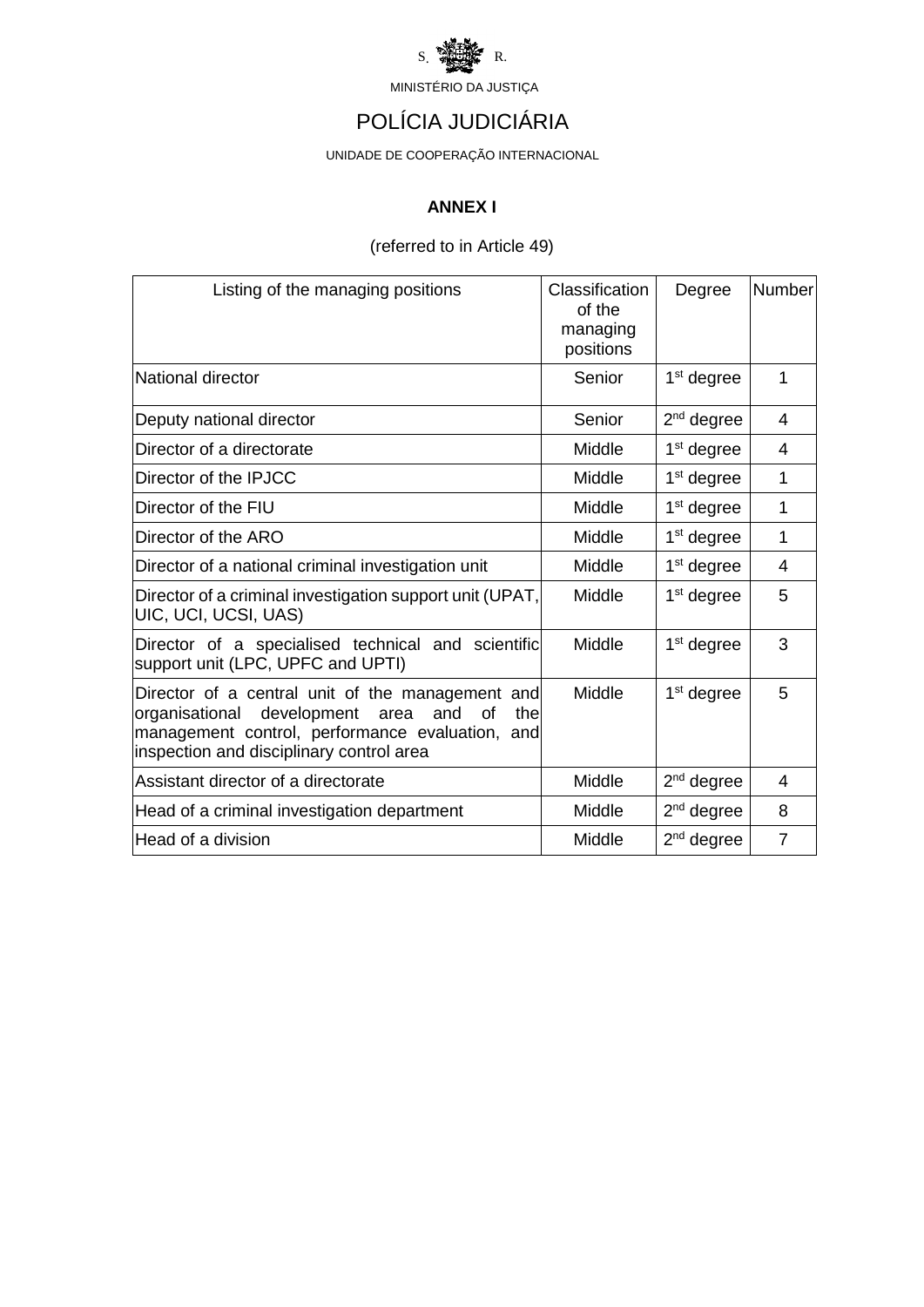

### POLÍCIA JUDICIÁRIA

UNIDADE DE COOPERAÇÃO INTERNACIONAL

#### **ANNEX II**

#### (referred to in Article 50)

- 1. First-degree middle managers shall:
	- (a) define the acting objectives of the organisational unit they head, taking into account the general objectives established;
	- (b) guide, monitor and evaluate the performance, efficiency, and effectiveness of dependent services, with a view to implementing activity plans and achieving the established results;
	- (c) ensure the coordination of the activities and the technical quality of the services provided in their dependency;
	- (d) rigorously and efficiently manage human, property, and technological resources related to the organisational unit, optimising the means and adopting measures to simplify and speed up the procedures, taking into account the specificities of the mission of the PJ;
	- (e) authorise the performance of duties on a part-time basis;
	- (f) justify or disapprove absences;
	- (g) authorise holidays and their accrual;
	- (h) authorise the enrolment and participation of staff in congresses, seminars, colloquia, self-learning training courses, or other initiatives that take place on national territory when they do not imply costs for the service; and
	- (i) authorise staff to appear in court when so required or notified in accordance with procedural law.
- 2. Second-degree middle managers shall:
	- (a) assist the director of the organisational unit;
	- (b) perform professional monitoring at the workplace, supporting and motivating the workers, and providing the appropriate knowledge necessary for the exercise of the respective position or tasks, as well as promoting the appropriate procedures to increase the quality of the service;
	- (c) disclose to the workers the internal documents and rules of procedure to be adopted by the service, as well as to discuss and clarify the actions to be developed to meet the objectives of the service, in order to ensure the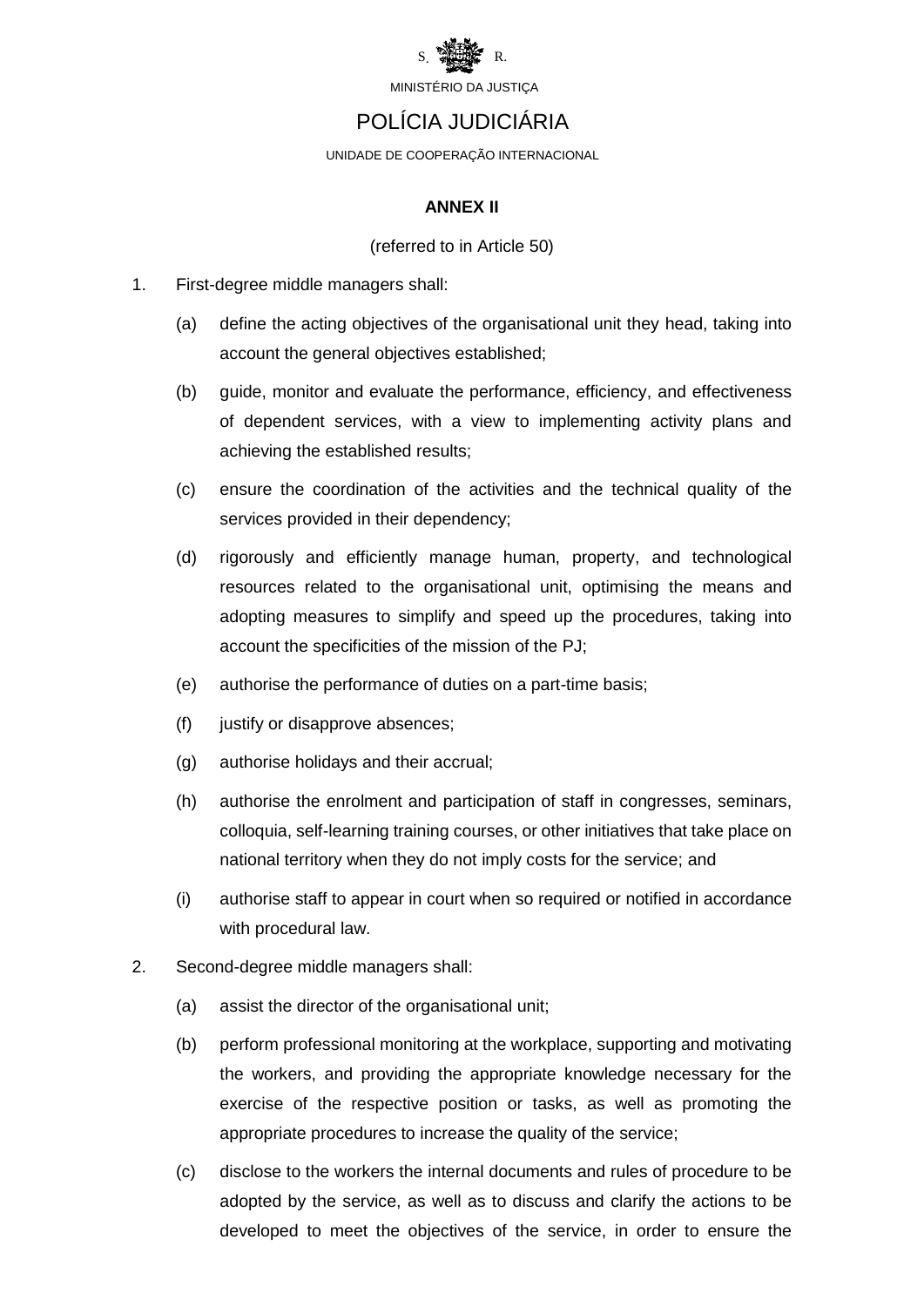

### POLÍCIA JUDICIÁRIA

UNIDADE DE COOPERAÇÃO INTERNACIONAL

commitment and assumption of responsibilities by the workers;

- (d) carry out an objective evaluation of the merit of the workers, according to individual and group results, and the way each one strives to achieve the objectives;
- (e) identify the specific training needs of workers performing tasks in the organisational unit and, consequently, propose the attendance of training courses considered useful and necessary to supress the needs, without prejudice to the right to self-training;
- (f) effectively control the regular attendance, punctuality and fulfilment of the normal working period by the workers; and
- (g) authorise the issuance of certified copies of documents filed in the respective organisational unit, except when they contain confidential or classified material, as well as the return of documents to the persons concerned.
- 3. The managers referred to in the previous paragraphs shall furthermore:
	- (a) submit the annual report to the national director;
	- (b) exercise the powers delegated and further delegated by the national director; and
	- (c) exercise any other powers conferred upon them by law or regulation.
- 4. The heads of national or deconcentrated criminal investigation and operational support to criminal investigation units shall, in particular:
	- (a) represent, manage, guide, and coordinate actions as regards crime prevention, detection, and investigation, as well as provide assistance to the judicial and prosecuting authorities in relation to offences falling within the competences of the unit; and
	- (b) coordinate the activity carried out by the relevant organisational criminal investigation unit, under the terms established by the national director.
- 5. Where there are no second-degree middle managers in the dependency of firstdegree middle managers, the latter shall also be responsible for exercising the powers referred to in paragraph 2 (a) to (g).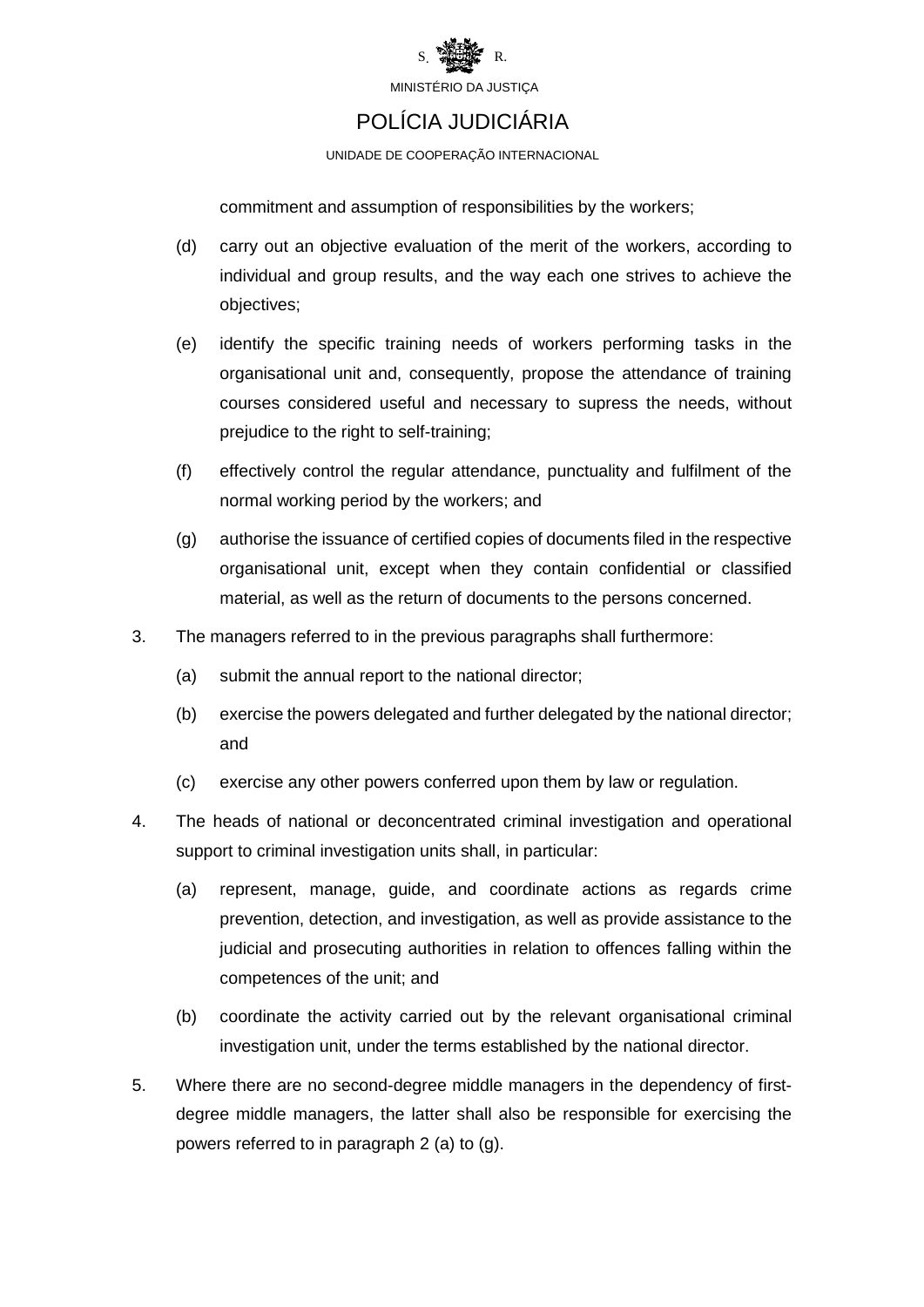

# POLÍCIA JUDICIÁRIA

UNIDADE DE COOPERAÇÃO INTERNACIONAL

#### **ANNEX III**

(referred to in Article 57 (2))

| Position                                                                                                      | Remuneration/s<br>alary level |  |
|---------------------------------------------------------------------------------------------------------------|-------------------------------|--|
| National director                                                                                             | $5,951.43 \in$                |  |
| Deputy national director                                                                                      | 120                           |  |
| Director of a national criminal investigation unit                                                            | 120                           |  |
| Director of a directorate                                                                                     | 120                           |  |
| Director of a central unit and technical support to criminal investigation unit                               | 110                           |  |
| Director of the ARO                                                                                           | 110                           |  |
| Assistant director of a directorate, director of a criminal investigation<br>department, and head of division | 90                            |  |
| Index 100: 3 734 06 (FHR)                                                                                     |                               |  |

Index 100: 3,734.06 (EUR)